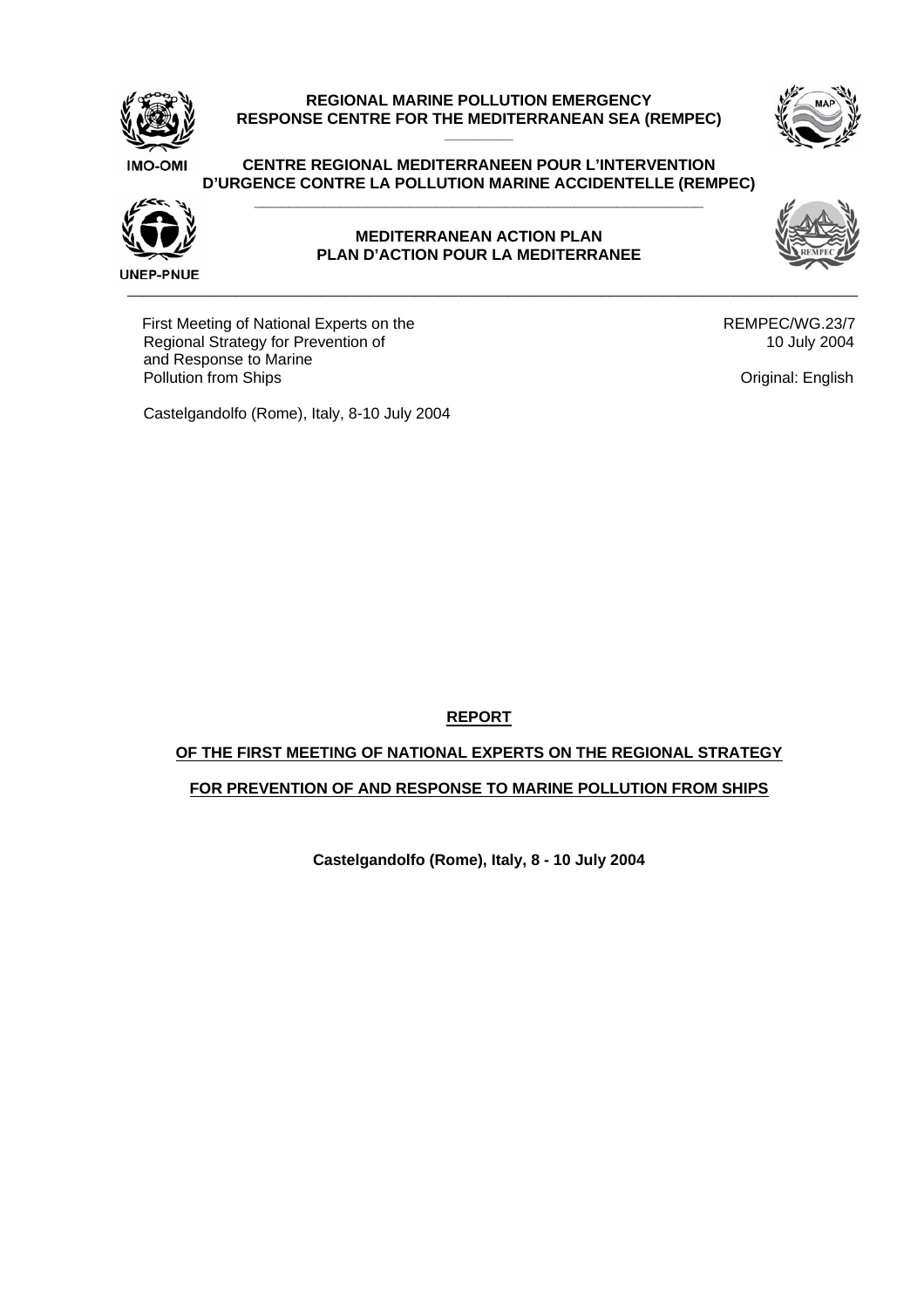# **INTRODUCTION**

1. The First Meeting of National Experts on the Regional Strategy for Prevention of and Response to Marine Pollution from Ships was convened in Castelgandolfo (Rome), Italy, between 8 and 10 July 2004, pursuant to the decision of the Thirteenth Ordinary Meeting of the Contracting Parties to the Barcelona Convention, held in Catania, Italy, 11-14 November 2003 (UNEP (DEC)/MED IG.15/11). The Meeting was organized by the Regional Marine Pollution Emergency Response Centre for the Mediterranean Sea (REMPEC), at the premises of and with the logistic support of ENI Corporate University.

2. At their Thirteenth Ordinary Meeting the Contracting Parties to the Barcelona Convention decided to support the preparation of the strategy for the prevention of and response to marine pollution from ships with a view to its adoption by the Fourteenth Meeting of the Contracting Parties in 2005, and requested REMPEC to continue the process of preparation of the Strategy. Moreover, the Catania Declaration, adopted by the same Meeting, identified fifteen priority issues that the Regional Strategy should address.

3. The main objective of the Meeting was to discuss and amend as necessary the Revised Second Draft Regional Strategy, which REMPEC prepared and circulated prior to the Meeting to the Contracting Parties, UNEP/MAP and IMO.

4. The Revised Second Draft Regional Strategy was prepared bearing in mind the decision of the Contracting Parties and their political will expressed in the Catania Declaration, and observing the priorities it identified. It was developed on the basis of the First Draft presented to the  $6<sup>th</sup>$  Meeting of REMPEC Focal Points (Malta, 12–15 February 2003; document REMPEC/WG.21/9) and of the comments subsequently submitted to the Centre by the Contracting Parties.

5. REMPEC official Prevention Focal Points and OPRC Focal Points respectively were invited to participate in the Meeting. The invitation to attend the Meeting was also extended to the Co-ordinating Unit of the Mediterranean Action Plan (UNEP/MEDU) and to the International Maritime Organization (IMO).

6. The following Contracting Parties to the Barcelona Convention attended the Meeting:

| ALBANIA                | <b>ITALY</b>         |
|------------------------|----------------------|
| <b>ALGERIA</b>         | <b>LEBANON</b>       |
| BOSNIA & HERZEGOVINA   | MALTA                |
| <b>CROATIA</b>         | <b>MONACO</b>        |
| <b>CYPRUS</b>          | <b>MOROCCO</b>       |
| <b>EGYPT</b>           | <b>SLOVENIA</b>      |
| THE EUROPEAN COMMUNITY | <b>SPAIN</b>         |
| <b>FRANCE</b>          | SYRIAN ARAB REPUBLIC |
| <b>GREECE</b>          | <b>TUNISIA</b>       |
| ISRAEL                 | TURKEY.              |

The representatives of the United Nations Environment Programme/Co-ordinating Unit for the Mediterranean Action Plan (UNEP/MEDU) and of the International Maritime Organizations (IMO) were also present.

7. A complete list of participants is attached in **Annex I** to the present report.

# **AGENDA ITEM 1: OPENING OF THE MEETING**

8. The Director of REMPEC Rear Admiral Roberto Patruno addressed the Meeting and welcomed the participants on behalf of the Centre. In his opening address R. Adm. Patruno recalled the rationale leading to the introduction, among the priorities of the Mediterranean Action Plan (MAP Phase II), of prevention of pollution from ships, and to the subsequent adoption in 2002 of the Protocol Concerning Cooperation in Preventing Pollution from Ships and, in Cases of Emergency, Combating Pollution of the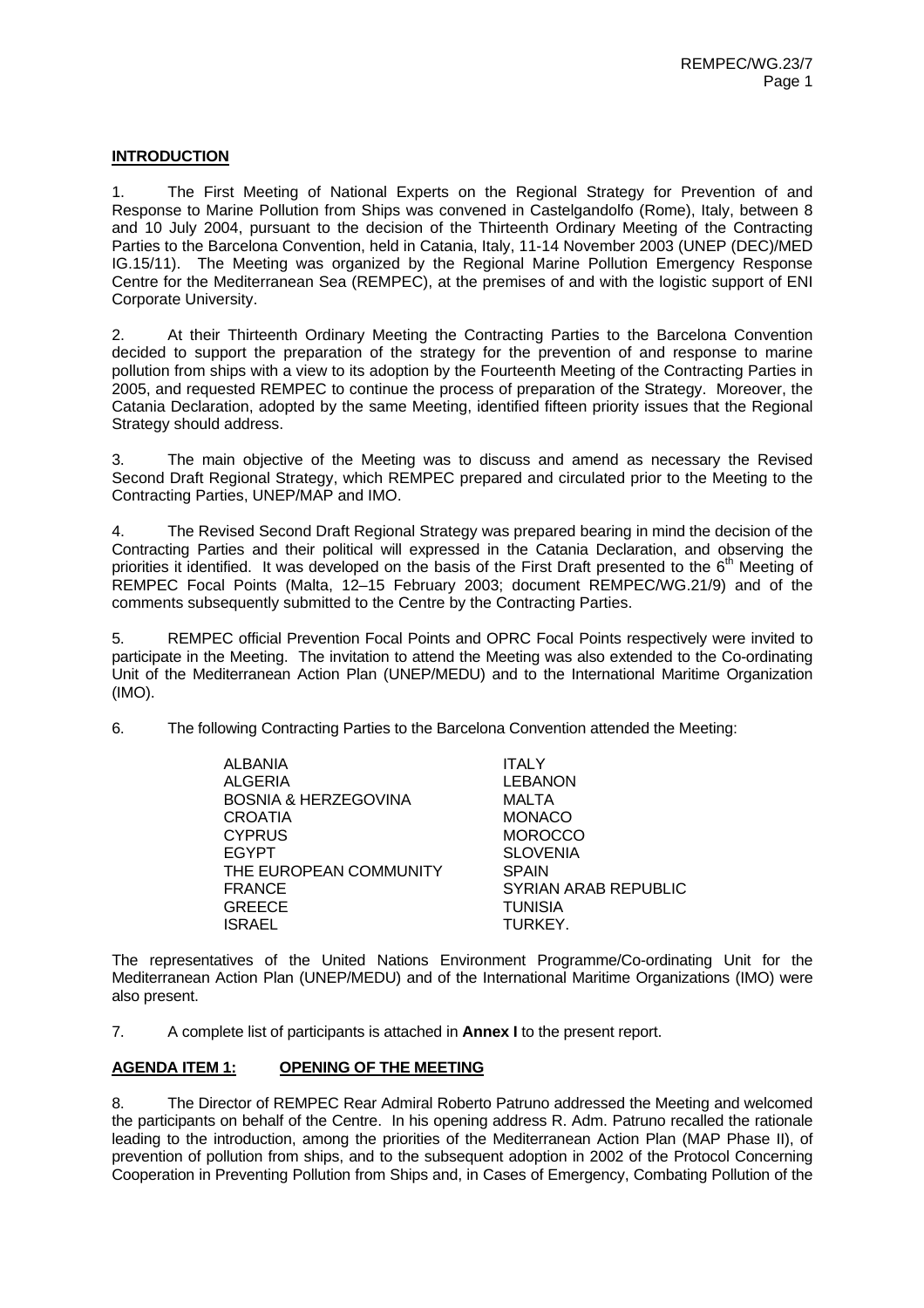REMPEC/WG.23/7 Page 2

Mediterranean Sea (Prevention and Emergency Protocol). He emphasized the importance for the Mediterranean countries of maritime transport, and the need to adequately respond to the increased risk of pollution which the expected growth of maritime traffic and its changing patterns would pose for the Mediterranean region. R. Adm. Patruno pointed out that in order to reduce such risk it was necessary to effectively implement the provisions of the new Prevention and Emergency Protocol, and that the adoption of the "Catania Declaration" confirmed the strong political will of the Contracting Parties to do so. Finally, the Director of REMPEC expressed his hope that the present Meeting would agree on an effective and realistic Regional Strategy that could be proposed for adoption to the Contracting Parties, with a view to facilitating the implementation of the Prevention and Emergency Protocol.

9. Mr. Paul Mifsud, MAP Co-ordinator, addressed the participants on behalf of UNEP/MEDU. In his address, which is reproduced in **Annex II**, Mr. Mifsud announced the recent entry into force of the new Prevention and Emergency Protocol, only two years after its adoption, and emphasized the importance of involvement of all Contracting Parties in the development of the Regional Strategy for the implementation of the new Protocol.

10. Mr. Miguel Palomares, Senior Deputy Director, Marine Environment Division, IMO, welcomed the participants on behalf of his organization and reiterated the commitment of IMO to continue supporting REMPEC and its activities within the framework of the Mediterranean Action Plan. The text of the address of Mr. Palomares is given in **Annex III**.

# **AGENDA ITEM 2: RULES OF PROCEDURE**

11. The Meeting decided to apply, *mutatis mutandis*, the rules of procedure for Meetings and Conferences of the Contracting Parties to the Convention for the Protection of the Mediterranean Sea against Pollution and its related Protocols (UNEP/IG.43/6, Annex XI).

12. Following the suggestion of the Director of REMPEC, aimed at facilitating the work, the Meeting decided to create two Working Groups, the first of which would discuss issues related to prevention of pollution from ships, and the second one issues related to preparedness for and response to accidental marine pollution.

# **AGENDA ITEM 3 ELECTION OF OFFICERS**

13. Participants unanimously elected the following officers of the Meeting and of the two Working Groups:

| Meeting:                                   | Dr. Abdelhafid Laouira (Algeria)<br>Mr. Shqelqim Xhaxhiu (Albania)<br>Mr. Pierre Bouchet (Monaco) | Chairperson<br>Vice-chairman<br>Rapporteur |
|--------------------------------------------|---------------------------------------------------------------------------------------------------|--------------------------------------------|
| Working Group - Prevention:                | Mr. Daniel Silvestre (France)<br>Ms Saniye Onur (Turkey)                                          | Chairperson<br>Rapporteur                  |
| Working Group - Preparedness and Response: | Ms. Margita Mastrovic<br>Mr. Loizos Loizides                                                      | Chairperson<br>Rapporteur                  |

# **AGENDA ITEM 4: ADOPTION OF THE AGENDA AND ORGANIZATION OF WORK**

# **4.1 Working Languages**

14. The working languages of the Meeting were English and French. Simultaneous English/French interpretation was provided for the plenary sessions and for the sessions of both Working Groups. The working documents prepared by REMPEC prior to the Meeting were also available in both official languages of the Centre, i.e. English and French.

# **4.2 Adoption of the Agenda**

15. The Meeting adopted the Agenda reproduced in **Annex IV** of the present report. The list of documents is presented in **Annex V**.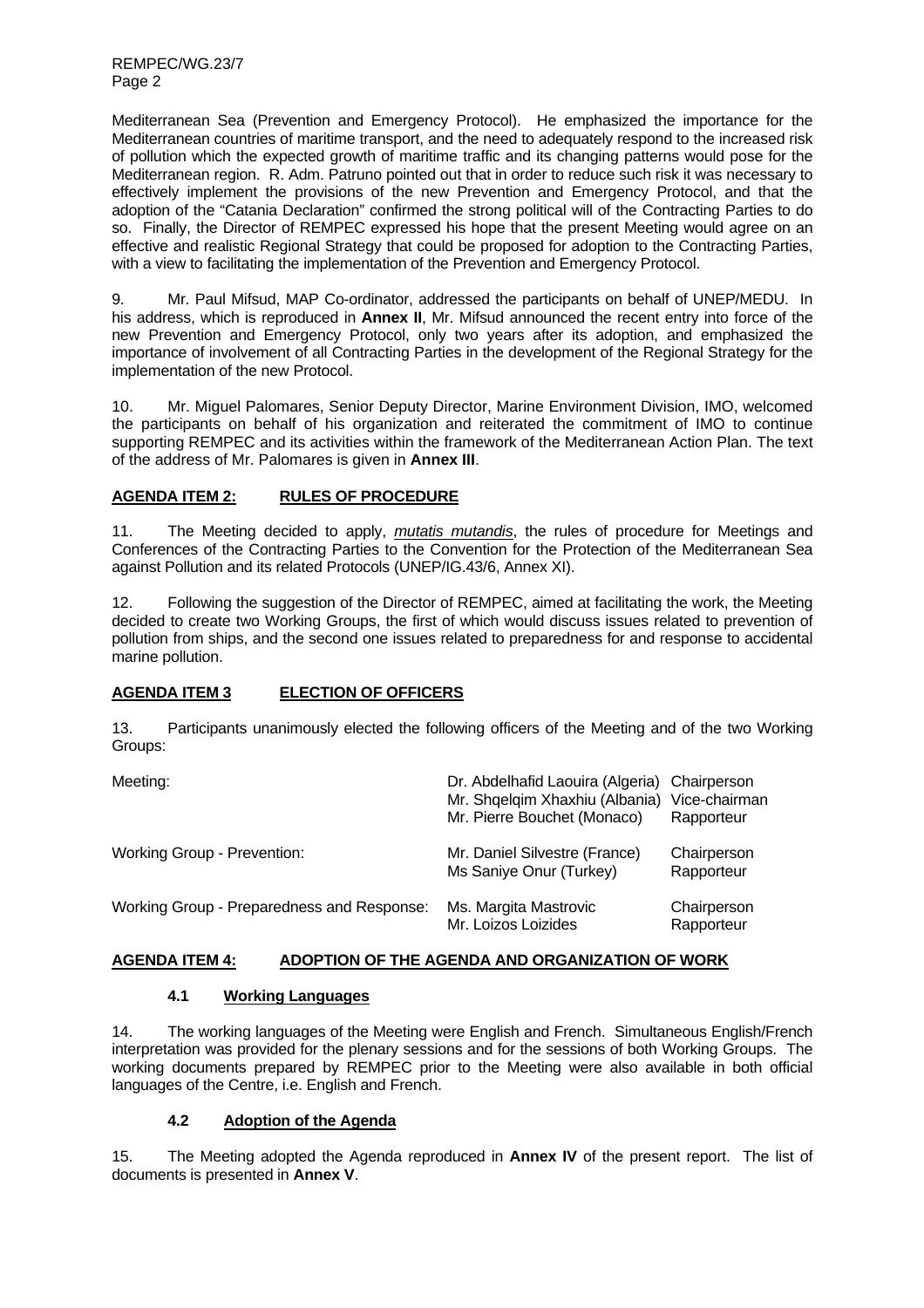# **4.3 Organization of Work**

16. The Meeting unanimously decided that following the presentations of the Revised Second Draft Regional Strategy prepared by REMPEC and of the comments received by the Contracting Parties prior to the Meeting, as well as of comments the delegations might wish to make at the Meeting, it would discuss in the plenary only the general objectives of the Regional Strategy. The work would thereafter continue in Working Groups that would discuss, amend as necessary and consolidate the part of the Regional Strategy addressing Specific Objectives. The task of the first Working Group was to address Specific Objectives related to prevention of pollution from ships, while the second Working Group was to focus on the Specific Objectives addressing co-operation in preparedness for and response to accidental marine pollution.

17. The Meeting requested the two Working Groups to subsequently present their Reports to the plenary, which would then discuss and approve the text of Third Draft Regional Strategy.

## **AGENDA ITEM 5: REVISED SECOND DRAFT OF THE STRATEGY: INTRODUCTION AND GENERAL COMMENTS**

18. The Director of REMPEC introduced document REMPEC/WG.23/5/1 which contained the Revised Second Draft of the Regional Strategy for prevention of and response to marine pollution from ships. The Director recalled that the original first draft of the Strategy was presented to the  $6<sup>th</sup>$  Meeting of REMPEC Focal Points (Malta, 12-15 February 2003; Document REMPEC/WG.21/9), and subsequently circulated by REMPEC to the Contracting Parties for their comments in March 2003 (REMPEC Circular Letter No. 07/2003 dated 7 March 2003). The Centre prepared the present document on the basis of the original Strategy and of the comments received from the Contracting Parties.

19. He emphasized that when preparing the Revised Second Draft Strategy the Centre took note of the relevant decisions of the Thirteenth Ordinary Meeting of the Contracting Parties to the Barcelona Convention, held in Catania, Italy, 11-14 November 2003, and in particular their guidance regarding both the contents of the future Regional Strategy and the process of its preparation, that were included in the "Catania Declaration" adopted by the same Meeting.

20. The Director of REMPEC also outlined new developments at the global and regional levels, as well as within the European Union, which the Centre took into consideration when redrafting and consolidating the present document. These included *inter alia* the adoption by IMO of certain new legal instruments, the recent expansion of the European Union which now included seven Mediterranean coastal States that need to comply with relevant EU Directives, the recent establishment of the European Maritime Safety Agency (EMSA), and the expected changes in the volume, nature and patterns of maritime transport in the Mediterranean region. He underlined that REMPEC also took into consideration the ongoing process of the preparation by the Mediterranean Action Plan of the Mediterranean Strategy for Sustainable Development (MSSD) which among other issues specifically addressed maritime transport.

21. Finally, the Director of REMPEC invited the Meeting to pay due attention, when considering the present document, to human, material and financial resources necessary for the implementation of the Regional Strategy. He emphasized that the successful implementation of the Strategy would to a large extent depend on the availability of such resources at both national and regional levels, in addition to those that REMPEC would require in order to adequately assist the Contracting Parties to achieve the intended goals.

22. The Programme Officer (Prevention) introduced Specific Objectives of the draft Strategy addressing issues related to prevention of pollution from ships. He outlined the rationale for including each of these objectives into the draft Strategy and provided necessary explanations that could facilitate deliberations of the Meeting.

23. The Senior Programme Officer (OPRC) introduced in the same way Specific Objectives related to preparedness for and response to marine pollution emergencies.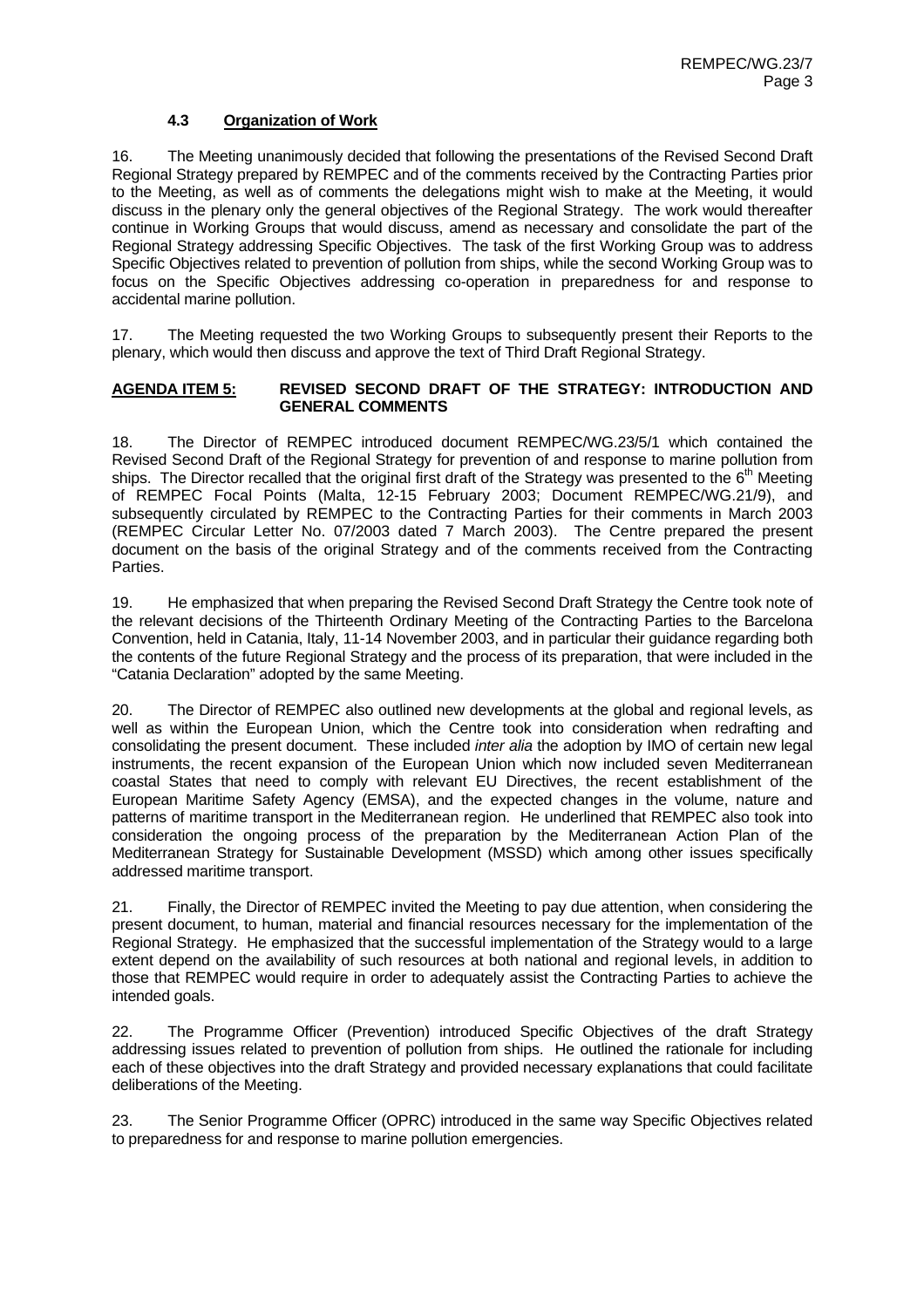24. The representative of IMO introduced comments prepared by his Organization that were contained in document REMPEC/WG.23/5/3. He stated that in the opinion of IMO the proposed draft Strategy adequately addressed the protection of the marine environment form ship generated pollution, and that its implementation would confirm the leading role that REMPEC should play in promoting regional co-operation aimed at facilitating the implementation and enforcement of relevant IMO Conventions. IMO also considered that the implementation of the Strategy could pose difficulties for some countries, considering the level of effort and financial resources required.

25. The Meeting took note of comments made by IMO on specific topics included in the draft Strategy and instructed the Chairpersons of the two Working Groups to take these into consideration when discussing the relevant issues.

26. The representative of Algeria presented document REMPEC/WG.23/5/2 and informed the Meeting of the process that led to the preparation of the comments which his country submitted. He reiterated the importance of financial and other resources needed for the effective implementation of the Strategy and emphasized the need to strengthen the human and financial means of REMPEC on one hand, and to ensure that sufficient funds were available to carry out all envisaged actions. In this regard, Algeria suggested to start seeking financial contributions from UN and EU institutions, but also indicated that putting the Strategy into practice would require an increase in the level of contributions by the Contracting Parties themselves to the Mediterranean Trust Fund.

27. The Meeting also took note of comments on specific issues that Algeria submitted and referred these to the relevant Working Groups.

28. The Secretariat informed the Meeting that France submitted its comments to REMPEC immediately prior to the Meeting and that the time left was not sufficient to translate these into English. However, a copy of the original French text was distributed to the participants at the Meeting (REMPEC/WG.23/5/4).

29. The representative of France introduced comments prepared by his country, emphasizing in particular the importance of prioritizing the proposed actions and of ensuring that adequate resources for the implementation of the Strategy were made available.

30. Following these presentations numerous delegations expressed their satisfaction with the document prepared by REMPEC and thanked the Director and his staff for their efforts. Specific comments made by individual delegations are summarized below.

31. The delegation of Malta made several comments and suggestions and asked the Meeting to take these into consideration when amending the text of the Strategy. It asked the Secretariat to consider specifying international Conventions referred to in the present text as "relevant". Regarding the proposed mechanism for collecting funds for financing the purchase of State-owned pollution response equipment, the Maltese delegation emphasized that, should the proposal be retained, it would be necessary to ensure that the funds collected through taxation of exported or imported oil were really utilized for the intended purpose. As regards development of regional guidelines and recommendations aimed at facilitating mutual assistance in case of emergency, the Maltese delegation asked the Meeting to specifically address the need to develop clear recommendations that would facilitate entry of necessary spill response equipment into a country requesting assistance in case of a major marine pollution incident. Finally, it suggested that in order to help various stakeholders, and in particular the shipping industry, to better understand the goals of the Strategy, there was a need to prepare an information paper explaining the inputs into the sea of pollutants from various sources.

32. The delegation of Egypt highlighted the financial implications of the implementation of the future Regional Strategy and in this regard requested REMPEC to investigate the possibilities for funding in particular the setting up of port reception facilities.

33. As regards the funding mechanism for the implementation of the proposed Regional Strategy, the delegation of Egypt requested REMPEC to explore the possibility of involving other regional organizations such as the Arab League, United Nations Economic and Social Commission for Western Asia (ESCWA), The Islamic Bank etc, in activities aiming at raising the capability and the capacity of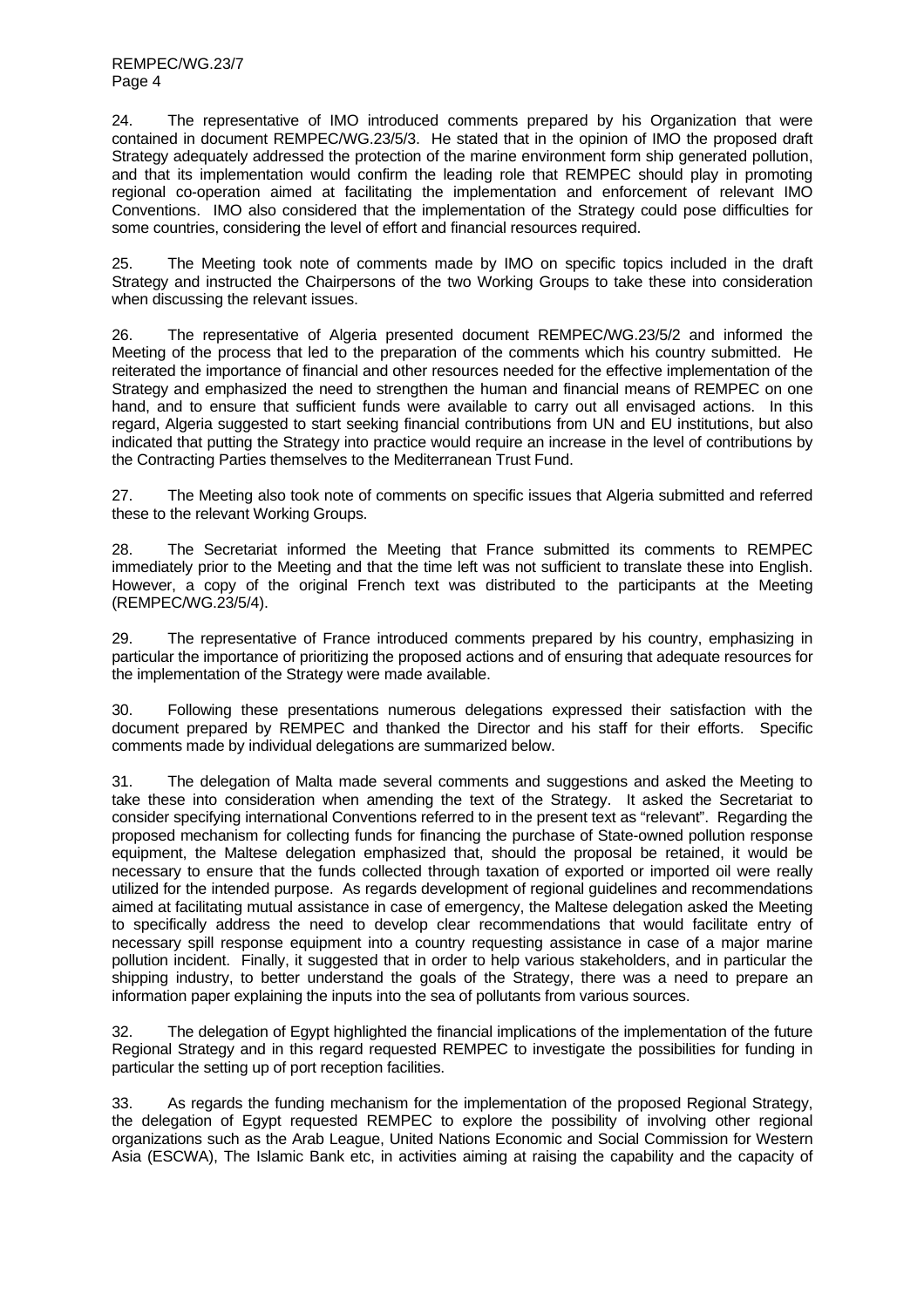countries needing assistance in upgrading their facilities and/or implementing international and regional treaties aimed at prevention of pollution arising from shipping activities.

34. The delegation of the EC welcomed the suggestion of Egypt and pointed out that the EC has its policy on prevention of pollution from ships and that now that REMPEC had a clear mandate to work in the same field, it intended to closely co-operate with the Centre in implementing this policy. It suggested that the Euro-Mediterranean Forum was an appropriate place to discuss all pertinent issues.

35. The Director, REMPEC, noted that the policy of both MAP and REMPEC was to bridge the gap between various Mediterranean coastal States in the field of prevention of ship generated pollution, and that all initiatives aiming at the same goal were most welcome.

36. The delegation of Croatia supported the strengthening of REMPEC capacities and suggested that other Regional Activity Centres of MAP should also be involved in the implementation of the Strategy once it were adopted.

37. The delegation of Tunisia emphasized the importance of ensuring that sufficient funds were available for the implementation of the Strategy and noted that, if donor agencies were to be considered as potential source of such funds, it might take up to two years for obtaining the necessary funding. It suggested that the Meeting should consider the possibility of inserting into the Strategy certain "performance indicators". The Tunisian delegation also supported the involvement of other MAP components in the implementation of the Strategy.

38. The delegation of Turkey recommended that all proposals made should be practicable and that all aspects of future implementation of the Strategy be taken into consideration during its preparation. It emphasized that when setting target years for achieving various specific objectives, it was necessary to consider different socio-economic standards of Mediterranean coastal States. It also suggested that economic loss associated with pollution from ships be taken into consideration when preparing the Strategy. Finally, the Turkish delegation invited the Meeting to take into account, when discussing the Strategy, the capacity of REMPEC to fulfil the tasks that would be assigned to it.

39. The delegation of Cyprus expressed its concern regarding the increase of countries' contributions to the Mediterranean Trust Fund, which the implementation of the Strategy might entail, and suggested REMPEC to prepare an estimate of the expected increase. It considered the setting up of necessary port reception facilities as possibly the most important issue and suggested that regarding their financing a mixed system could be preferred. The delegation of Cyprus supported the proposal of France to include into the Strategy the objective of declaring the Mediterranean a "SOx emission control area" in terms of MARPOL 73/78 Annex VI, as a joint initiative of the Mediterranean coastal States, and encouraged the Meeting to consider the inclusion into the revised Regional Strategy of a new Specific Objective.

40. The delegation of Greece stated that in its opinion the draft document prepared by the Secretariat was a good one. It informed the Meeting that a fund for financing spill response equipment, to which various stakeholders were participating, already existed in Greece. As regards the identification and designation of Particularly Sensitive Sea Areas (PSSAs) the Greek delegation emphasized that when identifying such areas it was indispensable to take into consideration the need to preserve the right of innocent transit passage.

41. The delegation of the EC indicated that it had no specific comments on the proposed document and that it considered that it was well prepared. It invited the Meeting to take a proactive and inventive approach when amending the document. In particular it emphasized that the policy of the European Commission was to reduce the gap between the EU member States and other Mediterranean coastal States in matters covered by the Prevention and Emergency Protocol and that it considered REMPEC as an appropriate vehicle for promoting this approach. The EC delegation recalled that several important EU and IMO regulations were soon expected to enter into force and that these should also be taken into consideration by the Working Groups when redrafting the Regional Strategy. Finally, with a view to giving additional credibility to the future strategy, it invited the Meeting to pay particular attention to the issue of places of refuge for ships in distress.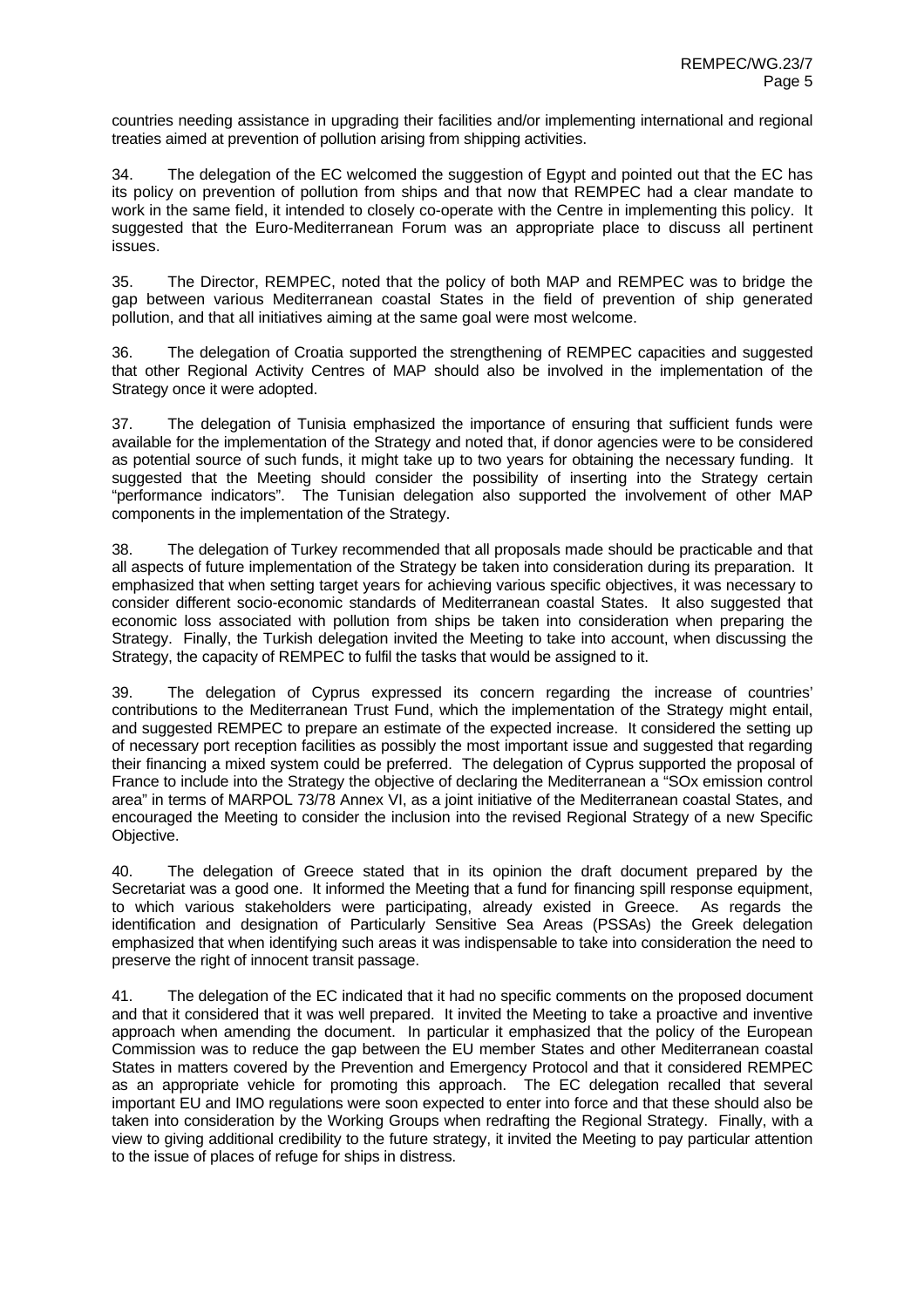42. The delegation of Israel informed the Meeting of the positive experience of their country in financing pollution prevention, preparedness and response activities through specific funds collected from a levy paid by ships calling at Israeli ports.

43. The delegation of Spain presented recent initiatives and activities aimed at increasing the levels of safety of navigation and of preparedness to respond to major accidents, which included investment in pollution response equipment, changes in Spanish administration, bilateral co-operation with France, and making possible direct communication between response vessels and experts on land.

44. The delegation of Syria noted that the Regional Strategy should also be related to national strategies for prevention of, preparedness for and response to pollution from ships and suggested that the existing national strategies should be examined prior to the adoption of the Regional Strategy. As regards improving port State control of ship generated wastes, the Syrian delegation was of the opinion that it would be desirable to create an information network for exchange of information on quantities and fates of such wastes.

45. The Maltese delegation welcomed the proposal of the Syrian delegation concerning the need to ensure compatibility of national and regional strategies.

46. The MAP Co-ordinator noted that the high level of interventions of national delegations clearly reflected the quality of work carried out by REMPEC in the preparation of the present Meeting and emphasized that finalizing the Regional Strategy, prior to its presentation to the Contracting Parties, would require a lot of work. Taking into consideration that the Mediterranean Strategy on Sustainable Development (MSSD) would be discussed at the same time, it was necessary to ensure the coherence between both documents. While recommending that other stakeholders, including in particular nongovernmental organizations (NGOs), should be consulted in the preparation of the Regional Strategy, the Co-ordinator pointed out that its implementation should be co-ordinated with other MAP Regional Activity Centres. In particular, he invited the Meeting to take into consideration the needs of the Contracting Parties and to adjust the targets of the Strategy accordingly. Finally, regarding financing of the implementation of the future Strategy, the Co-ordinator invited the Meeting to seek alternative sources of financing bearing also in mind the consequences of certain fiscal measures that might be proposed and considered.

47. The Director of REMPEC thanked all delegations that offered their comments and participated in the discussion and reassured the Meeting that the Secretariat would take all these comments into consideration when finalizing the document. This referred in particular to the coherence between the Regional Strategy and the MSSD; to setting clear objectives for the Regional Strategy and to costing the achievement of the set targets; to taking into consideration the latest developments at the global and the EU levels; and to seeking alternative sources of financing and approaching potential donors.

48. Prior to separating into Working Groups the Meeting decided that the Working Group on Prevention of Pollution from Ships (WG 1) would discuss Specific Objectives 1-8 and 10-13 as presented in document REMPEC/WG.23/5/1, and the Working Group on Preparedness and Response to Accidental Marine Pollution (WG 2) would focus on Specific Objectives 9 and 14-21.

49. Taking into consideration the limited time available and the load of work to be carried out, the Meeting agreed that in order to facilitate the job of the Working Groups and to ensure that the goal of amending all Specific Objectives was accomplished in time, the Working Groups would not prepare written Reports of their deliberations, but would directly amend the Specific Objectives assigned to them, which their respective Chairpersons would then present orally to the plenary.

# **AGENDA ITEM 6: REPORTS OF THE WORKING GROUPS**

50. The Chairperson of the first Working Group, Mr. Daniel Silvestre (France), introduced document REMPEC/WG.23/6/1 and presented amendments made by WG 1 to the Specific Objectives 1-8 and 10-13, explaining the rationale for each modification and amendment made.

51. The Chairman of WG 1 outlined the proposed changes in each Specific Objective discussed by WG 1 and encouraged the Meeting to consider and approve the suggested amendments. He pointed out that WG 1 *inter alia* examined the proposal of the French delegation to include into the Regional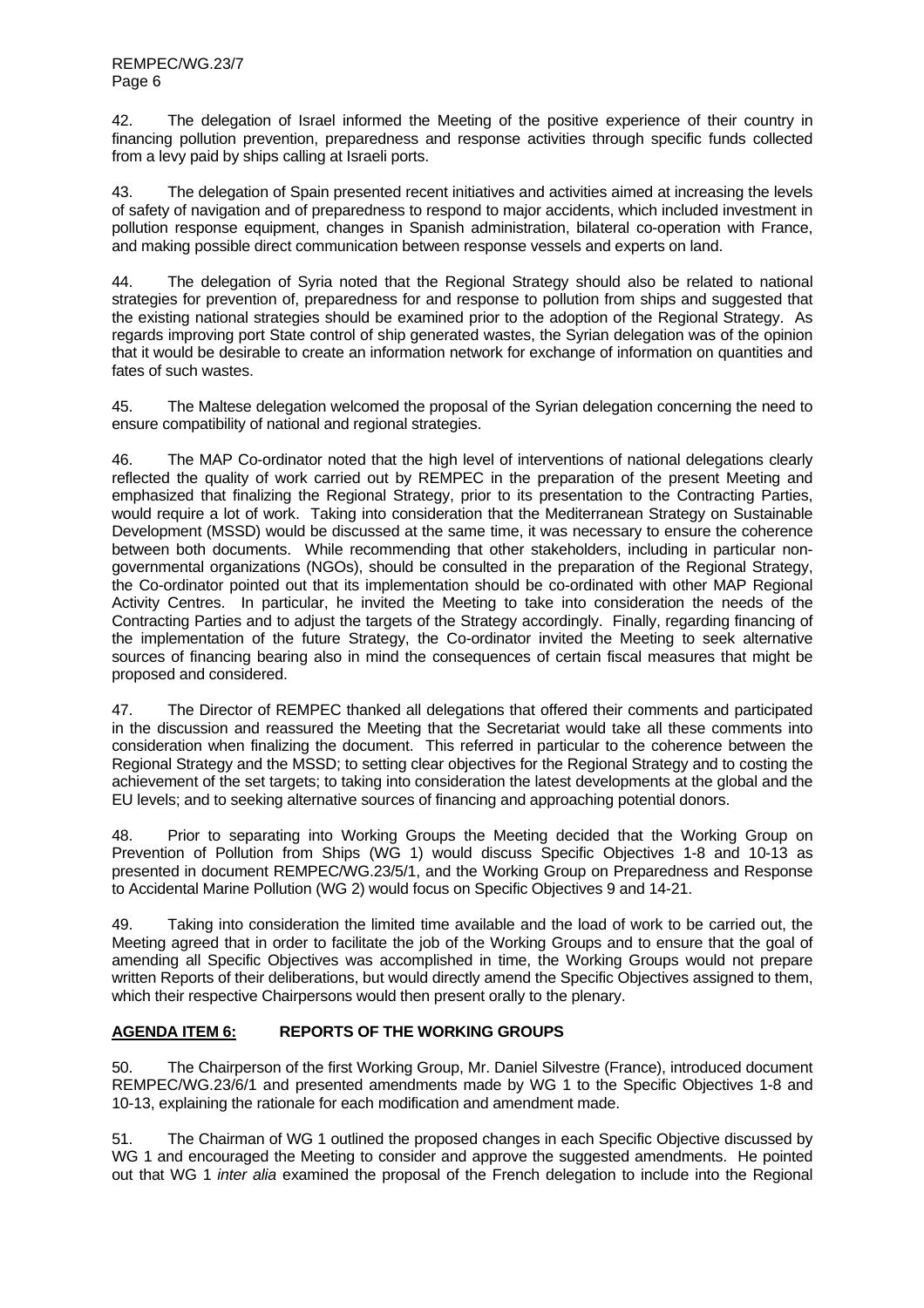Strategy a new Specific Objective concerning the possibility to declare the Mediterranean Sea as a "SOx emission control area" under Annex VI to MARPOL 73/78. The Working Group agreed with the proposal and consequently a new Specific Objective "to examine possibility of establishing the Mediterranean Sea as a SOx emission control area under MARPOL Annex VI" was included into the revised draft Strategy.

52. The Chairperson of the second Working Group, Ms. Margita Mastrovic (Croatia) informed the Meeting of the deliberations of WG 2, outlined the changes and amendments made by the Group, and presented document REMPEC/WG.23/6/2. She invited the Meeting to consider and approve in the plenary the proposed amendments.

53. Ms. Mastrovic informed the Meeting that WG 2, after considering the Specific Objective referring to ratification of international Conventions related to preparedness and response to accidental marine pollution, was of the opinion that Specific Objectives addressing ratification of international Conventions should be merged into a single Specific Objective regardless of the subject matter of each specific Convention. The proposal of the WG 2 was therefore to merge present Specific Objectives 4.1 and 4.9 into a new Specific Objective 4.1, amending the text of its preambular part as necessary.

54. The Chairman of the Meeting thanked the Chairpersons of the two Working Groups for their exhaustive presentations and invited the Meeting to discuss the proposed amendments. The Chairman specifically encouraged participants to comment on amendments suggested by the Working Group in which they did not participate.

# **AGENDA ITEM 7: DISCUSSION OF THE REPORTS OF THE WORKING GROUPS**

55. After several delegations expressed their agreement with the proposed merging of Specific Objectives 4.1 and 4.9, the Meeting decided to join the two previous Specific Objectives in a single Specific Objective 4.1 that would address the ratification of both, international Conventions related to prevention of pollution from ships and those related to preparedness for and response to accidental marine pollution.

56. Following the suggestion of the WG 1, the Meeting decided to introduced into the Regional Strategy a new Specific Objective addressing the examination of the possibility to establish the Mediterranean Sea as a "SOx emission control area" under MARPOL Annex VI.

57. With regard to the Specific Objective 4.4, concerning provision of port reception facilities, the delegation of Turkey suggested that the next Meeting of National Experts should also consider including into the Regional Strategy a reference to the requirements for port reception facilities for substances covered by MARPOL Annex VI.

58. The Meeting noted the proposal of the Turkish delegation and agreed to discuss it at the next Meeting of National Experts.

59. The delegation of Greece reiterated its position concerning the importance of preserving the right of innocent passage when establishing PSSAs in the Mediterranean (Specific Objective 4.12).

60. The Meeting took note of the statement of the Greek delegation and requested the Secretariat to reflect it in the Report of the Meeting.

61. The delegation of Malta requested the Secretariat to pay particular attention when finalizing Specific Objective 4.21 to revising, and as necessary developing clear guidelines for facilitating to a maximum possible extent the free movement of personnel and equipment between the Contracting Parties in case of mutual assistance and joint spill response operations.

62. The Meeting acknowledged the importance of the issue raised by the Maltese delegation and requested the Secretariat to amend as necessary, in consultation with the Maltese delegation, the text of the relevant Specific Objective.

63. The head of the French delegation stressed the importance of reflecting in the Report of the Meeting all relevant comments made in the plenary under Agenda Item 5. He underlined that this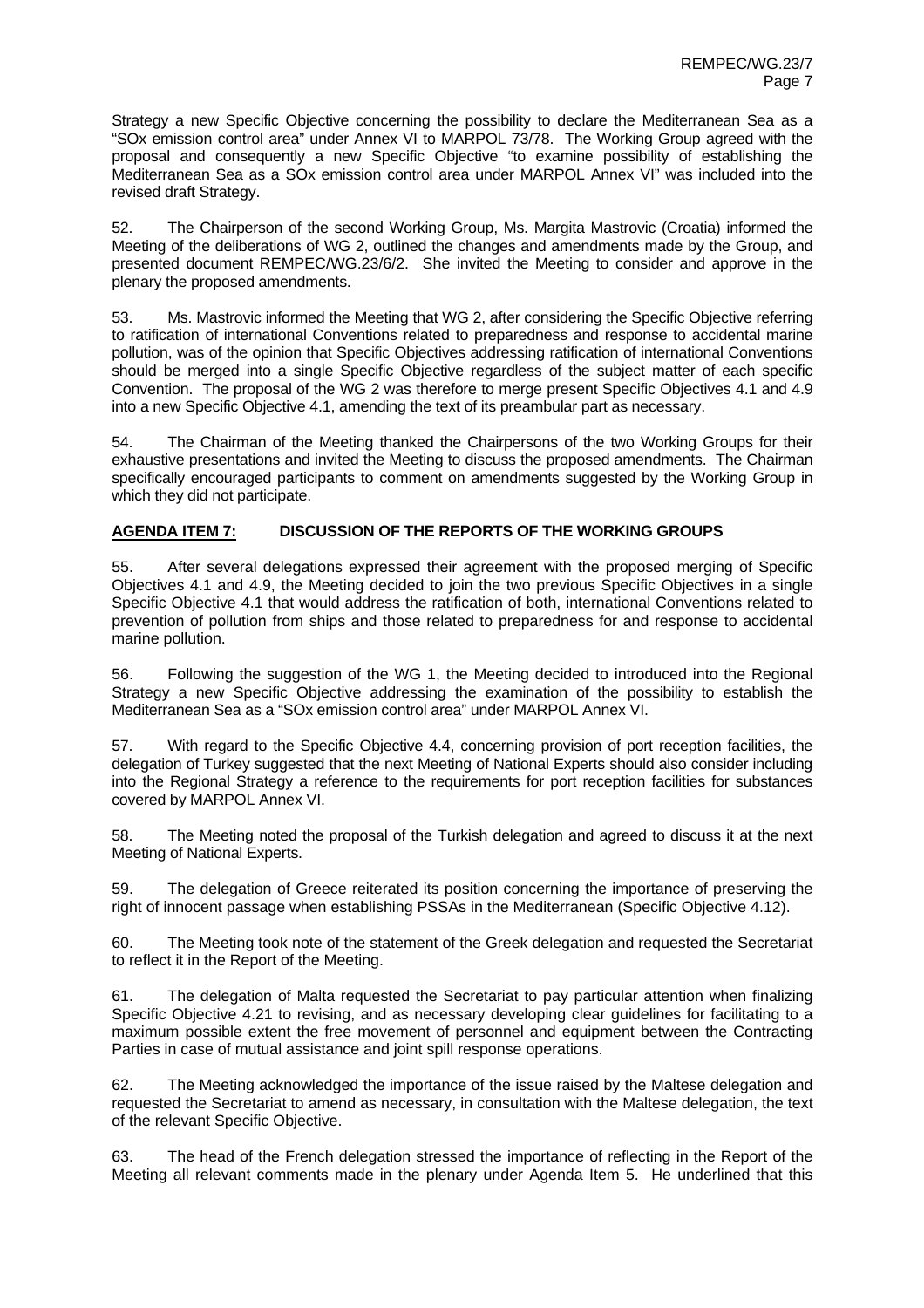referred in particular to comments related to the cost and financing of the implementation of the Regional Strategy.

64. The Director, REMPEC, thanked the speakers for their constructive comments and reassured the delegates that these would be reflected in the Report. He also indicated that the new, consolidated version of the Regional Strategy, as revised by the Working Groups and including additional amendments made under the present Agenda Item, will be attached as an annex to the Report of the Meeting.

65. As regards the continuation and completion of the process of preparation of the Regional Strategy, the Director of REMPEC proposed the following course of action:

- The Secretariat, i.e. REMPEC, will in due course review the consolidated document and complete it with the necessary Appendices, so that it reflects the outcome of the Meeting;
- Once finalized, the document will be disseminated to the Contracting Parties for their comments;
- The document will also be disseminated to NGOs and other stakeholders:
- On the basis of the received comments, the final revision will be made at the time of the  $7<sup>th</sup>$ Meeting of REMPEC Focal Points, tentatively scheduled for the first half of 2005;

66. Noting that from the discussion it clearly appeared that the Contracting Parties would like to know the cost of the implementation of the Regional Strategy, the Director of REMPEC confirmed that the Secretariat would endeavour to cost its implementation. He recalled that the funds for such activity were not envisaged in the budget of REMPEC, and that the Centre would therefore seek to find, if possible, an external source of funds to cover this exercise.

67. The Meeting took note of the final remarks of the Director of REMPEC and agreed with the suggested procedure for continuation and completion of the preparation of the Regional Strategy.

# **AGENDA ITEM 8: ADOPTION OF THE REPORTS OF THE WORKING GROUPS**

68. The Meeting adopted the texts prepared by the Working Groups, as amended under Agenda Item 7, and requested the Secretariat to make the necessary editorial corrections.

69. The consolidated text of the Third Draft Regional Strategy, as adopted by the Meeting, is reproduced in **Annex VI** to the present Report.

# **AGENDA ITEM 9: OTHER BUSINESS**

70. The delegation of Cyprus commended the new web site of REMPEC and urged the Contracting Parties to fill in as soon as possible their respective "country pages".

71. The delegation of Algeria informed the Meeting of the forthcoming audit of its national system for preparedness for and response to accidental marine pollution and of the assistance offered by REMPEC in this regard.

72. The delegation of the EC informed the Meeting of the recent establishment of the European Maritime Safety Agency (EMSA) which was a technical agency whose goal was to assist the European Commission and the EU member States in promoting the safety of navigation and the protection of the marine environment. It indicated that in addition to the EU member States, EMSA membership was also extended to Norway and Iceland.

73. The EC delegation also informed the Meeting that the Committee of the Euro-Mediterranean Partnership (MEDA) recently approved a major project, named SAFEMED, aimed at improving the levels of safety of navigation and protection of the marine environment in the Mediterranean. It indicated that by the end of July the EC services were expected to take the final decision regarding the project, and that REMPEC was expected to play a major role in its implementation.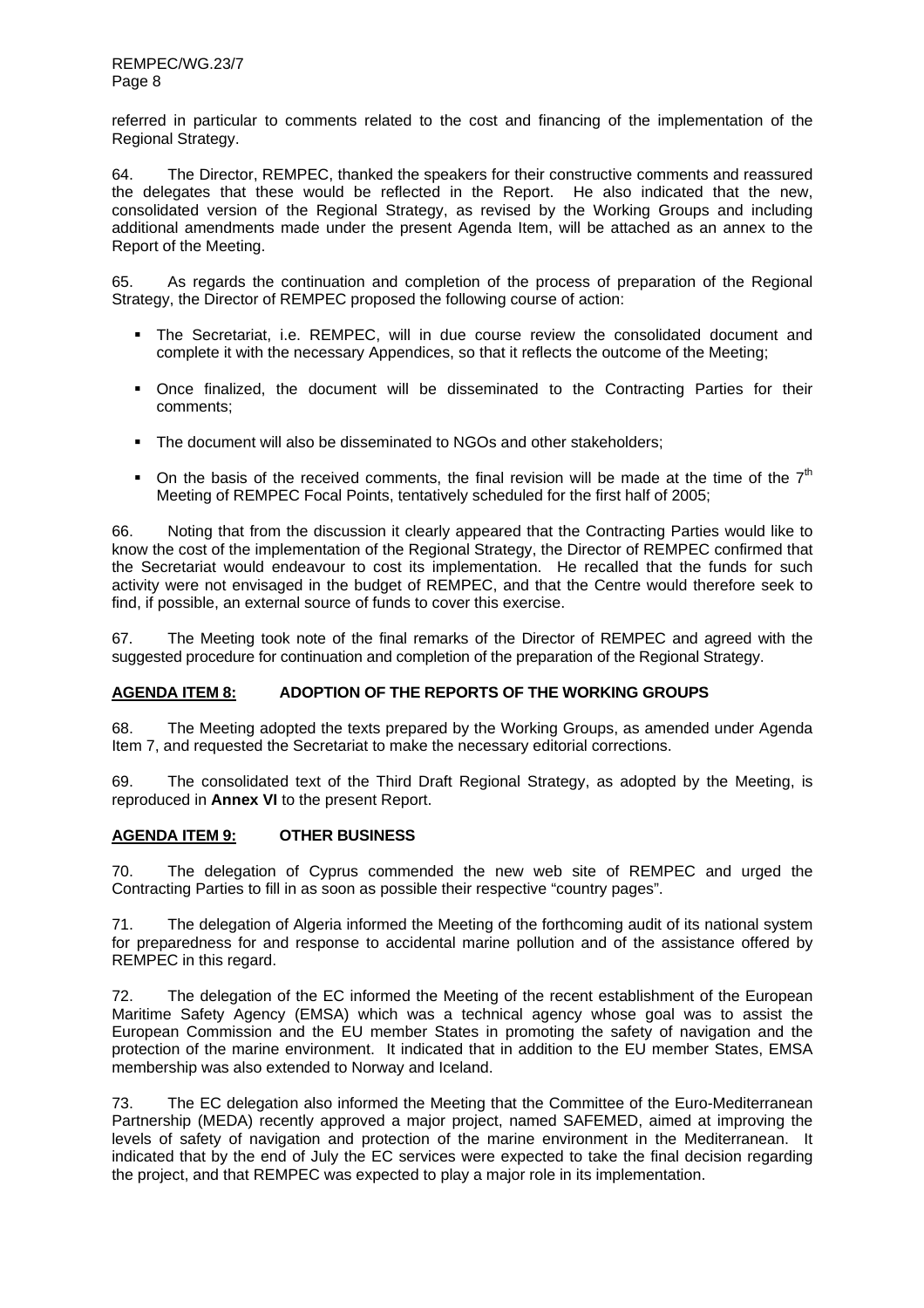74. The Meeting welcomed the information provided by the EC and expressed its satisfaction with the intention to entrust REMPEC with the implementation of such an important project.

75. The delegation of Malta noted that the information provided by the EC further confirmed the instrumental role that REMPEC was playing in facilitating the dialogue and co-operation in the Mediterranean between the EU member States and other Mediterranean coastal States and suggested that a relevant statement could also be included into the preamble of the Regional Strategy.

# **AGENDA ITEM 10: CLOSURE OF THE MEETING**

76. The representative of IMO welcomed the positive approach of all present delegations and expressed the confidence of his organization that the Contracting Parties would adopt a sound Regional Strategy.

77. The MAP Co-ordinator thanked all participants for the work carried out and emphasized that the adoption of the Regional Strategy would further increase the responsibility of REMPEC vis-à-vis the Contracting Parties. He reiterated the importance of costing the Regional Strategy and underlined the need for close co-operation in its finalization between MAP, REMPEC, IMO and the EC, as well as other partners, including the World Bank, through programmes such as, for example METAP. The Co-ordinator recalled that elements of the Regional Strategy would be included in the MSSD, which was also under preparation, and invited the national delegations to present to the Contracting Parties a concise, simple and realistic document.

78. The Director, REMPEC, thanked the participants for their constructive work that would help the Centre in preparing a high-quality final document.

79. The Chairman closed the Meeting at 12.45 on Saturday, 10 July 2004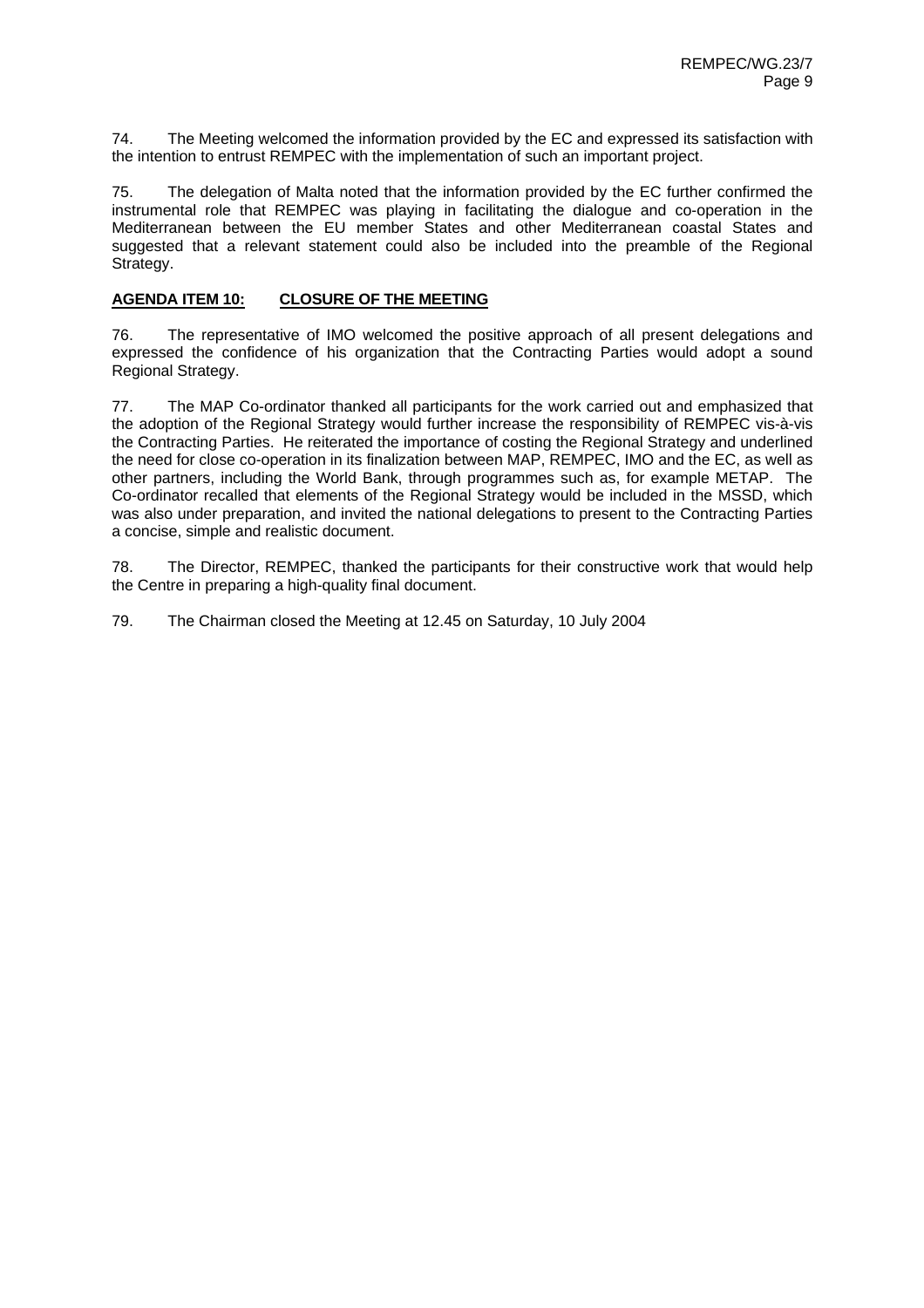## **ANNEX(E) I**

# **LIST OF PARTICIPANTS**

#### **LISTE DES PARTICIPANTS**

# **ALBANIA / ALBANIE**

# **XHAXHIU Shkelqim**

Director of Maritime Transport Ministry of Transport and Telecommunication SHESHI "SKENDERBEJII" S.S. Toptani Street Nr. 4 Tirana

Tel : **+355 (4**) 220 479 Mobile **+355 (68)** 20 55 804 Fax : **+355 (4)** 220 479/ 234 654 E-mail: shxhaxhiu@yahoo.com

#### **MALOKU Arben**

Specialist Chief of Maritime Transport Department Ministry of Transport and Telecommunication SHESHI "SKENDERBEJII" S.S. Toptani Street Nr. 4 Tirana

Tel: **+355 (4)** 226 228 Fax: **+355 (4)** 220 479 E-mail: beni2000al@yahoo.com

#### **ALGERIA / ALGERIE**

#### **LAOUIRA Abdelhafid**

Conseiller au Ministère de l'Aménagement du Territoire et de l'Environnement Av. des Quatre Canons Alger

Tel: **+213 (21)** 432 857 Mob: **+213 (61)** 501 886 Fax: **+213 (21)** 432 857 E-mail: alaouira@yahoo.fr

#### **REZAL Abdelkrim**

 Directeur de la Marine Marchande Ministère des Transports 1 Chemin Ibn-Badis El Mouiz (ex. Poirson) Alger

Mobile: **+213 (72)** 11 26 33 Fax: **+213 (21)** 92 98 90 E-mail: rezal@ministere-transports.gov.dz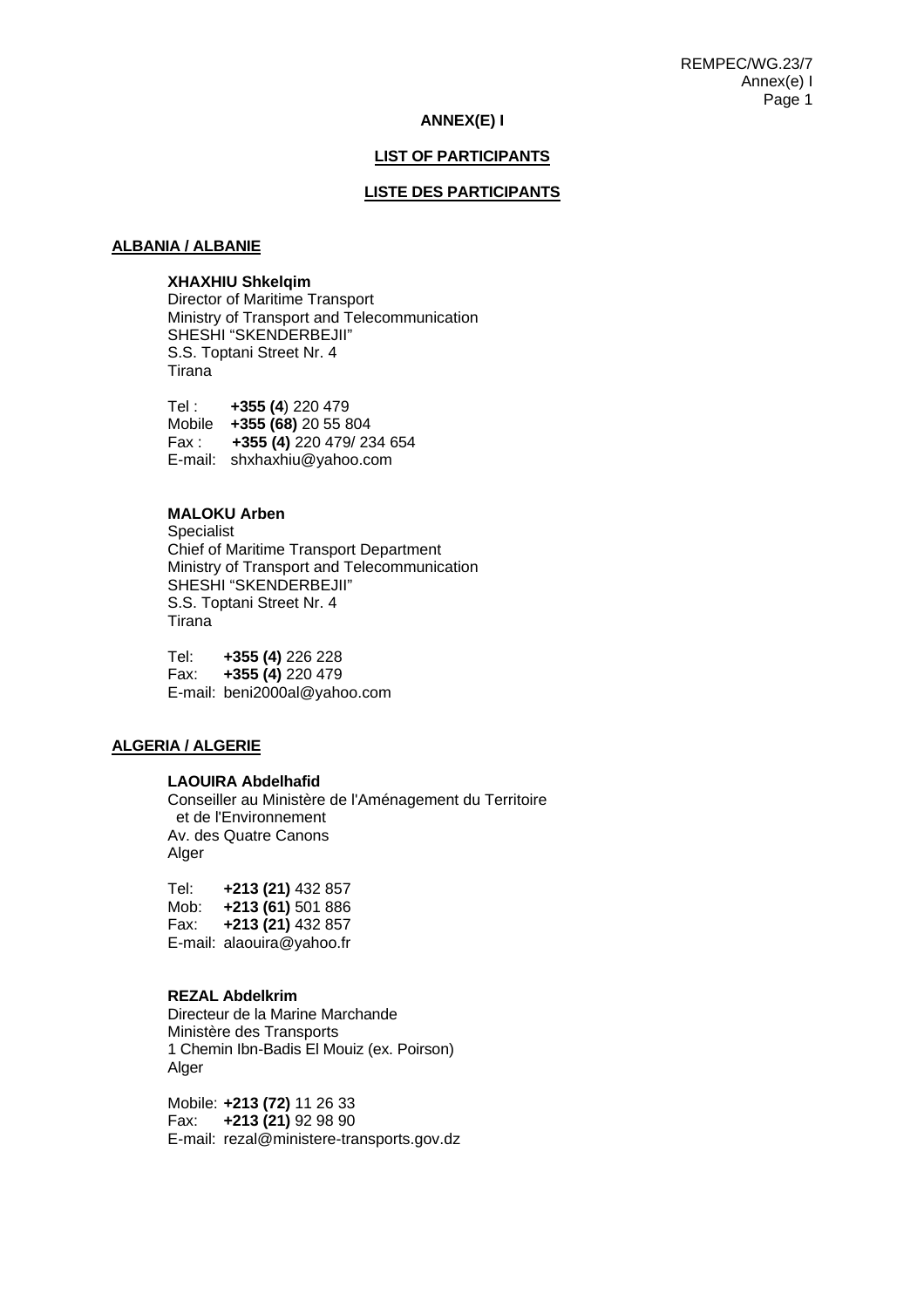REMPEC/WG.23/7 Annex(e) I Page 2

#### **BOSNIA AND HERZEGOVINA / BOSNIE ET HERZEGOVINE**

#### **ALIC Ramiza**

 Hydro-Environment Economist Institute of Hydro-Engineering 1 Stjepana Tomica Street 71000 Sarajevo

 Tel: **+ 387 (33**) 212 466 Fax: **+ 387 (33)** 207 949 E-mail: ramiza.alic@heis.com.ba

## **BABIC Enisa**

Head of Department for Air Traffic, Waterway and Pipeline Transport Ministry of Communications and Transport Trg BiH 1 71 000 Sarajevo

| Tel: | +387 (33) 668 493         |
|------|---------------------------|
|      | +387 (33) 204 620         |
| Fax: | +387 (33) 668 493         |
|      | +387 (33) 204 620         |
|      | E-mail: mkpbih@bih.net.ba |
|      | ebabic@bih.net.ba         |

# **CROATIA / CROATIE**

#### **MASTROVIC Margita**  Head of Unit

Ministry of Environmental Protection, Physical Planning and Construction Marine and Coastal Protection Unit Uzarska 2/1 51 000 Rijeka

Tel: **+385 (51)** 213 499 Fax **+385 (51)** 214 324 E-mail: margita.mastrovic@mzopu.hr

# **LULIC KRIVIC Dubravka**

 Head of Unit Ministry of Sea, Tourism, Transport and Development Prisavlje 14, 10000 Zagreb

Tel: **+ 385 (1)** 616 92 50 Fax: **+ 385 (1)** 619 59 56 E-mail**:** dubravka.krivic@pomorstvo.hr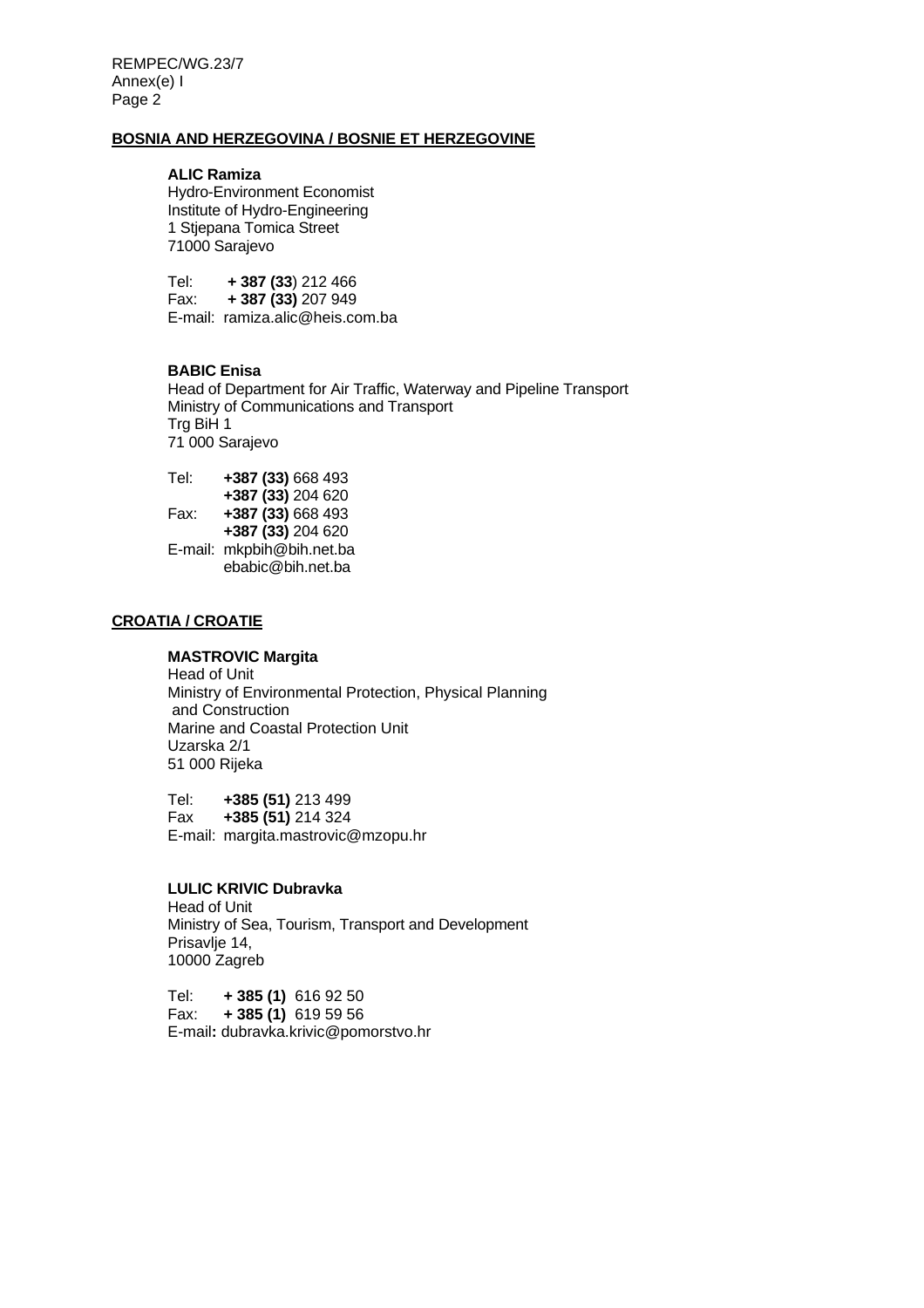# **CYPRUS / CHYPRE**

#### **LOIZIDES Loizos**

Head, Fisheries and Pollution Control Division Department of Fisheries and Marine Research Ministry of Agriculture, Natural Resources and Environment Aeolou 13 1416 Nicosia

Tel: **+357 (22)** 807 807 Mob: **+357 (99)** 427 828 Fax: **+357 (22)** 77 59 55 Email: lloizides@cytanet.com.cy

# **EFSTRATIOU Ioannis**

 Marine Surveyor A Department of Merchant Shipping Kylinis Street, Mesa Geitonia 4007 Lemesos (P.O.Box 56193, CY 3305)

Tel: **+ 357 (25)** 848 100 Fax: **+ 357 (25)** 848 200 E-mail: maritimeadmin@dms.mcw.gov.cy jefstratiou@dms.mcw.gov.cy

# **EGYPT / ÉGYPTE**

#### **HOSNY Abdel Monem**

General Director of Environmental Development Ministry of State for Environmental Affairs Egyptian Environmental Affairs Agency (EEAA) 30 Misr-Helwan Agricultural Road Maadi, Cairo

Tel: **+ 20 (2)** 525 64 52 (int. 7612) Fax **+ 20 (2)** 525 64 90 E-mail: hosny2001@yahoo.com

#### **EL KAZZAZ Kamal H.**

Director of Marine Environment Protection Egyptian Maritime Sector Red Sea Ports Authority Ministry of Transport P.O. Box 1 Port Tawfiq Suez

 Tel: **+20 (62)** 331 123 Fax: **+20 (62)** 330 513 Fax: **+20 (62)** 229 485 (Personal) Mobile: **+20 (10)** 126 59 92 E-mail: kmkazaz@hotmail.com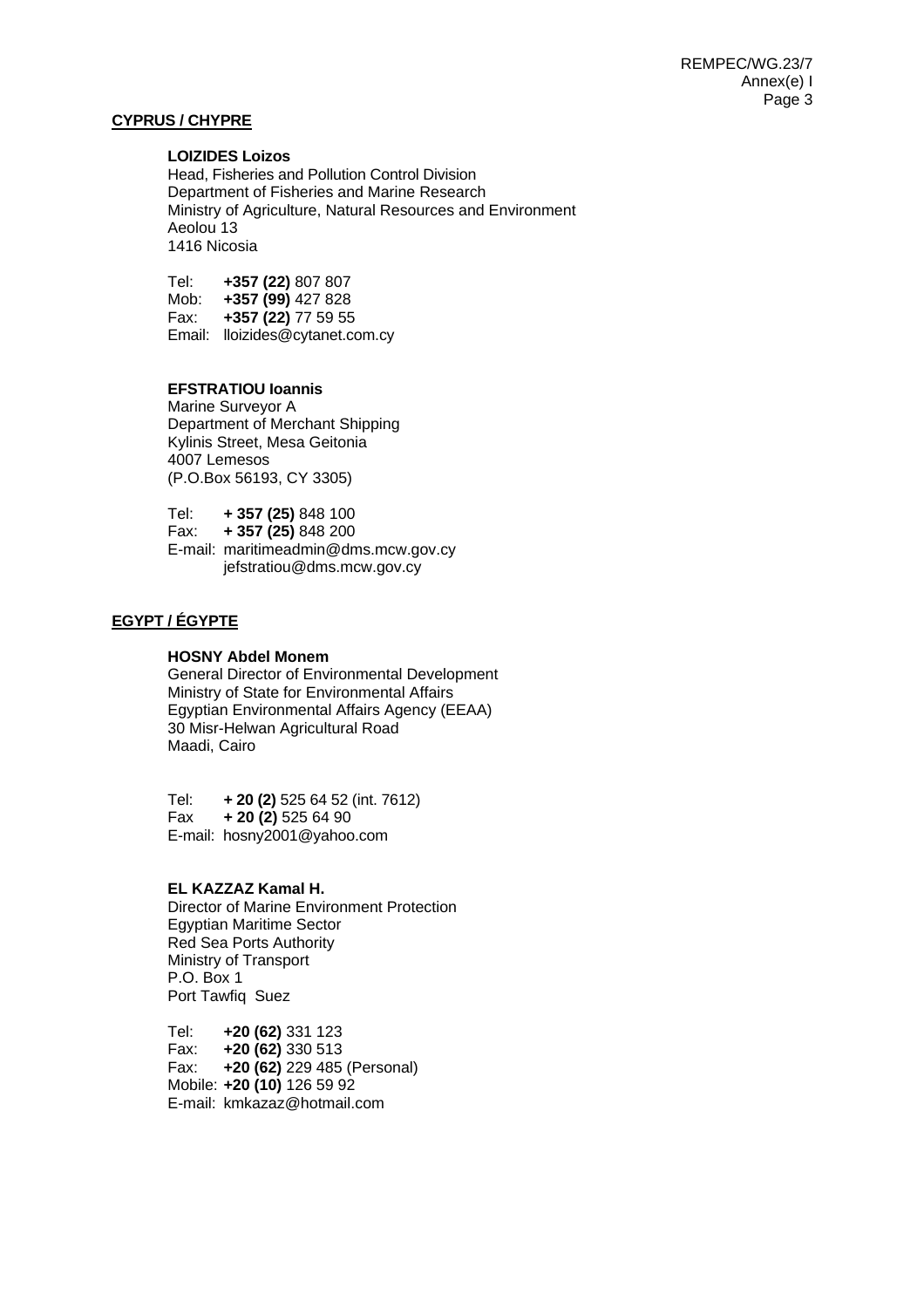REMPEC/WG.23/7 Annex(e) I Page 4

#### **EUROPEAN COMMISSION / COMMISSION EUROPEENNE**

# **De DIEU Jacques**

Deputy Head of Unit DG Energy and Transport, Unit G.1 – Policy and Maritime Safety European Commission Rue de Mot, 28 1040 Brussels BELGIUM

Tel: **+32 (2)** 296 83 74 Fax **+32 (2)** 296 90 66 E-mail: Jacques.De-Dieu@cec.eu.int

#### **De LANNOY Thomas**

 Administrator DG Environment D.3 BU-9 2/185 Civil Protection Unit – A5 European Commission 200 rue de la Loi 1049 Brussels **BELGIUM** 

Tel: **+32 (2)** 29 86 796 Fax: **+32 (2)** 29 90 314 E-mail: thomas.de-lannoy@cec.eu.int

# **FRANCE**

# **SILVESTRE Daniel**

Chargé de mission Secrétariat Général de la Mer Service du Premier Ministre 16, Boulevard Raspail 75007 Paris

Tel: **+33 (1)** 536 34 153 Fax: **+33 (1)** 536 34 178 E-mail: daniel.silvestre@sgmer.pm.gouv.fr

# **WEIZMANN Michel**

 Chargé de mission auprès du Directeur Direction du Transport Maritime de Ports au Littoral Ministère de l'Equipement, de l Aménagement du Territoire et de la Mer 22 rue Monge 75005 Paris

 Tel: **+ 33 (1)** 40 81 71 37 Fax: **+ 33 (1)** 40 81 70 30 E-mail: michel.weizmann@equipement.gouv.fr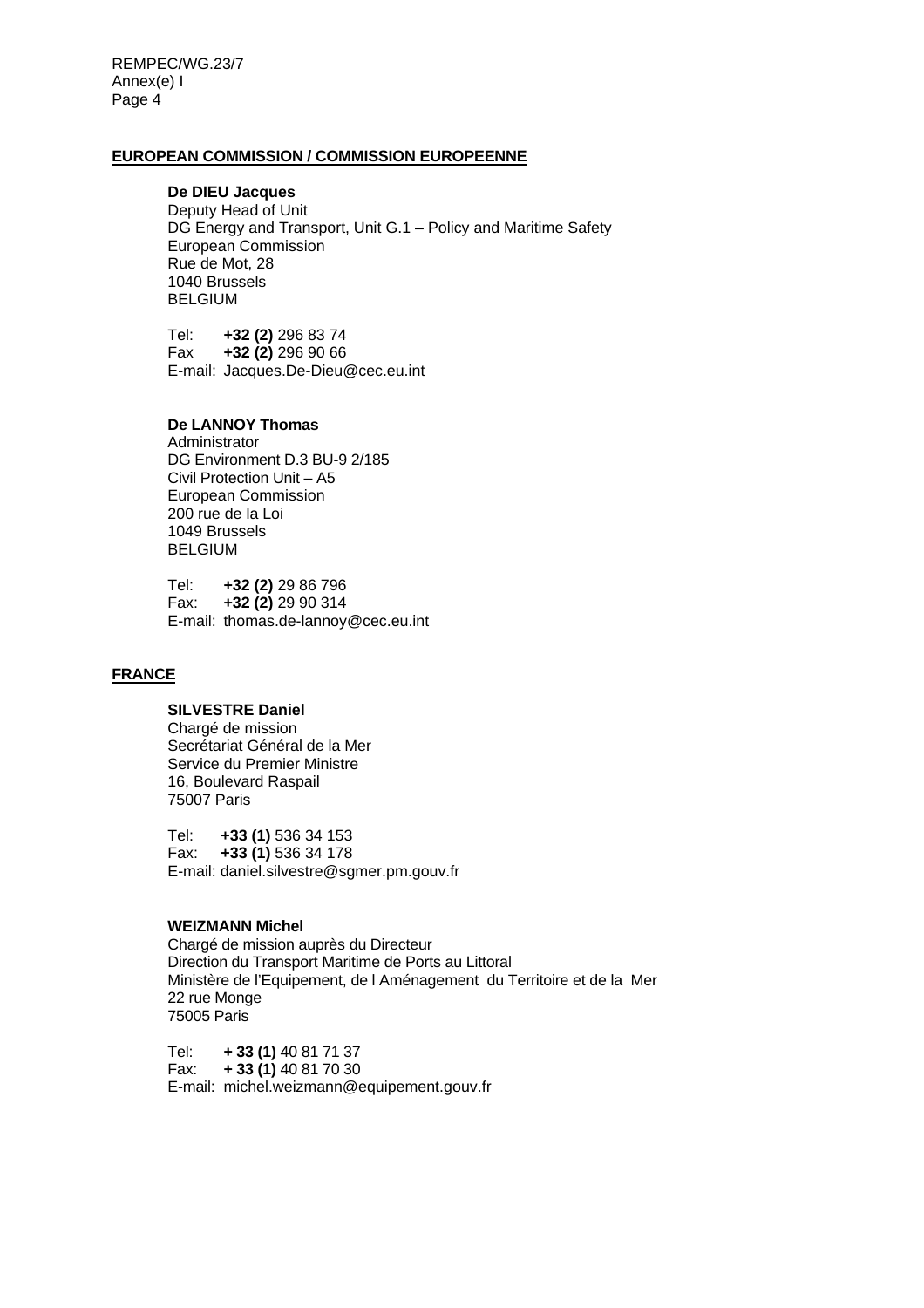## **GREECE/GRECE**

#### **FILTIKAKIS Emmanuel**

Marine Environment Protection Division Ministry of Mercantile Marine 109 Ipsilantou Street GR 18532 Piraeus

Tel: **+30 (210)** 419 13 51 Fax: **+30 (210)** 422 04 40 **+30 (210)** 422 04 41 E-mail: dpthap@mail.yen.gr

## **PREVEZANOS Dionisios**

Technical Equipment Section Marine Environment Protection Division Ministry of Mercantile Marine 109 Ipsilantou Street 18532 Piraeus

| Tel: | +30 (210) 419 15 47        |
|------|----------------------------|
| Fax: | +30 (210) 422 04 40        |
|      | +30 (210) 422 04 41        |
|      | E-mail: dpthap@mail.yen.gr |

# **ISRAEL/ISRAEL**

# **BETTELHEIM Gideon**

Marine Pollution Inspector Ministry of the Environment Marine and Coastal Division PO Box 811 Haifa 31007

 Tel: **+972 (4)** 863 35 00 Fax: **+972 (4)** 863 35 20 E-mail: gidib@sviva.gov.il

## **LESHEM Zeev**

 Deputy Director Shipping and Ports Administration Ministry of Transport Itzhak Rabin District Government Centre 15A Pal Yam Street P.O. Box 806 Haifa 31 999

 Tel: **+972 (4)** 863 21 01 Fax: **+972 (4)** 863 21 11 E-mail: zeevl@mot.gov.il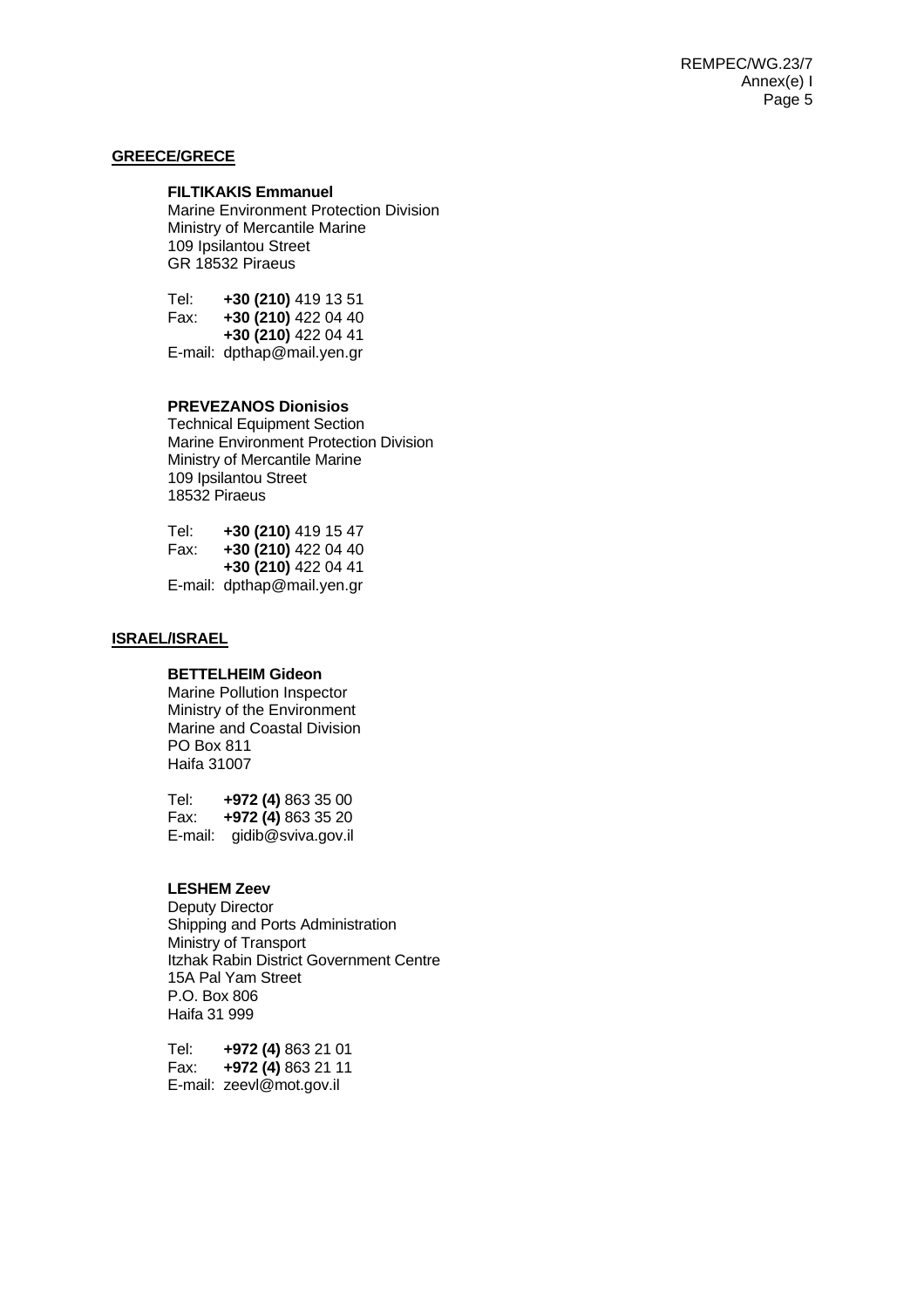REMPEC/WG.23/7 Annex(e) I Page 6

# **ITALY / ITALIE**

#### **MANCINI Marco**

 Ufficiale Superiore Capo Sezione Ministero Infrastrutture Trasporto Comando Generale Capitanerie di Porto Viale dell'Arte, 16 00147 Rome

Tel : **+39 (06)** 590 848 864 Fax: **+39 (06)** 590 843 19 Email: cogecap3@flashnet.it

#### **BELLINI Mauro**

Ministero dell' Ambiente e Tutela del Territorio Via Cristoforo Colombo, 44 00147 Rome

Tel: **+ 39 (06)** 57 22 34 89 Fax: **+ 39 (06)** 57 22 34 91 E-mail: blinus@sysnet.it

## **DELLA MEA Chiara**

 Ministero dell' Ambiente e Tutela del Territorio Via Cristoforo Colombo, 44 00147 Rome

Tel: **+ 39 (06)** 57 22 34 88 Fax: **+ 39 (06)** 57 22 34 91 E-mail: dellamea.chiara@minambiente.it

# **LOLLI Fernando**

Italian Coast Guard Viale dell'Arte, 16 00144 Rome

Tel: **+ 39 (06)** 590 845 27 Fax: **+ 39 (06)** 590 847 93 Email: ---

# **LEBANON / LIBAN**

#### **WEHBE Samih**

 Ministry of Environment P.O. Box 70 -1091 Antelias - Beirut

Tel: **+ 961 (4)** 52 22 22 Fax: **+ 961 (4)** 52 50 80 E-mail: s.wehbe@moe.gov.lb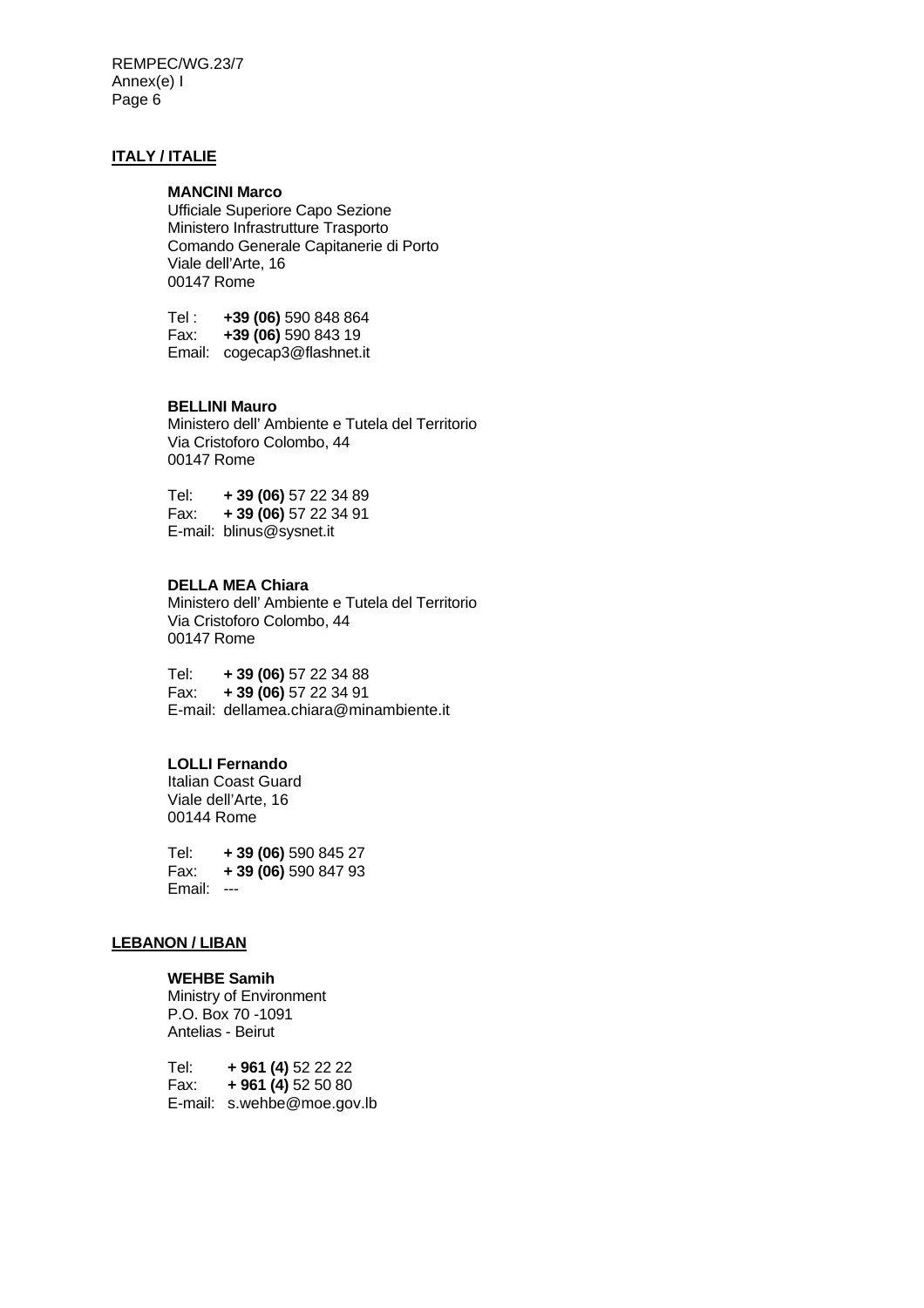# **LEBANON / LIBAN (cont.)**

## **NAHLE Mohammed**

Head of Maritime Department Ministry Transport Directorate General of Land and Maritime Transport George Picot Street Starco Buildings 3<sup>rd</sup> Floor Beirut

Tel: **+ 961 (1)** 378 33 50 Fax: **+ 961 (1)** 372 767 E-mail: ministry@transportation.gov.lb

# **MALTA / MALTE**

## **VASSALLO Lino C**

Executive Director Merchant Shipping Malta Maritime Authority Maritime House Lascaris Wharf Valletta VLT 01

Tel: **+356 21** 250 350 Fax: **+356 21** 241 460 Email: lcvassallo@mma.gov.mt

# **CINI Victor**

Port Officer Malta Maritime Authority Marina Pinto Valletta VLT 01

Tel: **+356** 22 914 427 Fax: **+356 21** 244 419 E-mail: victor.cini@mma.gov.mt

# **MONACO**

# **BOUCHET Pierre**

Adjoint Directeur Direction des Affaires Maritimes Quai Jean Charles Rey B.P. 468 MC-98012 Monaco Cedex

| Tel:  | +377 (-) 93 15 86 78        |
|-------|-----------------------------|
| Fax : | <b>+377 (-)</b> 93 15 37 15 |
|       | Email: pbouchet@gouv.mc     |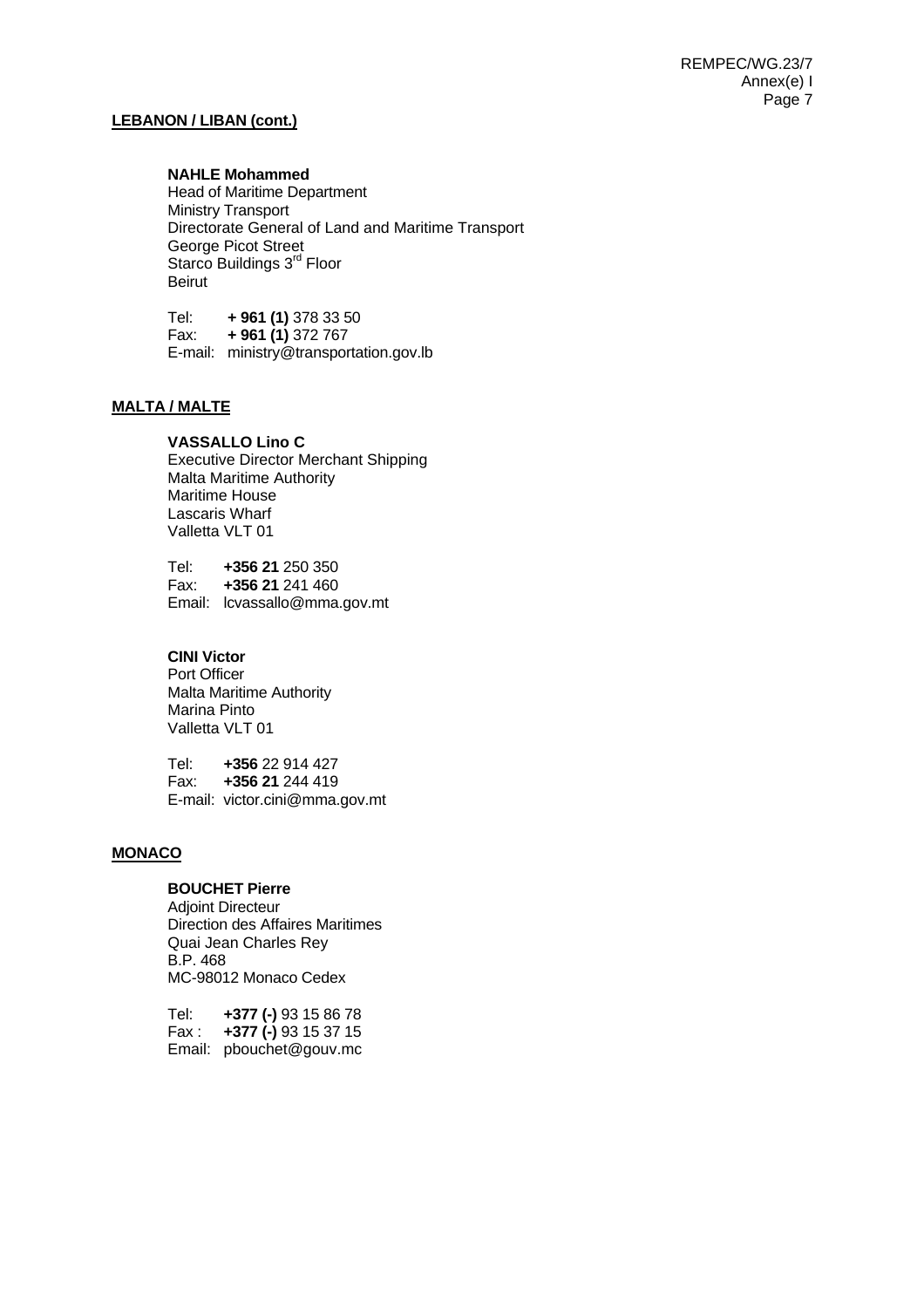REMPEC/WG.23/7 Annex(e) I Page 8

# **MOROCCO / MAROC**

#### **MARZAGUI Mohamed**

Chef de la Division de la Navigation Maritime Direction de la Marine Marchande Boulevard Félix Houphouet Boigny 20000 Casablanca

Tel: **+212 (22)** 27 37 90 **+212 (22)** 22 19 31<br>**Fax: +212 (22)** 27 33 40 Fax: **+212 (22)** 27 33 40 E-mail: mmarzagui@yahoo.fr

#### **EL OUALJA Hafid**

Administrateur au Département de l'Environnement Ministère de l'Aménagement du Territoire, de l'Eau et de l'Environnement, Département de l' Environnement 36 Avenue Abtal Agdal Rabat

Tel: **+ 212 (37)** 68 10 02 Mobile: **+ 212 (63)** 06 27 07 Fax: **+ 212 (37)** 77 27 56 **+ 212 (37)** 77 76 97 E-mail: eloualja@hotmail.com

# **SLOVENIA / SLOVENIE**

#### **BOZIC Zvezdan**

 Assistant Minister Administration for Civil Protection and Disaster Relief Semin 2a SI 6000 Koper

Tel: **+386 (5)** 668 42 00 **+386 (5)** 668 42 01 (direct) Mob: **+386 (041)** 586 030 Fax: **+386 (5)** 668 43 22 E-mail: Zvezdan.Bozic@urszr.si

# **SPAIN/ ESPAGNE**

## **RODRIGUEZ CARBONELL Sergio**

Head of Marine Environment Protection Dirección des Operaciones Protección del Medio Ambiente Marino SASEMAR (SALVAMENTO MARITIMO) C/ Fruela, 3 28011 Madrid

Tel: **+34 (91)** 755 9100 Mob: **+34 (63)** 005 9562 Fax: **+34 (91)** 755 9104/09 E-mail: lcc@sasemar.es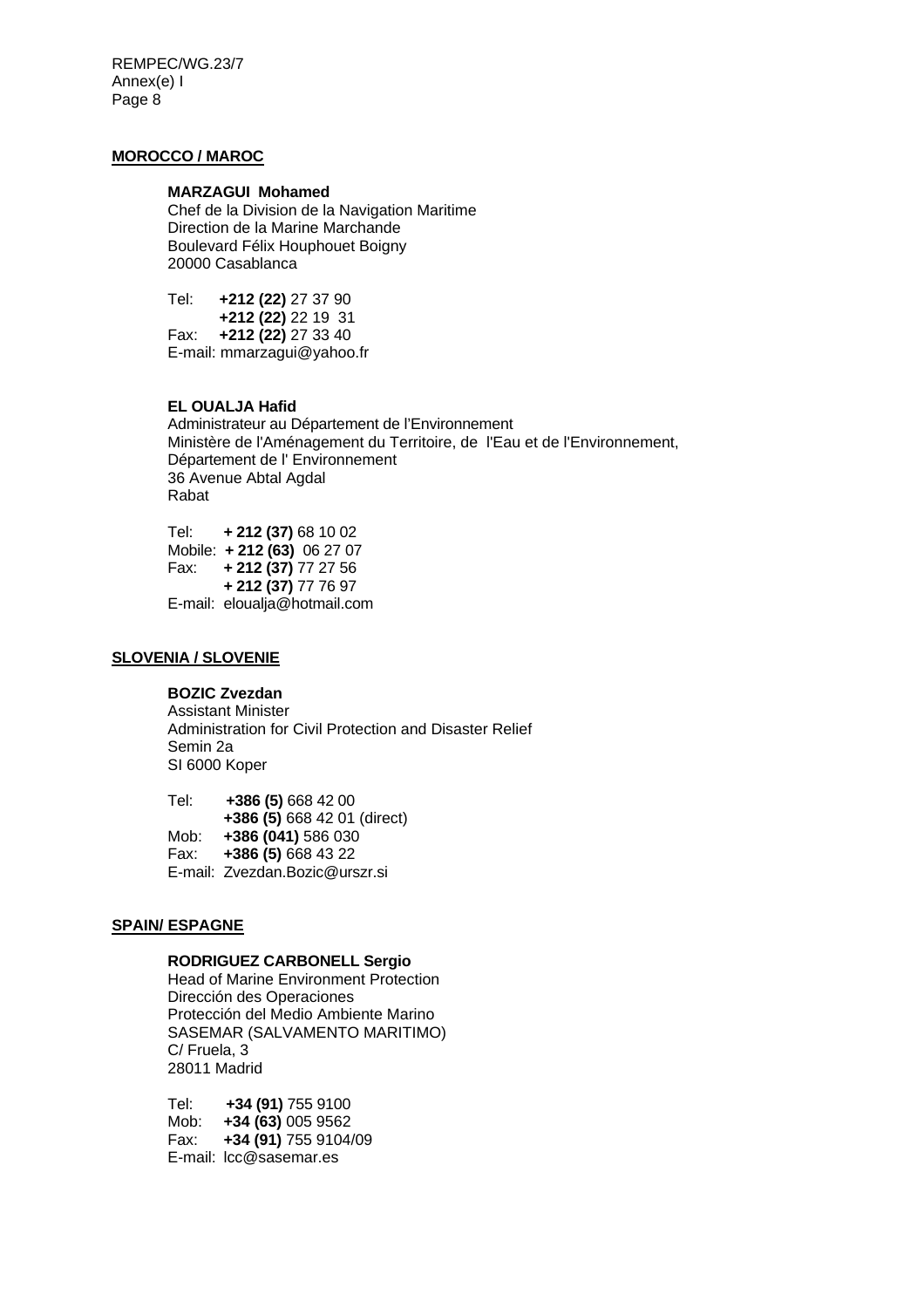## **SYRIA / SYRIE**

#### **DAYOUB Ali**

Head of Marine Anti-Pollution Department General Directorate of Ports Ministry of Transport P.O. Box 505, Al Gazair Street Lattakia

Tel: **+963 (41)** 473 876 **+963 (41)** 473 333 Mobile: **+963 (93)** 738 625 Fax: **+963(41)** 47 58 05 E-mail: danco@net.sy

# **MOURJAN Hasan**

**Director** Environmental Directorate Tartous Ministry of Local Administration and Environment P.O. Box 1701 **Tartous** 

Tel: **+963 (43)** 321 916 Fax: **+963 (43)** 321 917 Email: ---

#### **TUNISIA / TUNISIE**

#### **SMAOUI Malek**

Directeur de la Conservation de la Nature et du Milieu Rural Direction Générale de l'Environnement et Qualité de la Vie Ministère d'Agriculture, de l'Environnement et des Ressources Hydrauliques 30 Rue Alain Savary Tunis

Tel: **+216 (71)** 703 394 Mob: **+216 (98)** 32 35 77 Fax: **+216 (71)** 704 340 Email: malek.smaoui@voila.fr

#### **BOUAZIZ Moncef**

Chef de Division à la Direction de la Sécurité et Protection de l'Environnement Office de la Marine Marchande et des Ports Tunis

Tel: **+216 (71)** 735 300  **+216 (71)** 736 779 Fax: **+216 (71)** 735 812 Email: bouazizmoncef@yahoo.fr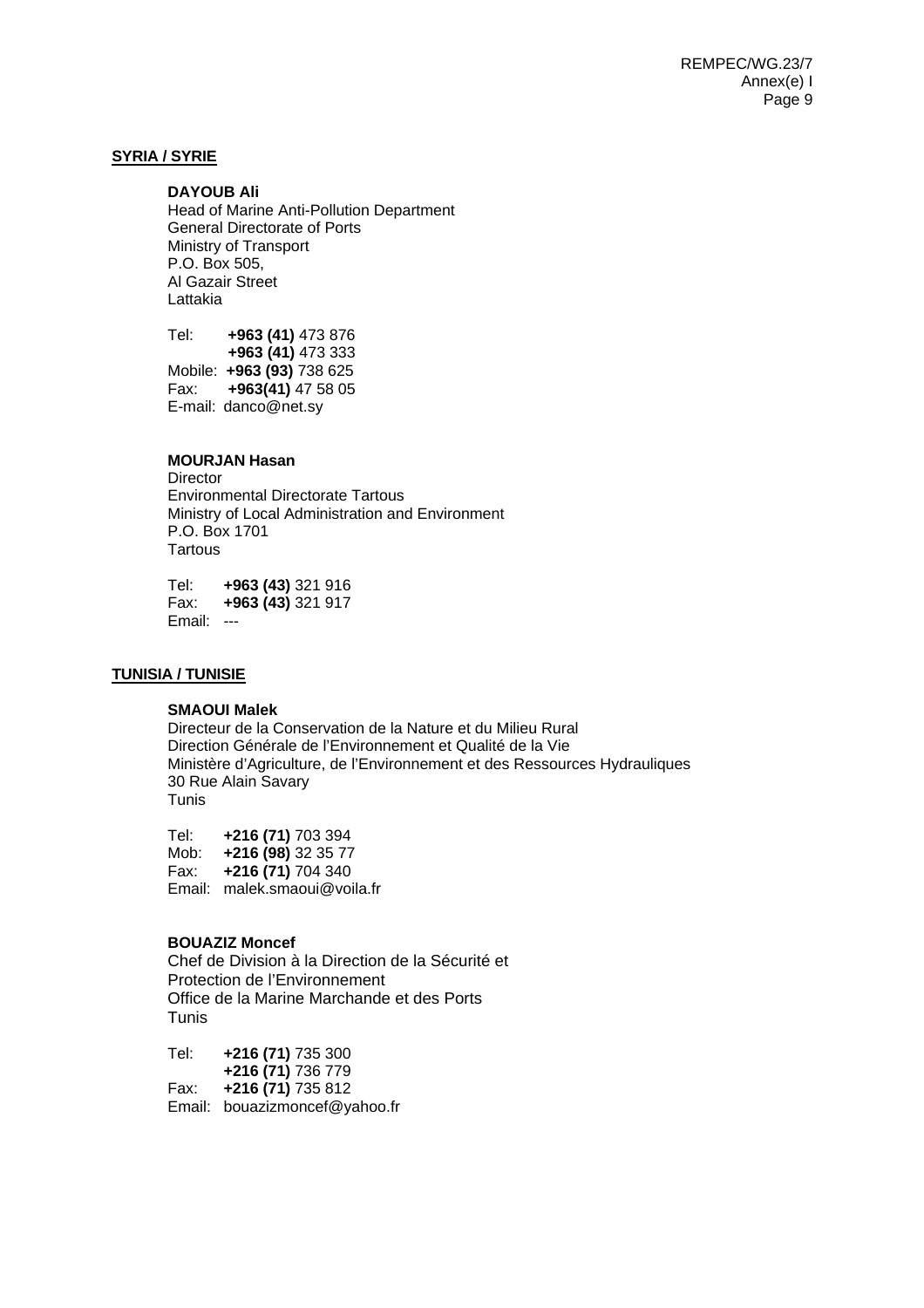REMPEC/WG.23/7 Annex(e) I Page 10

# **TURKEY / TURQUIE**

#### **ONUR Saniye**

Head of Marine Environment Department Undersecretariat for Maritime Affairs General Directorate for Maritime Transport GMK Bulvari No.128 Maltepe – Ankara

Tel: **+90 (312)** 232 09 22 Fax: **+90 (312)** 231 33 06 E-mail: saniye.onur@denizcilik.gov.tr

# **ARSLAN Meryem**

Chemical Engineer Ministry of Environment and Forestry General Directorate of Environmental Management Marine and Coastal Area Department, Mediterranean and Aegean Branch Eskisheir Yolu 8 Km Ankara

Tel: **+90 (312)** 287 99 63/2016 (ext.)

Fax: **+90 (312)** 285 58 75

Email: jmeryem@yahoo.com marslan@cevre.gov.tr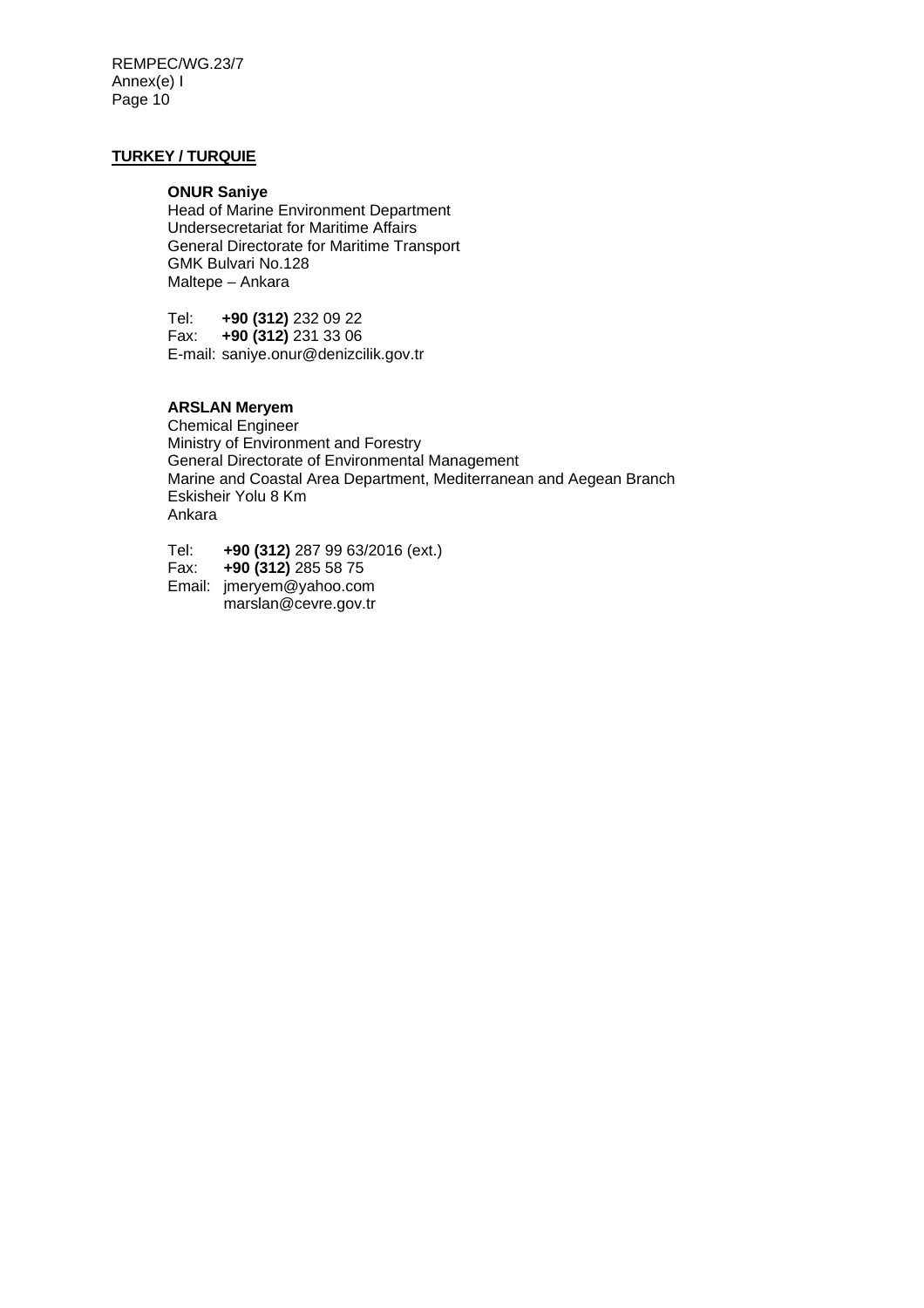#### **UNITED NATIONS ORGANIZATIONS ORGANISATIONS DES NATIONS-UNIES**

# **UNEP / CO-ORDINATING UNIT FOR THE MEDITERRANEAN ACTION PLAN (MAP) PNUE / UNITE DE COORDINATION DU PLAN D'ACTION POUR LA MEDITERRANEE (PAM)**

# **MIFSUD Paul**

Co-ordinator Co-ordinating Unit for the MAP (MEDU) 48, Vas. Konstantinou P.O. Box 18019 1610 Athens **GREECE** 

Tel: **+ 30 (210)** 727 31 23 Fax: **+ 30 (210)** 725 31 96-7 E-mail: paul.mifsud@unepmap.gr

#### **INTERNATIONAL MARITIME ORGANIZATION (IMO) ORGANIZATION MARITIME INTERNATIONALE (OMI)**

# **PALOMARES Miguel**

Senior Deputy Director Pollution Response and TC Co-ordination Marine Environment Division International Maritime Organization 4 Albert Embankment London SE1 7SR U.K.

Tel: **+ 44 (207)** 587 3218 Fax: **+ 44 (207)** 587 3210 E-mail: mpalomares@imo.org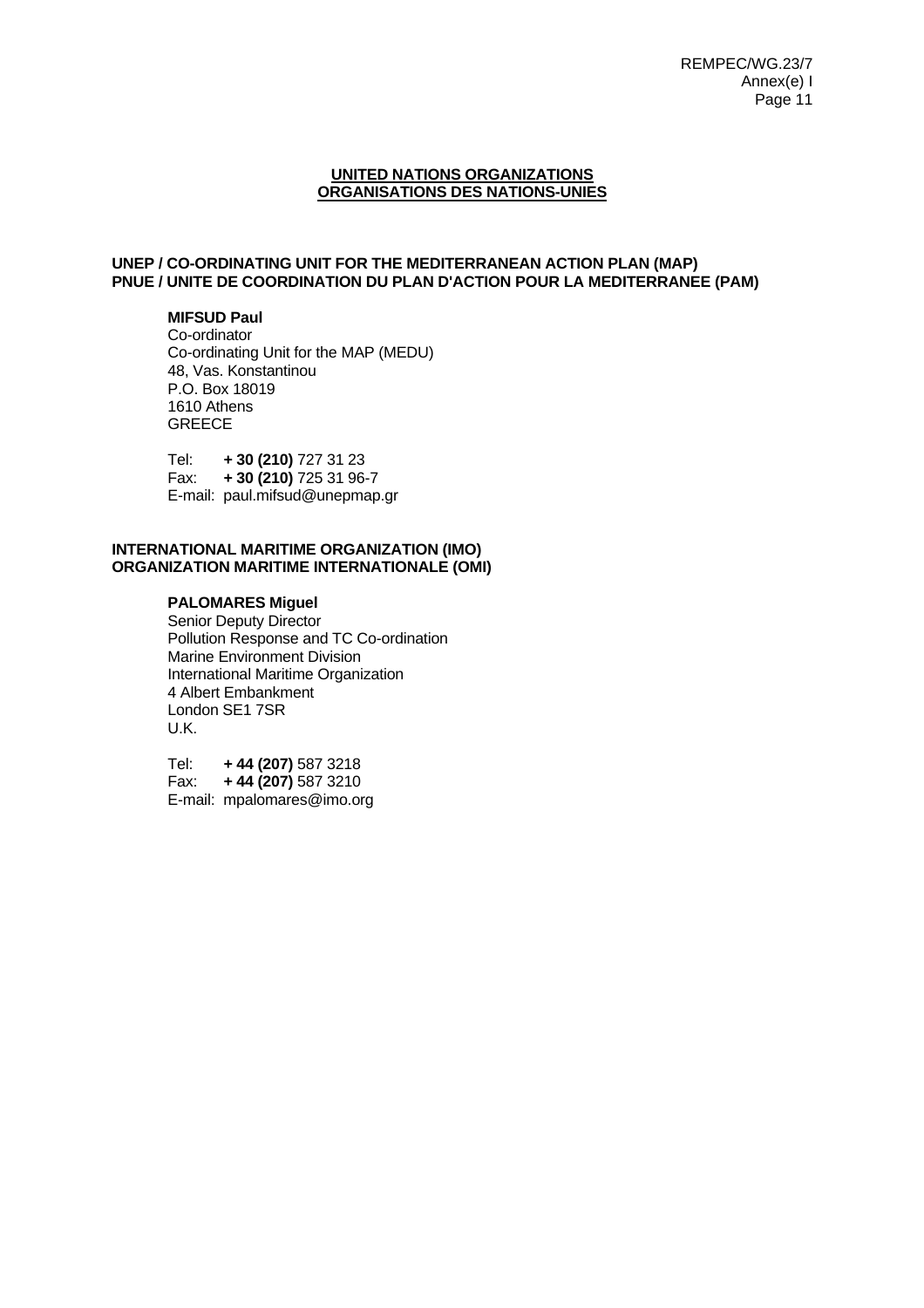REMPEC/WG.23/7 Annex(e) I Page 12

#### **SECRETARIAT / SECRETARIAT**

**REGIONAL MARINE POLLUTION EMERGENCY RESPONSE CENTRE FOR THE MEDITERRANEAN SEA (REMPEC) CENTRE REGIONAL MEDITERRANEEN POUR L'INTERVENTION D'URGENCE CONTRE LA POLLUTION MARINE ACCIDENTELLE (REMPEC)** 

# **PATRUNO Roberto**

**Director** 

**DOMOVIC Darko**  Senior Programme Officer (OPRC)

**PACE Jonathan**  Programme Officer Prevention

**KHODJET EL KHIL Lilia** Technical Officer

**BONAVIA Amanda Secretary** 

REMPEC Manoel Island Gzira GZR 03 MALTA

Tel: **+356 21** 33 72 96/7/8 Fax: **+356 21** 33 99 51 E-mail: rempec@rempec.org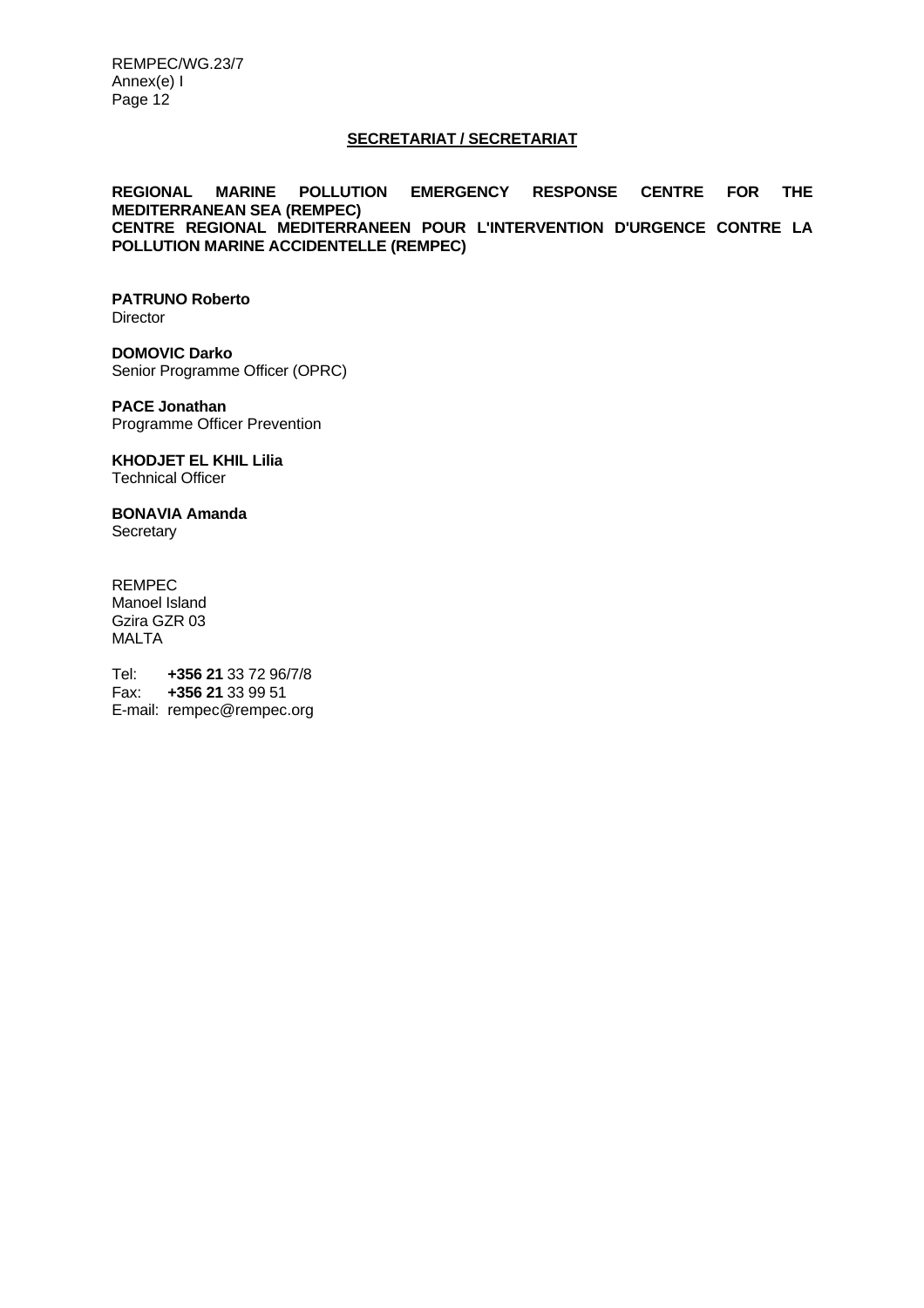# **ANNEX II**

#### **OPENING STATEMENT BY MR. PAUL MIFSUD, CO-ORDINATOR OF THE MEDITERRANEAN ACTION PLAN**

Mr. Chairman Dear colleagues and delegates Ladies and Gentlemen

It is a great pleasure to welcome you all to this first Meeting of National Experts on the Regional Strategy for the Prevention of and Response to Marine Pollution from Ships.

First, I would like to extend my thanks to our hosts, ENI Corporate University for making available this beautiful complex in a serene environment which I am sure will contribute to the effectiveness of your work during these three days.

I would also like to welcome Mr. Miguel Palomares, the newly appointed Senior Deputy Director of Marine Environment Division of IMO, who will from now on be directly responsible for liaison between IMO and REMPEC and MAP.

By adopting the new Prevention and Emergency Protocol in January 2002, the Mediterranean coastal States demonstrated their willingness to address the protection of the marine environment through three inter-related phases namely prevention, preparedness and response. While the original Emergency Protocol focused only on cooperative action for preparedness and response to marine pollution emergencies, the new one addresses the prevention of pollution from shipping related activities as a primary objective. It is always better to take preventive measures rather than remedial action. Indeed, sustainable growth of the maritime transport sector could only be achieved through integration of prevention, preparedness and response to ship generated pollution in development plans at all levels, ranging from local to regional.

The concern of the Mediterranean coastal States with regard to marine pollution was further demonstrated through the process of ratification of the new Protocol. As I am sure you are aware that the new Protocol has entered into force only two years after its adoption, and I would like to take the opportunity to congratulate the countries who made it possible, France, Monaco, Malta, Turkey, Croatia, Slovenia and the European Union. This no doubt constitutes an additional significant contribution to the Barcelona Convention and to the Mediterranean Action Plan as a whole. I also wish to express my sincere satisfaction with the efforts made so far by the coastal States in acting jointly towards the protection of our common sea from ship generated pollution. The success of these efforts depended to a large extent on the strengthening of co-operation and the reinforcement of a regional effort.

It is now expected, that the provisions of the new Prevention and Emergency Protocol will be translated into practical actions in order to significantly reduce pollution from ships in the coming years. This goal will be achieved through the preparation of a regional E.C. strategy for the implementation of the provisions of the new Protocol, which is led by and involves the countries themselves and the EC, with the assistance of REMPEC.

In this regard, the political will of the Contracting Parties to the Barcelona Convention to decisively address threats posed to the environment in the region by maritime traffic through the preparation of a strategy was clearly expressed in the Catania Declaration adopted in November 2003 during their last Meeting. The Catania Declaration listed the actions that should be addressed when preparing the strategy with a view to its adoption by the Fourteenth Meeting of the Contracting Parties in 2005 in Slovenia.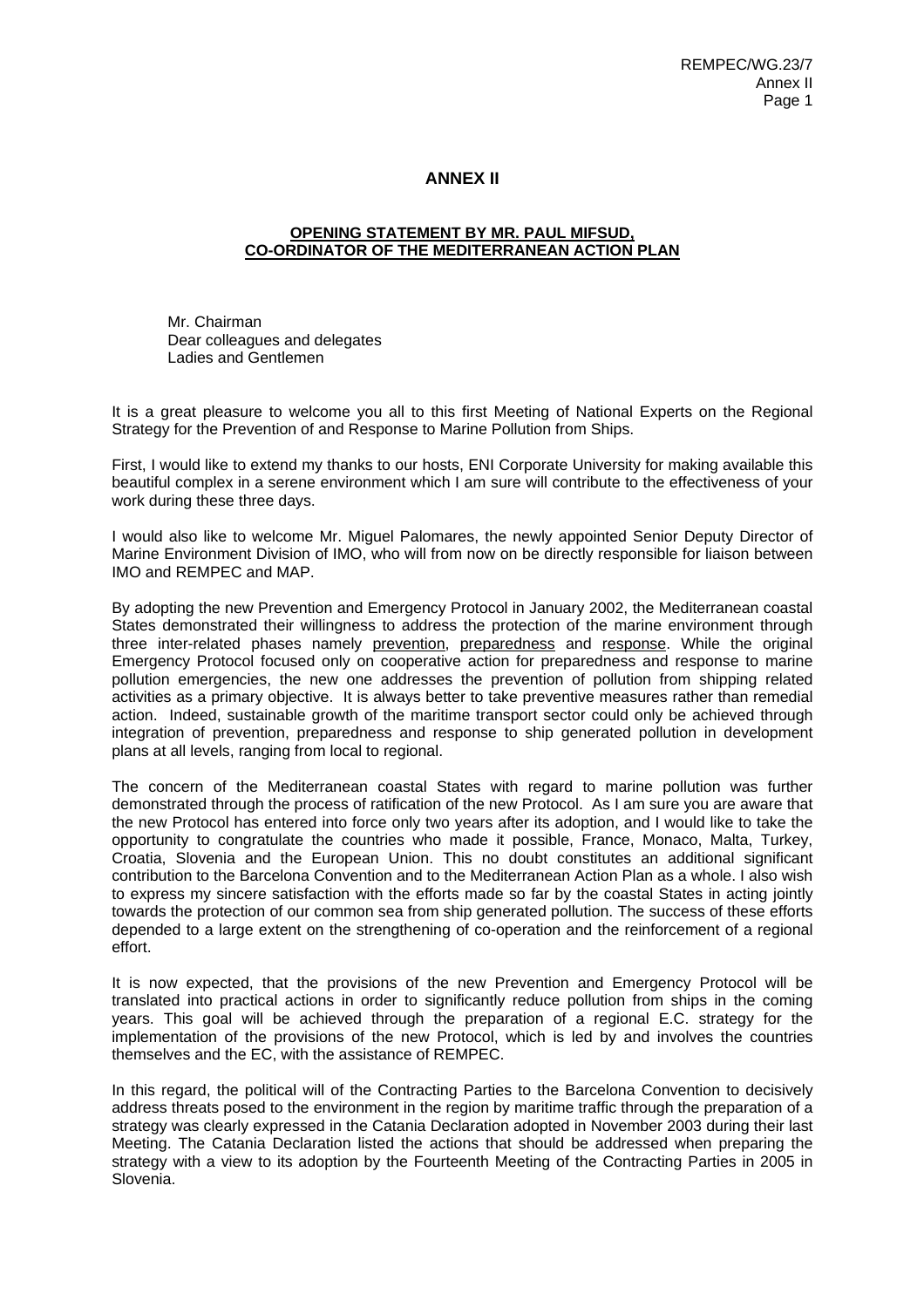REMPEC/WG.23/7 Annex II Page 2

Consequently, REMPEC recently consolidated and disseminated to the Contracting Parties a draft Regional Strategy, with a view to discussing it at the present meeting of national experts. While preparing the draft document, REMPEC took into consideration the need to ensure the sustainable development of maritime traffic in the Mediterranean and paid particular attention to present and expected future scenarios for the development of the maritime industry in the region. Last but not least, the document that you will discuss also reflects the results of constant efforts made by the International Maritime Organization in the fields of safety of navigation and protection of the marine environment.

Contributions from all Contracting Parties and their full involvement in the preparation of the Regional Strategy are indispensable to give a concrete form to their already demonstrated, important efforts aimed at rendering shipping activities as harmless as possible to the ecological balance of our common sea and at ensuring at the same time the contribution of shipping to the sustainable development of the region.

I have no doubt that you will be doing your utmost, drawing on your background and experience, to meet this objective, and therefore I wish you the most fruitful work.

Thank you.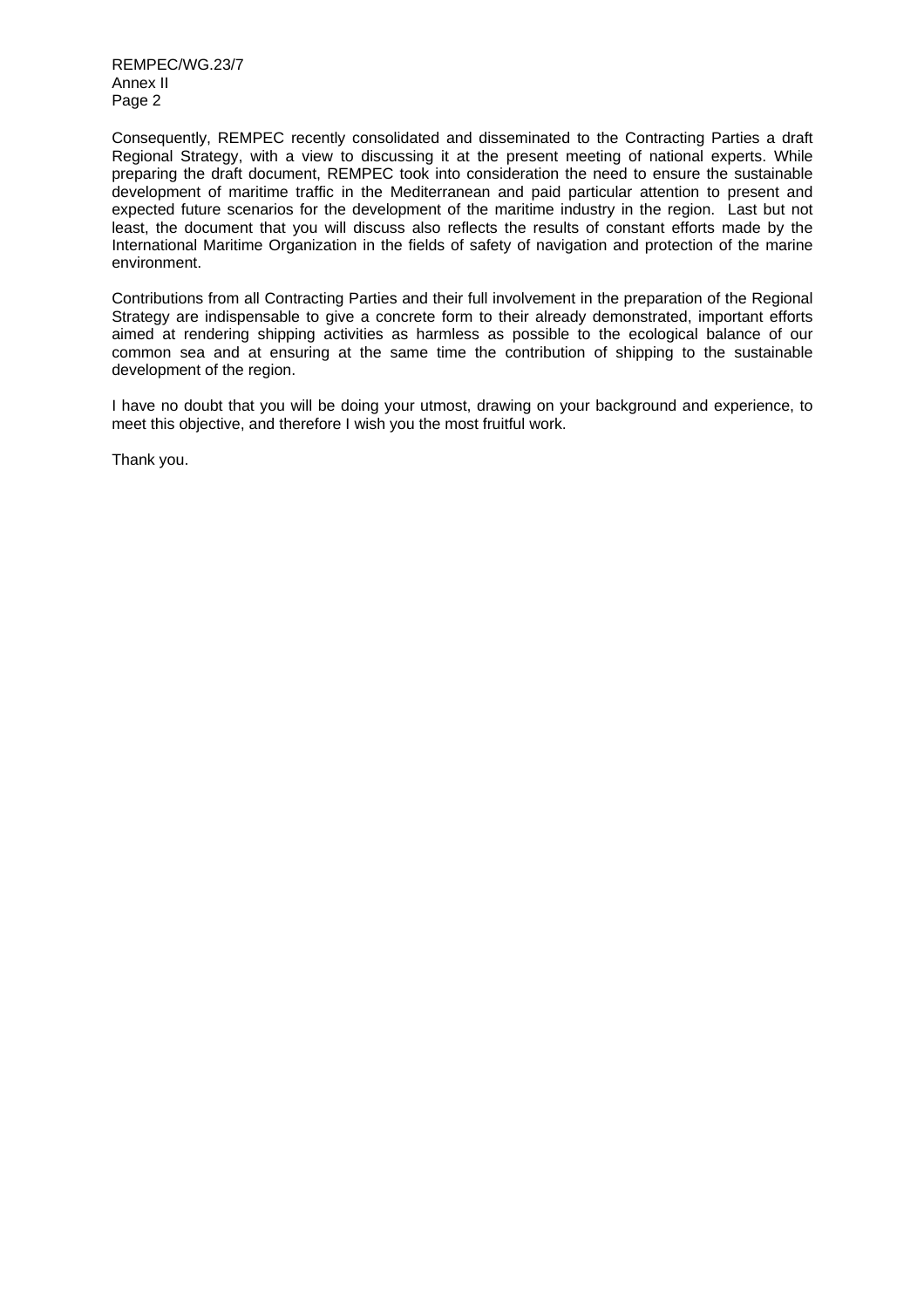#### **ANNEX III**

#### **OPENING STATEMENT BY MR. MIGUEL PALOMARES, SENIOR DEPUTY DIRECTOR, MARINE ENVIRONMENT DIVISION, INTERNATIONAL MARITIME ORGANIZATION**

Distinguished delegates,

It is a pleasure for me to be taking part in this the First Meeting of National Experts on the Regional Strategy for Prevention of, and Response to Marine Pollution from Ships, as representative of the International Maritime Organization. And it is particularly gratifying since this is the first time I have had the opportunity of representing the Organization in my new capacity as Senior Deputy Director of the Marine Environment Division, a position that was held previously by Mr. Jean-Claude Sainlos, now Director of the Division and well known to most of you. I look forward to the opportunity of meeting and talking with you during our time in this splendid city.

Naturally, I intend to follow the established IMO policy, whereby the Organization will continue its managerial role and full collaboration with and support to REMPEC and, through the Centre, to the Parties to the Barcelona Convention and associated Protocols, within the legal and administrative framework established for the purpose and in co-operation with UNEP. REMPEC constitutes an important part of IMO policy and it represents a means for developing regional co-operation to achieve full implementation of the IMO instruments dealing with marine pollution prevention, preparedness and response. In this respect, REMPEC can be considered as a blueprint for other regional agreements elsewhere in the world.

As it is mentioned in the introductory paragraphs of the IMO document submitted under agenda item 5, we believe that the revised draft Strategy before this Meeting today is a well-prepared and comprehensive document which, once finalized, will substantially contribute to the further development of a co-ordinated regional policy for the protection of the marine environment in the Mediterranean. We also feel that, in some aspects, the draft Strategy seems ambitious. However, counting on the solid guidance and dependable assistance of REMPEC and the political will of the Parties, we are confident that the targets expected to be approved by the Meeting on Saturday will be achieved by the agreed completion date.

In this respect, I must emphasize that the successful implementation of the Strategy and the attainment of its goals will depend principally on the willingness and capacity of the individual national Authorities to dedicate the necessary resources, both human and material, to carry out the activities and accomplish the related undertakings laid down in the Strategy. REMPEC will of course be expected to assist in the process, but the main commitment, we believe, must come from the individual States. Although IMO may be able to provide some limited financial support through its Integrated Technical Co-operation Programme and notwithstanding any funding that may become available from donor sources, such as the European Union and the industry, the national commitment, in some of the earmarked activities, may imply the provision of resources of considerable magnitude.

Turning now to the text of the revised draft Strategy submitted by REMPEC under the symbol WG.23/5/1, the IMO Secretariat has studied the proposal in depth and relevant comments and suggested changes were submitted to REMPEC. These you will find in document WG.23/5/3. The intent of the IMO observations is to make constructive remarks on specific issues that might benefit from some clarification or additional information, and I will present them in some detail in due course, for your consideration.

Mr. Chairman, I won't take more of your valuable time, as you have in front of you a considerable task and not much time to carry it out. I just wish to reiterate my personal commitment to the work of this most important Meeting.

Thank you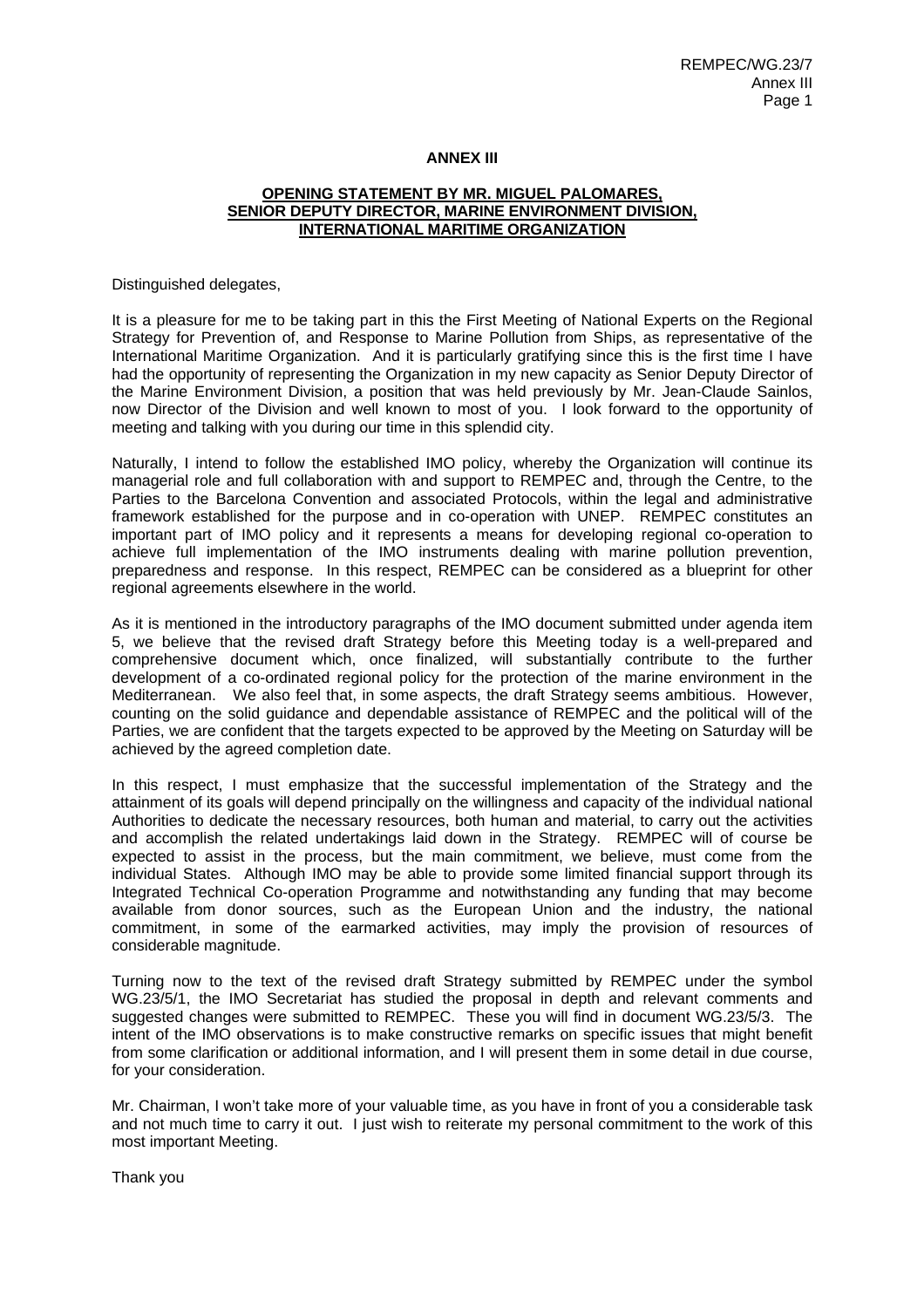# **ANNEX IV**

# **AGENDA**

- 1. Opening of the Meeting.
- 2. Rules of procedure.
- 3. Election of officers.
- 4. Adoption of the agenda and organization of work.
- 5. Revised Second Draft of the Strategy: Introduction and general comments.
- 6. Reports of the Working Groups.
- 7. Discussion on the reports of the Working Groups.
- 8. Adoption of the reports of the Working Groups.
- 9. Other business.
- 10. Closure of the Meeting.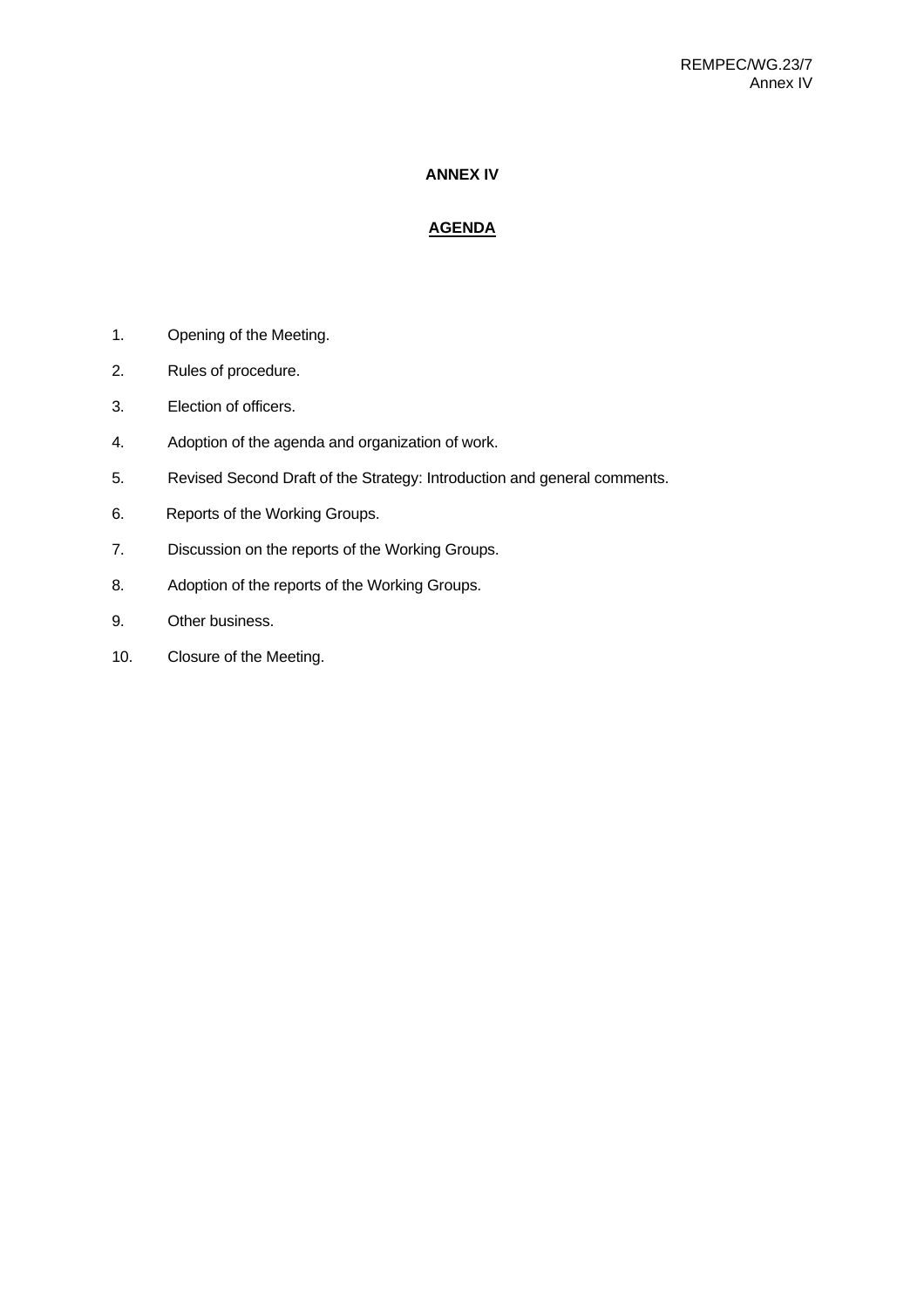# **ANNEX V**

# **LIST OF DOCUMENTS**

# **Working Documents**

| <b>REMPEC/WG.23/4/1</b>      | Provisional agenda.                                                                                                                                                                                                         |
|------------------------------|-----------------------------------------------------------------------------------------------------------------------------------------------------------------------------------------------------------------------------|
| REMPEC/WG.23/4/2             | Annotated provisional agenda.                                                                                                                                                                                               |
| REMPEC/WG.23/4/3             | Draft timetable.                                                                                                                                                                                                            |
| REMPEC/WG.23/5/1             | Regional Strategy for prevention of and response to marine pollution<br>from ships. Revised Second Draft. (Submitted by REMPEC)                                                                                             |
| REMPEC/WG.23/5/2             | Proposal of Algeria on the Regional Strategy for the prevention of<br>marine pollution by ships - for the implementation of the Prevention<br>and Emergency Protocol of the Barcelona Convention. (Submitted by<br>Algeria) |
| REMPEC/WG.23/5/3             | Comments on the Revised Second Draft of the Regional Strategy for<br>prevention of and response to marine pollution from ships.<br>(Submitted by IMO)                                                                       |
| REMPEC/WG.23/5/4             | Stratégie a long terme du REMPEC - Observations de la France sur<br>le document transmis par lettre circulaire 08/2004. (Submitted by<br>France – French only)                                                              |
| REMPEC/WG.23/6/1             | Draft Report of the Working Group 1 - Prevention of pollution from<br>ships (English only)                                                                                                                                  |
| REMPEC/WG.23/6/2             | Draft Report of the Working Group 2 - Preparedness and response to<br>accidental marine pollution (English only)                                                                                                            |
| <b>Information Documents</b> |                                                                                                                                                                                                                             |
| REMPEC/WG.23/INF.1           | Provisional list of documents.                                                                                                                                                                                              |
| REMPEC/WG.23/INF.2           | Provisional list of participants.                                                                                                                                                                                           |

REMPEC/WG.23/INF.3 List of participants.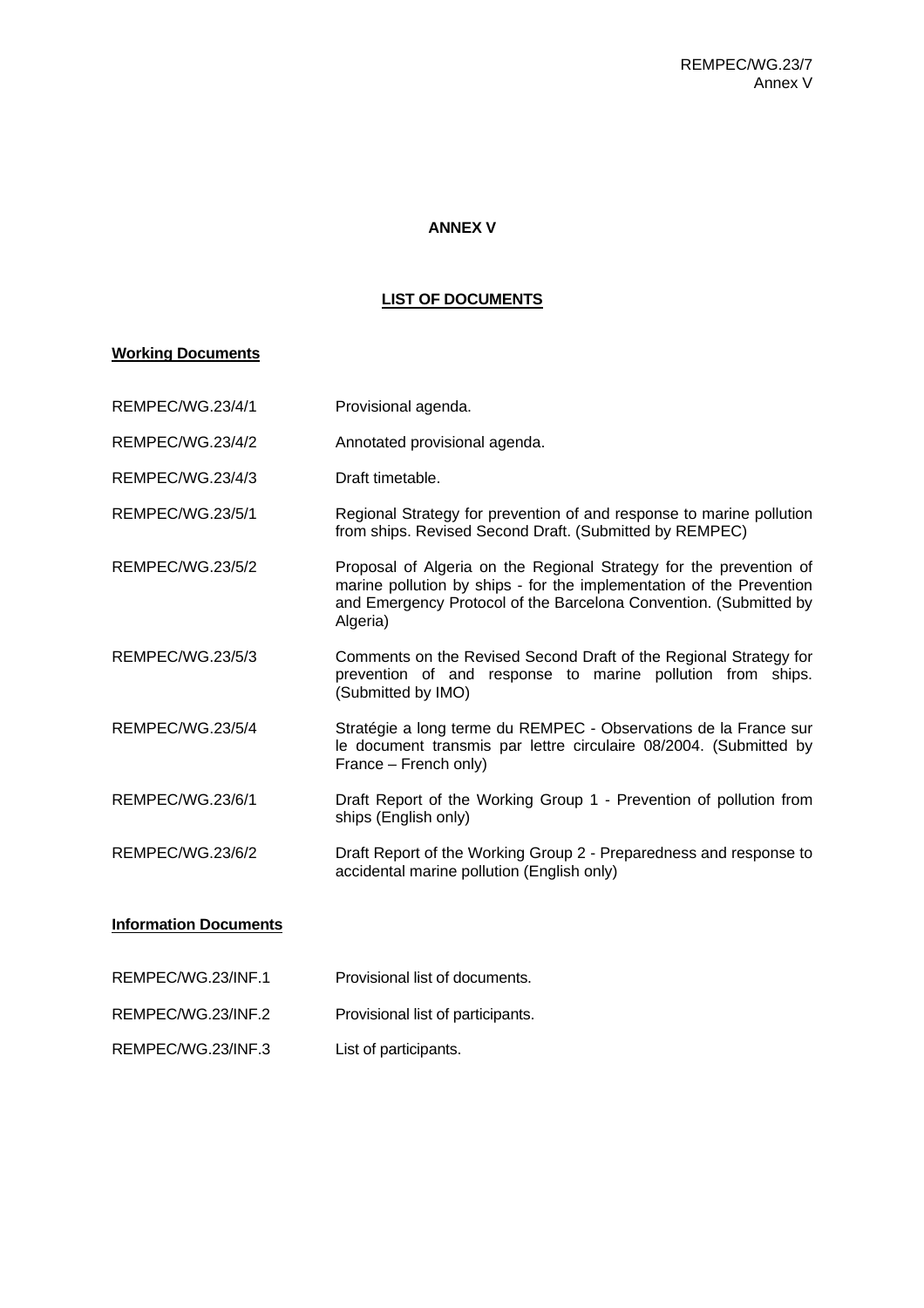#### **ANNEX VI**

#### **RESOLUTION**

#### **REGIONAL STRATEGY FOR THE PREVENTION OF AND RESPONSE TO MARINE POLLUTION FROM SHIPS**

*[Adopted by the Fourteenth Ordinary Meeting of the Contracting Parties to the Barcelona Convention]* 

#### **The Contracting Parties to the Barcelona Convention:**

*Convinced* of the importance of protecting the Mediterranean Sea from the risk of marine pollution,

*Considering* the importance attached to the enhancement of maritime safety and the protection of the marine environment from pollution in the Plan of Implementation adopted by the 2002 World Summit on Sustainable Development – WSSD (Johannesburg Summit),

*Reaffirming* their commitment to achieving sustainable development at regional, national and local levels, as well as to the issues agreed upon and the decisions taken in the Mediterranean Declaration for the 2002 Johannesburg Summit and its Plan of Implementation,

*Taking into account* the relevant parts of the 'Action Plan for the Protection of the Marine Environment and the Sustainable Development of the Coastal Areas of the Mediterranean' (MAP Phase II) and the revised Barcelona Convention adopted by the Conference of Plenipotentiaries held in Barcelona on 10 June 1995,

*Recalling* the adoption in 2002 of the Protocol Concerning Cooperation in Preventing Pollution from Ships and, in Cases of Emergency, Combating Pollution of the Mediterranean Sea (Prevention and Emergency Protocol) which replaced the 1976 Protocol Concerning Cooperation in Combating Pollution of the Mediterranean Sea by Oil and other Harmful Substances in Cases of Emergency and extended its remit to also include the prevention of pollution from ships,

*Recalling also* the new objectives and functions of REMPEC as the Regional Centre for the implementation of the Protocol, adopted by their Twelfth Ordinary Meeting,

*Noting* that the Prevention and Emergency Protocol entered into force on the 17 March 2004,

*Bearing in mind* the relevant provisions of the Catania Declaration adopted by their Thirteenth Ordinary Meeting and, in particular, their agreement to prepare a Regional Strategy for the Prevention of and Response to Marine Pollution from Ships, including precise commitments and deadlines, with a view to its adoption at their Fourteenth Ordinary Meeting,

*Bearing also in mind* the recommendations of their Thirteenth Ordinary Meeting regarding the preparation and the adoption of the Regional Strategy:

*Adopt* the Regional Strategy for the Prevention of and Response to Marine Pollution from Ships, as set out in the attached Annex, for the ten-year period 2005 to 2015, comprised of:

- the Mission Statement of REMPEC:
- the present and future scenarios of the maritime industry and the Mediterranean region;
- general objectives;
- specific objectives; and
- tentative timetable of activities and goals to be achieved;

*Request* REMPEC to review and report to the Contracting Parties on the progress of the implementation of the Regional Strategy and to propose its updating as necessary.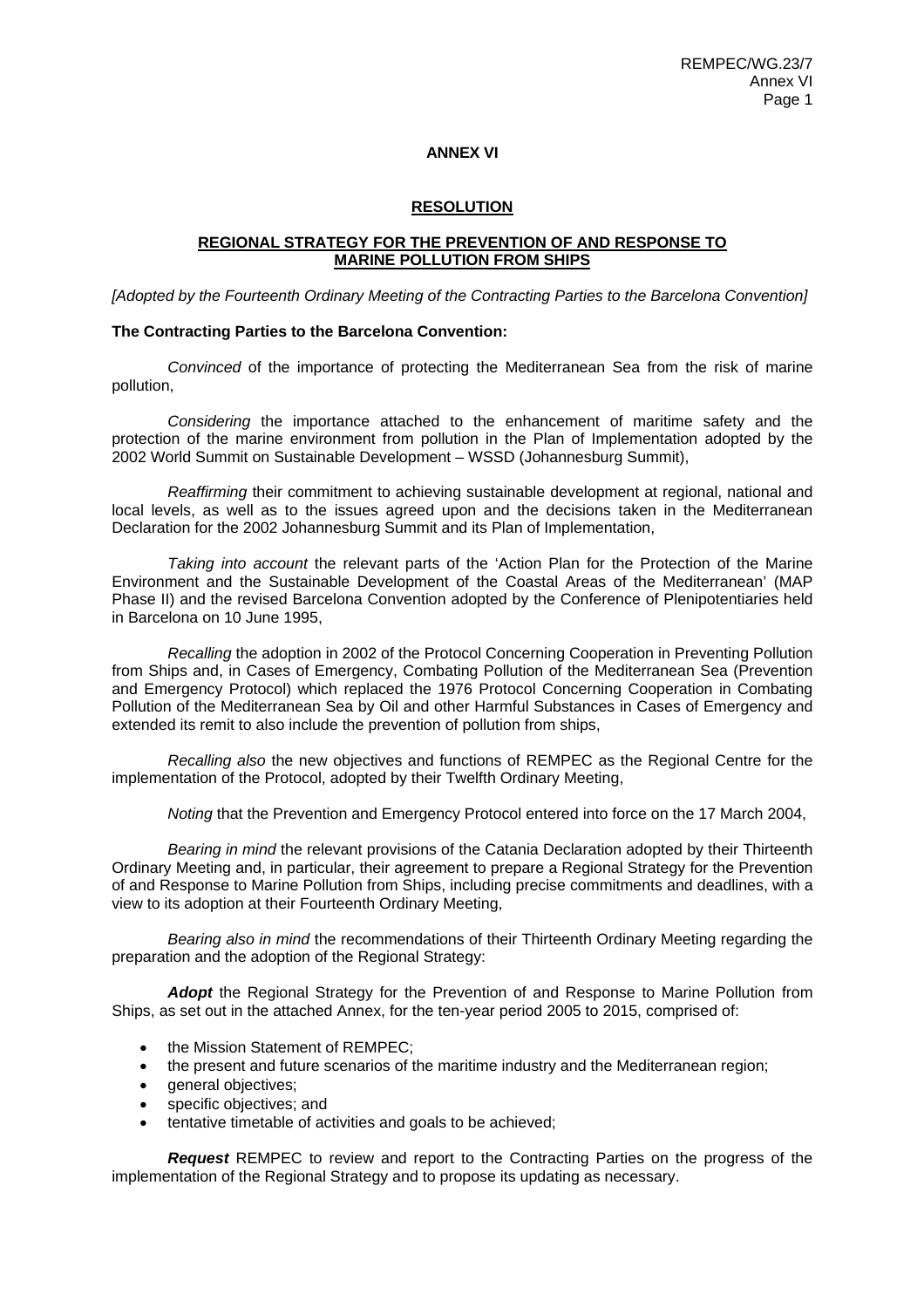# **Annex**

# **REGIONAL STRATEGY FOR THE PREVENTION OF AND RESPONSE TO MARINE POLLUTION FROM SHIPS**

# **1. MISSION STATEMENT OF REMPEC**

The mission of the Regional Marine Pollution Emergency Response Centre for the Mediterranean Sea (REMPEC) is to assist Mediterranean coastal States in the implementation of the Protocol Concerning Cooperation in Preventing Pollution from Ships and, in Cases of Emergency, Combating Pollution of the Mediterranean Sea (Prevention and Emergency Protocol) by:

- *Strengthening the capacities of the coastal States in the Mediterranean region* with a view to preventing pollution of the marine environment, ensuring the effective implementation of the recognized international rules, and combating / eliminating pollution of the marine environment;
- *Developing regional co-operation* in the field of prevention *and facilitating co-operation* among the coastal States of the Mediterranean in responding to marine pollution incidents;
- *Assisting coastal States of the Mediterranean, which so request,* in the development of their national capacities for response to marine pollution incidents *and facilitating information exchange, technological co-operation and training*; and
- *Providing a framework for exchange of information* on operational, technical, scientific, legal and financial matters, *and promoting dialogue* aimed at conducting co-ordinated actions at national, regional and global levels for the implementation of the Protocol.

## **2. PRESENT AND FUTURE SCENARIOS OF THE MARITIME INDUSTRY AND THE MEDITERRANEAN REGION**

The Strategy and its General and Specific Objectives have been developed bearing in mind the legal, financial and institutional framework of the Barcelona system, including in particular the provisions of the Prevention and Emergency Protocol, and the objectives and functions of REMPEC as the regional center charged with the implementation of the said Protocol. Moreover, the Strategy has been developed in the context of the present and expected future scenarios characterizing the maritime industry and the Mediterranean region, in particular:

- the increased role of shipping services in a more interconnected globalized world and the consequent need to better ensure the observance of the highest shipping standards also by increased interaction at the global, regional, sub-regional and national levels;
- the expected developments related to maritime traffic in the Mediterranean, in particular the proposed Euro – Mediterranean Transport Network;
- the heightened concern of the general public at the impact of global shipping activities both on human life at sea and on the marine environment;
- recent political developments in the Mediterranean region, including in particular the southward enlargement of the European Union; and
- recent and expected developments at the global and regional levels related to the regulation of shipping that necessitate new approaches to the protection of the Mediterranean marine environment and require a common approach to the issue of the protection of the marine environment in the region, spearheaded by REMPEC.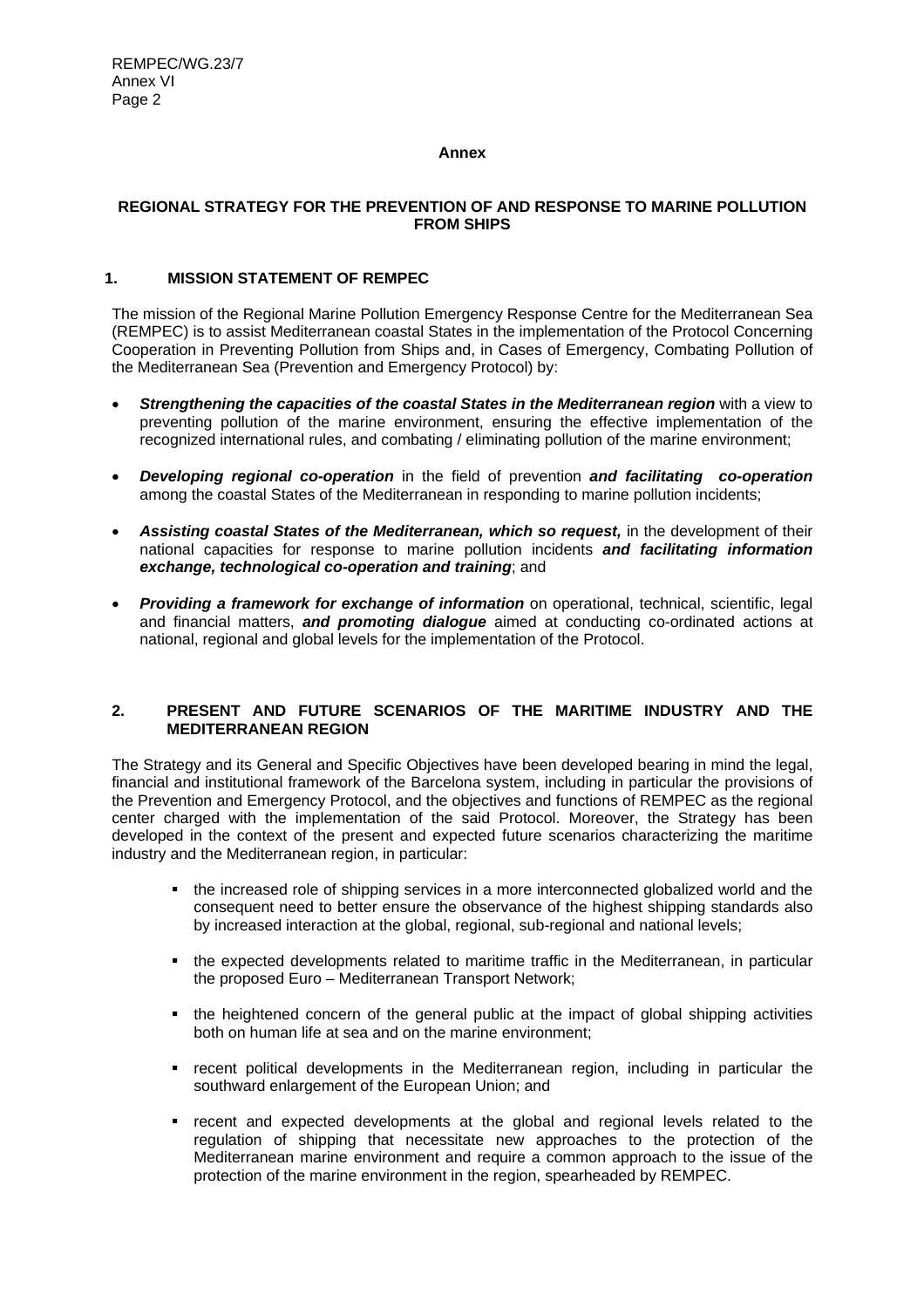# **3. GENERAL OBJECTIVES**

Taking into consideration the mission statement of REMPEC, the legal, financial and institutional framework of the Barcelona system, including in particular the provisions of the Prevention and Emergency Protocol, and the present and expected future scenarios characterizing the maritime industry and the Mediterranean region, the general objectives of the Strategy are threefold, namely:

- prevention of illegal discharges from ships;
- prevention of accidents; and
- preparation for response to major pollution incidents.

Section 4 describes the specific objectives which, if achieved, will meet the general objectives as set out above. For each specific objective certain goals are proposed which will also serve as criteria for indicating the success (or otherwise) of Contracting Parties in meeting the objectives. The role of REMPEC will, as over the past 27 years, be primarily one of assistance to the Contracting Parties in enhancing their national capacities and in facilitating the means for regional or sub-regional cooperation.

The implementation goals are set out in tabular form in Appendix 1. It is obvious that not all goals can be achieved immediately and a tentative timetable for implementation of the Strategy is set out in Appendix 2.

It is envisaged that there may be several areas of activity within the specific objectives which will create a synergy with other components of the Mediterranean Action Plan (MAP) as well as with other related regional organizations such as the recently established European Maritime Safety Agency (EMSA). Where necessary, the work of REMPEC should create linkages with the work of such other entities.

Full and effective implementation of the strategy will depend on three factors:

- the political will of Contracting Parties;
- the capacity of REMPEC to respond to the demands of Contracting Parties in the coordination and organization of activities; and
- **adequate financial resources.**

The political willingness of Contracting Parties to take action in the field of prevention of and response to marine pollution from ships has already been demonstrated by the adoption of the Prevention and Emergency Protocol in January 2002. However, it is evident that further concrete action is necessary in order to give meaningful effect to the political and legal commitments which signature of the Protocol implies. In many cases lack of implementation and enforcement is a result of inadequate human and financial resources being allocated to carry out the tasks required. In order to achieve the goals and objectives of the Strategy, it will be essential for all Contracting Parties to ensure that governments are aware of the importance of the issues addressed by the Protocol and allocate sufficient resources to fulfill the tasks. Recent pollution events will surely help to focus government minds on the importance of addressing these issues.

Secondly, it will be important to ensure that REMPEC is given adequate human resources and facilities in order to fulfill its tasks in assisting Contracting Parties to enhance their national capabilities and in facilitating regional co-operation. Additional staff will be required during the next ten years in order to enable REMPEC to fulfill its new mandate, as given to it at the Twelfth Ordinary Meeting of the Contracting Parties (Monaco, 2001). One solution may be to facilitate the secondment of officials from Contracting Parties to work at REMPEC for limited periods of time (e.g. two years). Such secondments would also have the additional benefit of enabling the seconded officers to deepen their understanding and knowledge of REMPEC's activities.

Thirdly, the implementation of the activities described below requires additional financial resources. It can be envisaged that some funds will become available from the specialized agencies of the UN system, e.g. IMO, to carry out tasks which also help to fulfill the mandates of these organizations and agencies. It might also be expected that through the various funding mechanisms of the European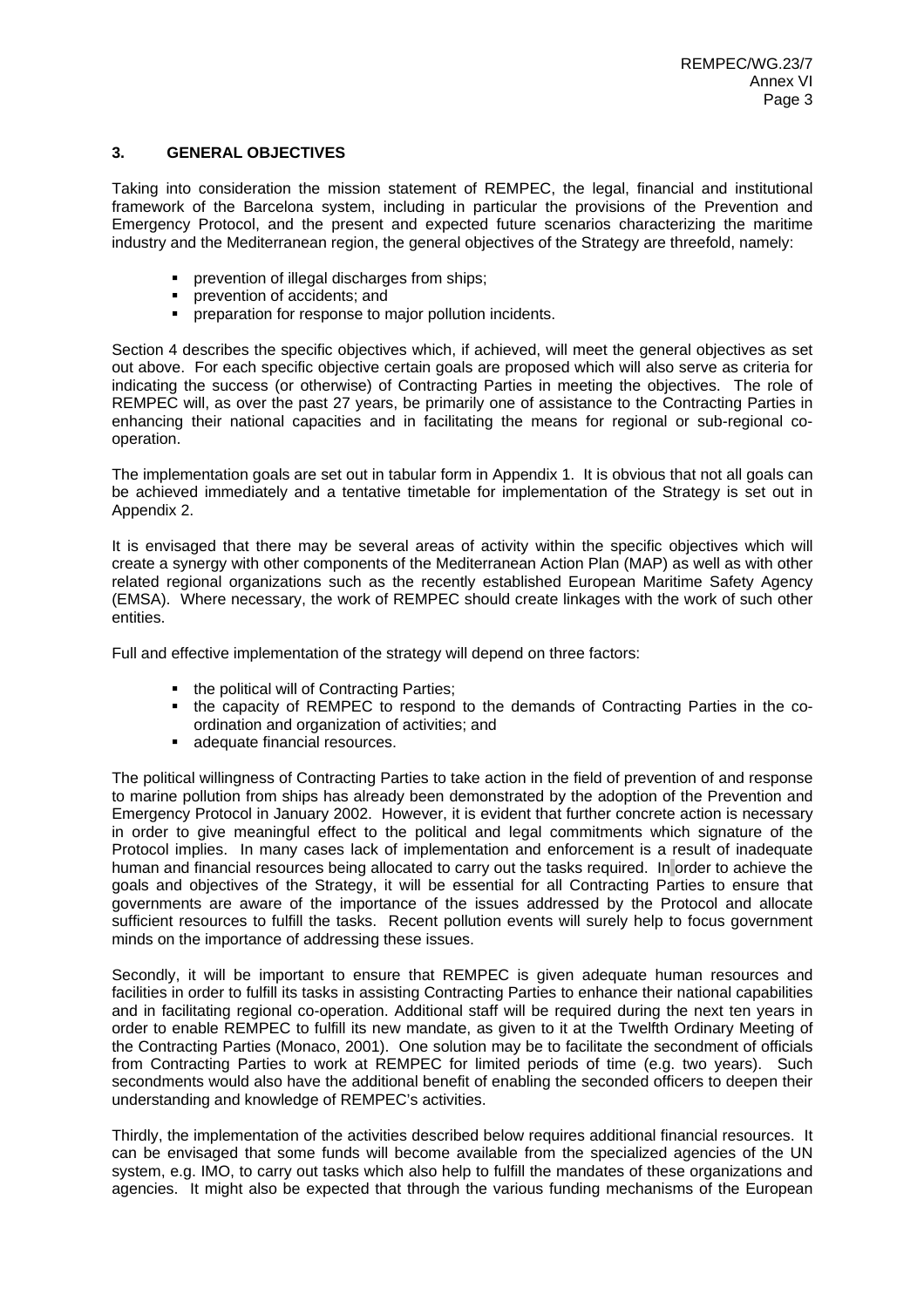REMPEC/WG.23/7 Annex VI Page 4

Union (EU), financial support for clearly defined projects which also meet the EU's objectives, could be obtained.

In particular, within the framework of the Euro-Mediterranean partnership there might be room for REMPEC's involvement in the implementation of projects aimed at further reducing the gap between the international regulatory maritime safety framework and the EU legislative framework in order to ensure a coherent, effective and uniform implementation of the international rules for maritime safety and the prevention of the pollution from ships in the Mediterranean.

The implementation of the Strategy also inevitably implies an increase of the contributions of the Contracting Parties to the Mediterranean Trust Fund. The specific objectives of the Strategy have not been costed but Contracting Parties must be aware that they will not be achieved without adequate financial resources being made available.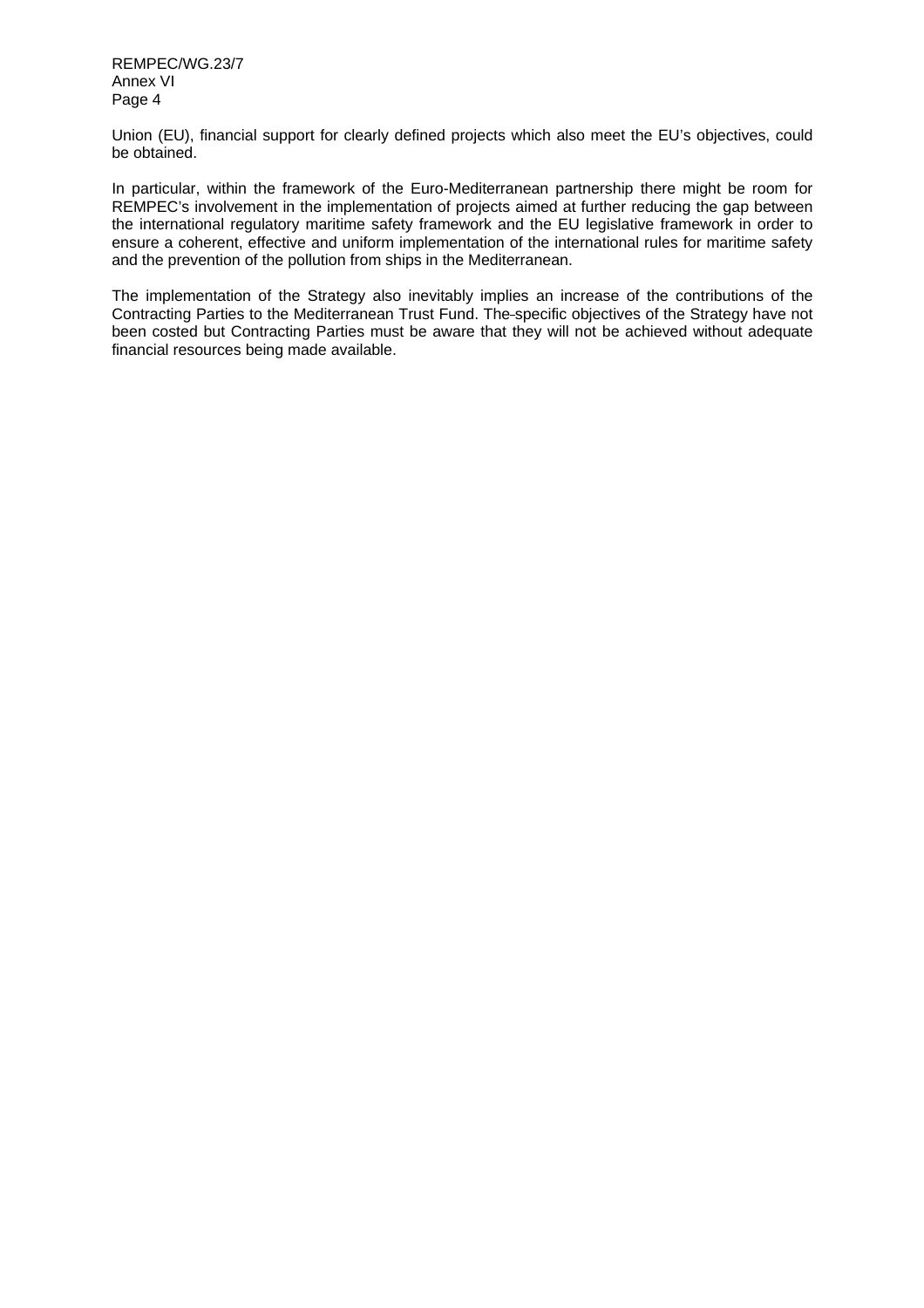# **4. SPECIFIC OBJECTIVES**

#### **4.1 Ratification of relevant international maritime conventions related to the protection of the marine environment**

In addition to the Barcelona Convention itself, there are a number of international conventions which are relevant for the prevention of pollution from ships. The most important of these is the International Convention on the Prevention of Pollution from Ships, 1973/78 commonly known as MARPOL 73/78, and its six annexes. Other relevant conventions, mainly those adopted under the auspices of IMO, are listed in Appendix 3. There remain a number of gaps in Mediterranean States' ratification of the relevant international conventions. It is therefore proposed that, in order to fill these gaps, all Mediterranean States take action, where necessary, to ratify and simultaneously ensure the effective implementation and enforcement of these conventions according to the timetable appearing hereunder. REMPEC shall also provide Mediterranean coastal States, which so request, with advice and assistance in this respect.

Similarly, it is also evident that not all Mediterranean States have yet ratified the international maritime conventions which are relevant to the prevention of marine pollution accidents and the response thereto, such as the OPRC 1990, OPRC-HNS Protocol of 2000 and the Intervention Convention of 1969 and its Protocol of 1973. A complete list of the conventions concerned is shown in Appendix 3. In order that there is a comprehensive legal basis for the prevention of such accidents in the Mediterranean Sea and the measures for responding to those accidents, it is important that Mediterranean States take the necessary action to ensure that the relevant conventions are ratified and implemented nationally. As part of its existing mandate, REMPEC will continue to assist any State which requests advice in this respect.

#### *The Contracting Parties agree:*

- a) that all Mediterranean States ratify MARPOL 73/78 and its annexes by [2007] and to cooperate through REMPEC to ensure full compliance with its provisions;
- b) that all Mediterranean States ratify other IMO relevant international conventions as soon as possible but preferably by [2008], to ensure their transposition into national law by the same time, and full compliance with their provisions;

*To request the Secretariat*:

c) to provide Mediterranean coastal States, which so request, with advice and assistance in order to meet the deadlines set forth in sub-paragraphs (a) and (b) above.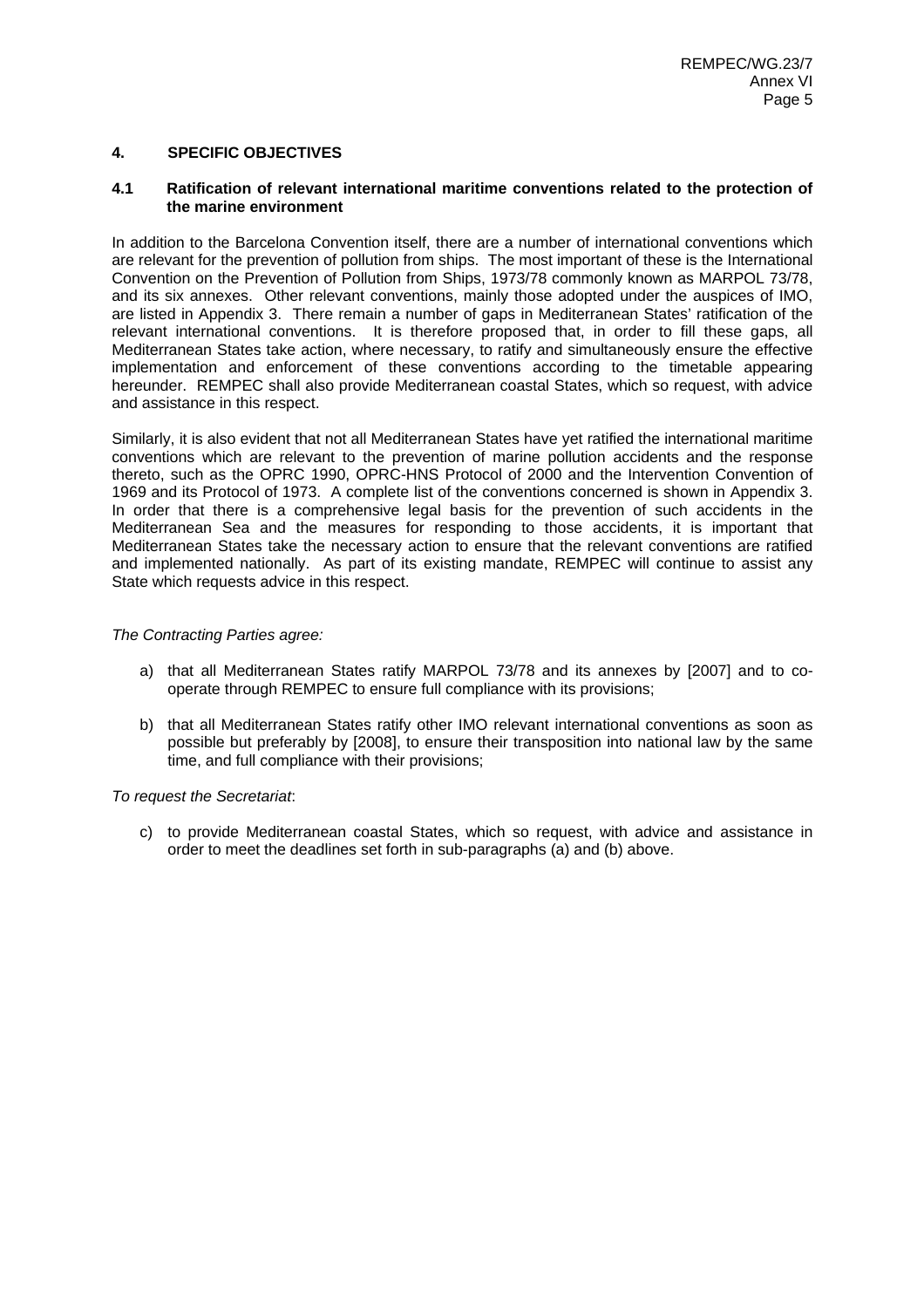# **4.2 Ensuring effective maritime administrations1**

The successful implementation of relevant international instruments is very much dependant on ensuring that ships comply with the required standards at all times. This of course requires States to ensure that they have in place effective maritime administrations capable of discharging effectively their flag State, port State and coastal State obligations in line with the relative IMO recommendations and guidelines.

One of the important obligations of MARPOL 73/78 is the requirement that officers from the maritime administrations carry out regular inspections on ships flying their own flag and on foreign flag vessels visiting their ports to ensure that they comply with the relevant provisions of the Convention. The problem is that although checks may be carried out, the quality of the inspection can vary from port to port and from officer to officer. Although there is a need to increase the number of inspections in order to identify substandard ships, it is essential first to improve the quality of those inspections. It is suggested that this can be achieved by focusing more attention on the training of inspection officers from the Mediterranean coastal States. In this regard, REMPEC could play a crucial role in training ship inspectors to carry out ship inspections related to international marine environment protection conventions, in particular, the MARPOL 73/78 convention.

#### *The Contracting Parties agree:*

- a) that all Mediterranean States (which have not already done so) endeavour to enhance, on the basis of a national plan, the performance of their maritime administrations in accordance with the relative IMO recommendations and guidelines<sup>2</sup> by [2010];
- b) that all Mediterranean States, in their efforts to protect the marine environment, should carry out, as far as possible, at regular intervals, a self-assessment of their capabilities and performance in giving full and complete effect to MARPOL 73/78, by using the guidance set out in the relevant IMO Resolution dealing with the self-assessment of flag State performance<sup>3</sup> [and in the IMO Code of Implementation];

# *To request the Secretariat:*

- c) to improve the knowledge and expertise of inspection officers by establishing through REMPEC, a programme of training activities related to relevant international instruments, in particular MARPOL 73/78, ensuring appropriate training for ship inspectors, commencing in [2005];
- d) to assist through REMPEC the Mediterranean coastal States which so request in the development of national plans designed to enhance the performance of their maritime administrations.

<sup>1</sup> Please note that certain issues mentioned in this section of the present document are currently subject of activities carried out by IMO, including those carried out within the framework of IMO/MEDA Projects and IMO Integrated Technical Co-operation Programme (ITCP). In order to avoid any duplication of work between IMO and REMPEC, prior to finalising the strategy, the Centre shall consult IMO with a view to identifying those issues that are already dealt with by the Organisation.

 $2$  The IMO publication entitled "MARPOL-How to do it" contains useful information on this issue.

 $^3$  IMO Assembly Resolution A.912 (22) .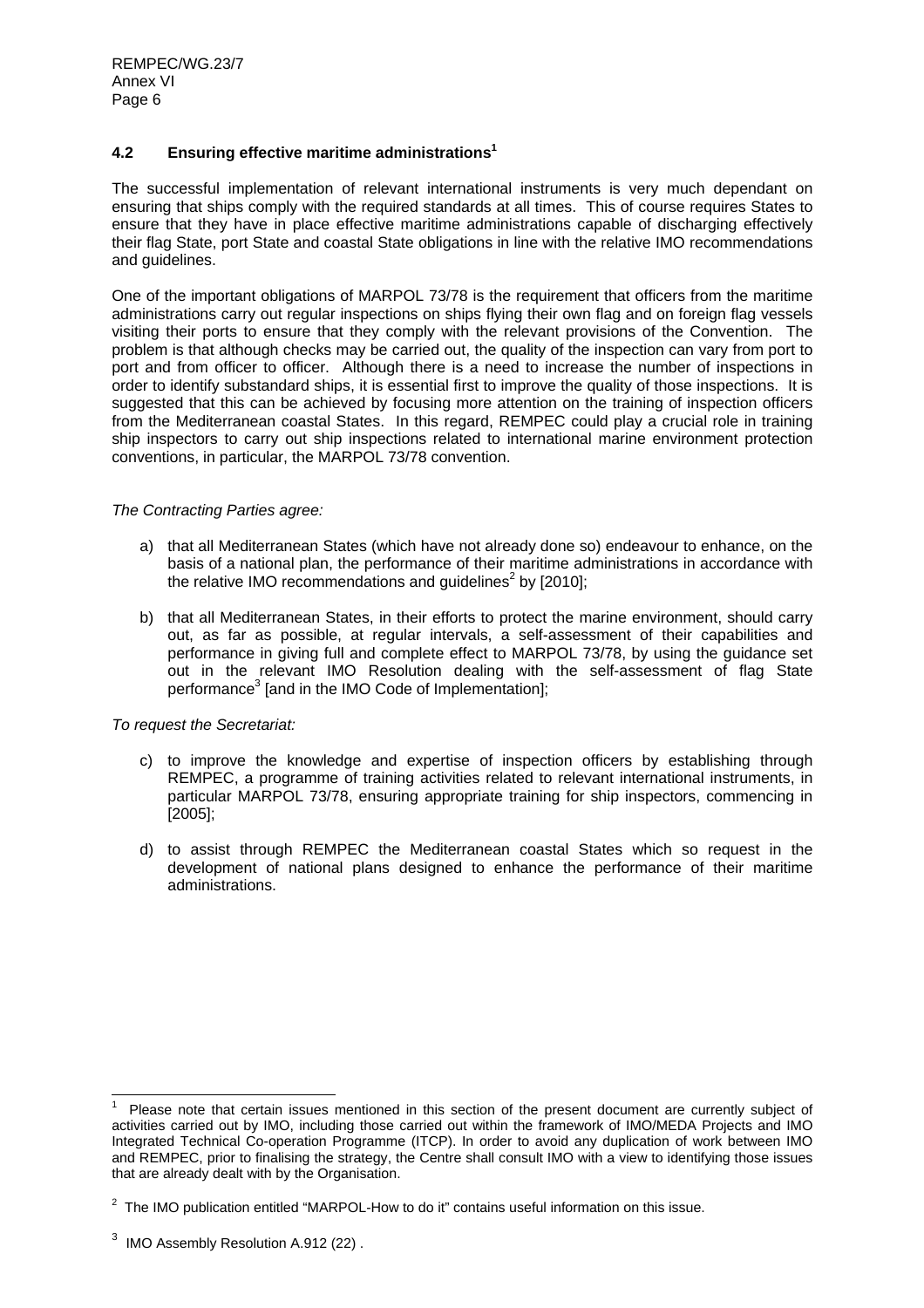## **4.3 To strengthen the Memorandum of Understanding (MoU) on port State control (PSC) in the Mediterranean region (Mediterranean MoU)**

In order to enhance the effectiveness of individual States in carrying out port State control inspections of ships under international maritime conventions including the MARPOL Convention, various regional Memoranda of Understanding have been agreed by the States concerned to enhance their regional co-operation on this issue. The Paris MoU was adopted in 1982 to strengthen co-operation on port State control primarily between European States and, in the mid-1990s, a MoU for the Mediterranean region was adopted with its headquarters in Alexandria and a decision that a ship inspection database should be established in Morocco.

[The EU Directive 95/21/EC<sup>1</sup>, which makes the Paris MoU mandatory for the EU States, sets out an inspection level of 25% of ships calling at European ports. It also foresees a specific targeting system, including the possibility to ban some ships from the EU ports. The Mediterranean MoU sets out an inspection level of 15% inspections, but this target is not yet achieved and, moreover, a different detention policy is followed.

The enlargement of the EU, whereby two members of the Mediterranean MoU are now following the rules of the EU Directive deserve full attention. REMPEC could play a role in improving the effectiveness of the Mediterranean MoU and to enhance the co-operation between the Mediterranean MoU and the Paris MoU.  $1^2$ 

In order to achieve the specific objective of strengthening the Memorandum of Understanding on port State control in the Mediterranean region,

## *The Contracting Parties agree:*

- a) to mandate REMPEC to play a role in improving the effectiveness of the Mediterranean MoU on port State control and to facilitate co-operation between the Paris MoU and the Mediterranean MoU;
- b) to make available the necessary resources and means to enable the Mediterranean MoU to function efficiently;

*To request the Secretariat:*

- c) to attend, and where possible host, the Mediterranean MoU Committee meetings;
- d) to associate itself with port State control training activities addressing environmental matters, including those related to the Anti Fouling Systems and Ballast Water Management conventions where appropriate, in collaboration with recognized training institutions within the region; and
- e) to work in association with the MoUs on port State control on the organization and follow up analysis of concentrated inspections campaigns on MARPOL 73/78 related deficiencies.

<sup>1</sup> Council Directive 95/21/EC, of 19 June 1995, concerning the enforcement, in respect of shipping using Community Ports and sailing in the waters under the jurisdiction of the Member States, of international standards for ship safety, pollution prevention and shipboard living and working conditions (port State control), as amended.

 $2$  These paragraphs are within square brackets in view of the revision of the EU policy on port State control.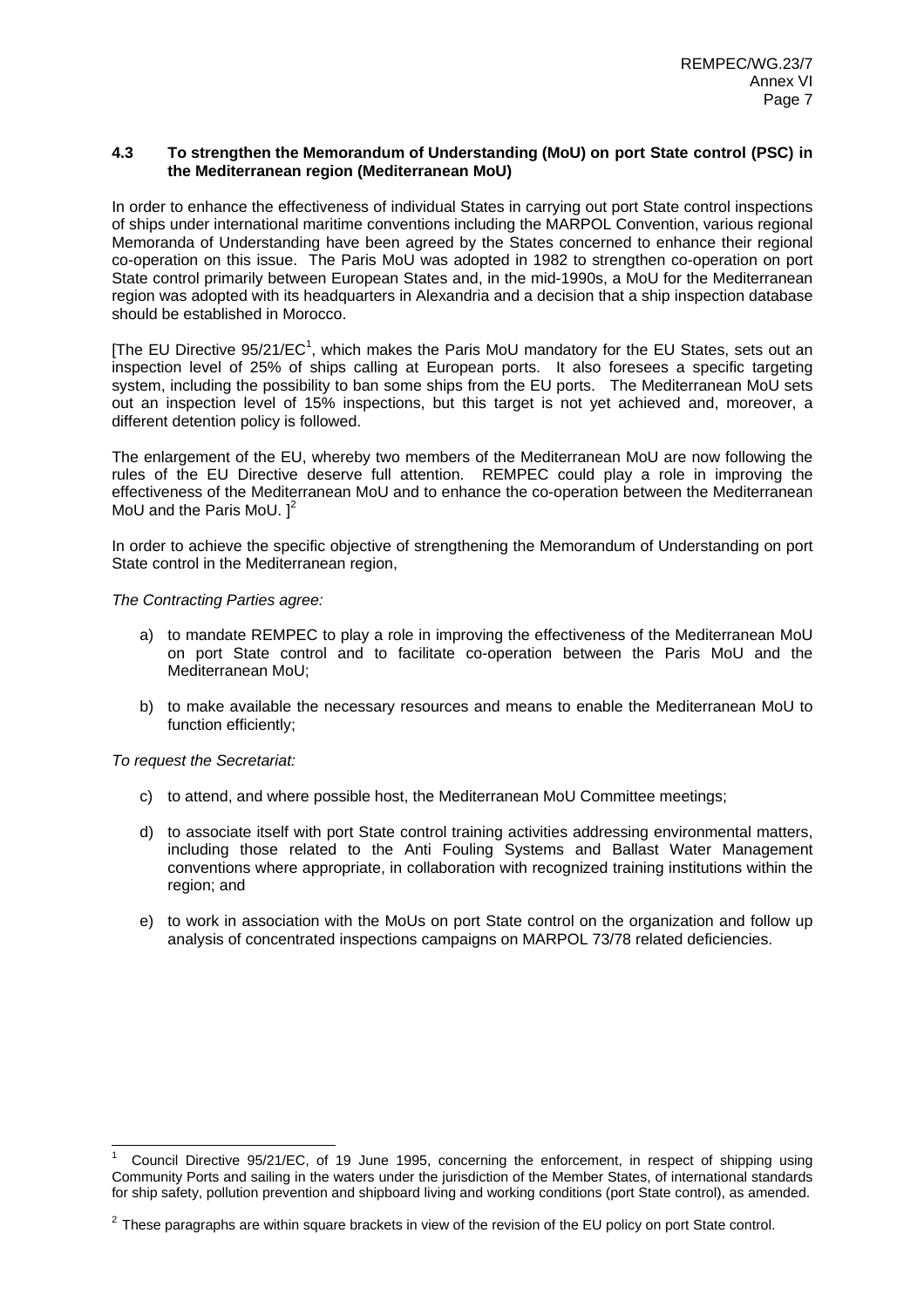REMPEC/WG.23/7 Annex VI Page 8

## **4.4 Provision of reception facilities in ports1**

**[**An important provision of the MARPOL 73/78 Convention reflected also in the Prevention and Emergency Protocol is that all States Parties to the Convention provide adequate facilities in their ports for the type of vessels visiting those ports and the different types of waste and cargo residues generated. The lack of adequate reception facilities in Mediterranean ports has long been a matter of concern for the international community as well as the States themselves. The topic has been the subject of a number of studies and was addressed by a MEDA project<sup>2</sup> implemented by REMPEC  $(2002 - 2004)$ .

There are a number of problems associated with the lack of adequate port reception facilities in the Mediterranean region. The first is the lack of sufficient guidance on the technical requirements for providing adequate reception facilities for the different types of ship-generated waste and cargo residues; this issue was addressed in particular by the MEDA project. Secondly, there is the problem of ultimate disposal of the wastes in environmentally satisfactory conditions. This is essentially a waste management problem and requires the establishment of appropriate procedures between the port authority (which generally is not a waste disposal authority) and the local waste management authorities for the different types of waste (e.g. garbage comparable to municipal waste; oily wastes and sludges which may be suitable for delivery to refineries for reprocessing or to appropriate users as fuel oils). Thirdly, there is the question of cost for the provision of reception facilities and the need to observe, *inter alia*, the polluter pays principle which implies that the ships using the facilities should pay for their services. The EU Directive 2000/59/ $EC^3$  regulates this and other related issues as far as the EU Member States are concerned.

The question of payment for port reception facilities is an important issue in order to ensure that charges are not prohibitively high so as to encourage ships' masters to contravene the Convention by discharging wastes at sea. On the other hand, differences in practice between one port and the next, including whether or not waste management fees are charged as an additional cost to users of the reception facilities or are incorporated within the port due, can lead to distortions in the use of reception facilities and could lead to significant waste management burdens on those providing such facilities at cheaper cost. In order to ensure that waste management fees are not a disincentive to the use of reception facilities in Mediterranean ports, Mediterranean coastal States should address this issue.

In order to meet the specific objective of providing adequate reception facilities in ports,

*The Contracting Parties agree:* 

- a) to consider by [2005] the establishment of procedures related to the cost of the use of reception facilities, which should be reasonable and should not serve as a disincentive for their use;
- b) For garbage:

- i) all major ports to install facilities for the collection of garbage and procedures for its disposal by [2007];
- ii) collection and disposal procedures for garbage to be in place for all major ports by [2010];

 $1$  This Specific Objective is within square brackets in view of the finalisation by REMPEC of the MEDA Project on Port Reception Facilities and its expected outputs; the working group proposed that the issue related to the cost of the use of port reception facilities be discussed in the forthcoming Seminar concluding the said MEDA Project.

 $2$  MEDA Project on port reception facilities for collecting ship-generated garbage, bilge waters and oily wastes (MED.B7.4100.97.0415.8)

 $3$  Directive 2000/59/EC of the European Parliament and of the Council of 27 November 2000 on port reception facilities for ship-generated waste and cargo residues.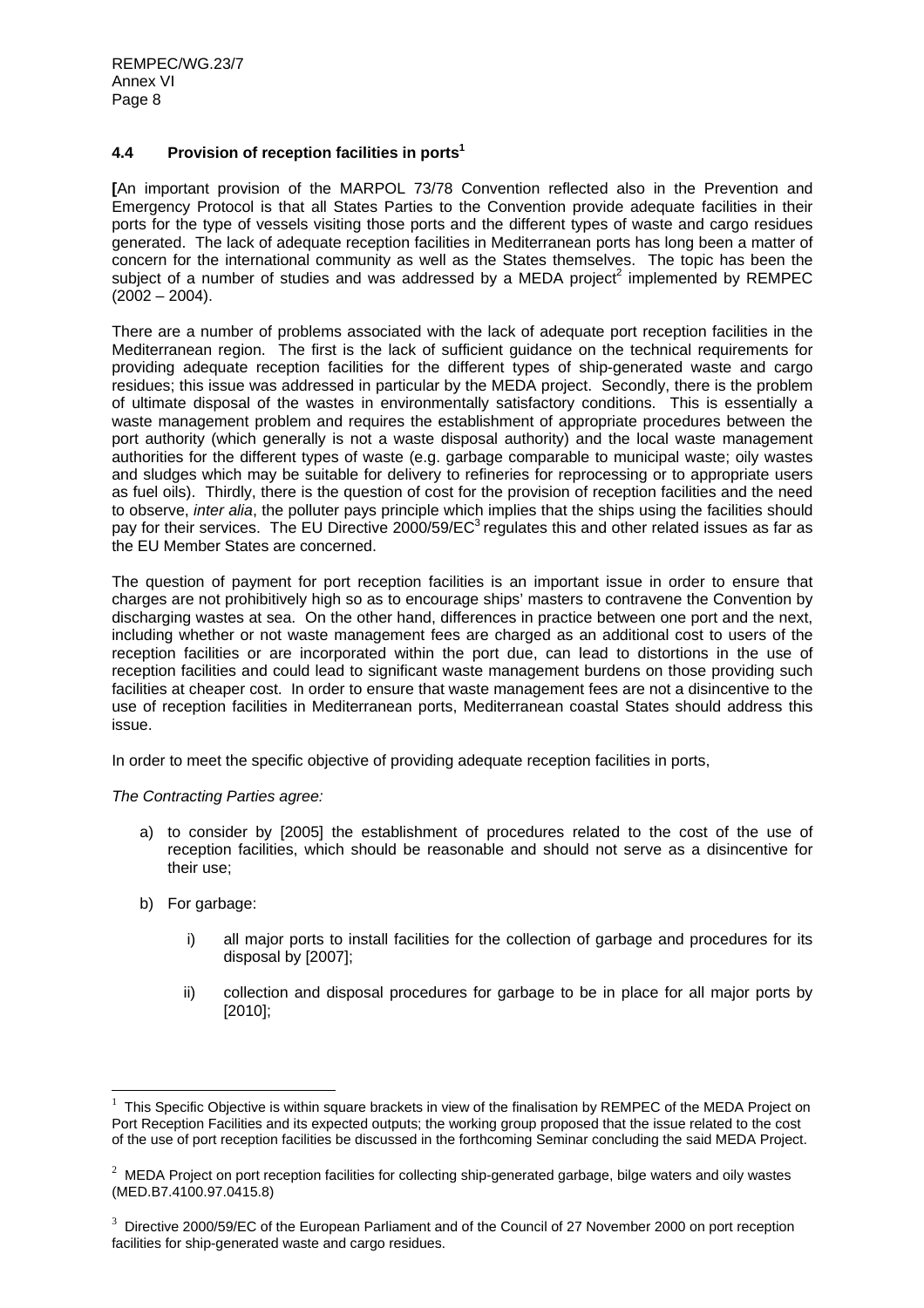- c) For oily wastes:
	- i) all major ports to establish collection, treatment and disposal procedures for bilge waters, oily wastes and dirty ballast waters by [2007];
	- ii) collection, treatment and disposal procedures for bilge waters, oily wastes and dirty ballast waters to be in place for all major ports by [2010]
- d) For Noxious Liquid Substances (NLS)
	- i) all major ports handling NLS to establish collection, treatment and disposal procedures for NLS by [2007];
	- ii) collection, treatment and disposal procedures for NLS to be in place for all major ports by [2010 ?]
- e) For sewage:
	- i) all major ports to establish collection and treatment procedures for sewage by [2007];
	- ii) collection and treatment procedures for sewage to be in place for all major ports by [2010 ?]
- f) For ballast water and sediments:
	- i) all major oil and chemical terminals to establish collection, treatment and disposal procedures for ballast waters by [ ];
	- ii) all major ports and terminals where cleaning or repair of ballast tanks occurs to endeavour to take action to be in a position to comply with the provisions of the 2004 Ballast Water Convention by [2012], and, if possible, by its entry into force.**]**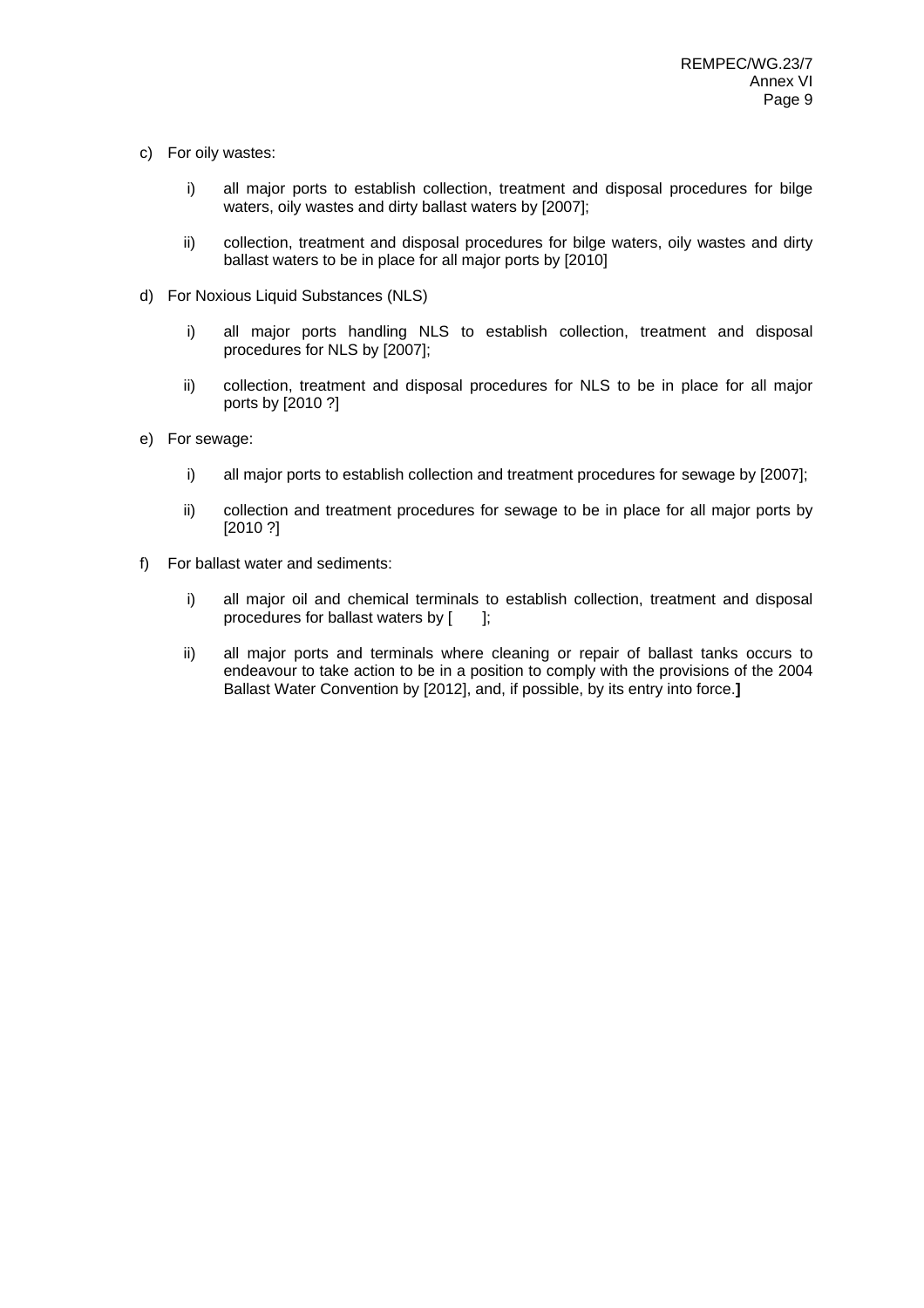# **4.5 Improved Port State control of ship-generated wastes1**

**[**The provision of port reception facilities is not an end in itself but the means to achieve an end, namely the prevention of marine pollution by illegal discharges. However, some vessels may have sufficient dedicated storage capacity on board to deliver their wastes at another port of call without risking illegal discharge at sea. In such cases it is important to establish a system whereby a port notifies the authorities in the vessel's next port of call about the status of the ship's waste storage conditions in order that the authorities in the next port of call can inspect the vessel to ensure that there has been no illegal discharge in transit.

In some cases the port authorities may deem it essential that the ships concerned deliver their waste to port reception facilities before leaving the port. It is important, therefore, that the appropriate port authorities have adequate national powers to enforce such a decision.

In order to meet the specific objective of improved control of ship-generated wastes,

*The Contracting Parties agree:* 

- a) to establish, [by 2015], a system of notification to a vessel's next port of call of the status of its onboard retention of bilge waters and oily wastes and garbage;
- b) that all Mediterranean States implement [by 2010] national regulations empowering maritime authorities to require, if they deem it necessary, the Masters of vessels to discharge wastes into designated port reception facilities before sailing.**]**

 1 This Specific Objective is within square brackets in view of the finalisation by REMPEC of the MEDA Project on Port Reception Facilities and its expected outputs; the working group proposed that the issue related to the cost of the use of port reception facilities be discussed in the forthcoming Seminar concluding the said MEDA Project.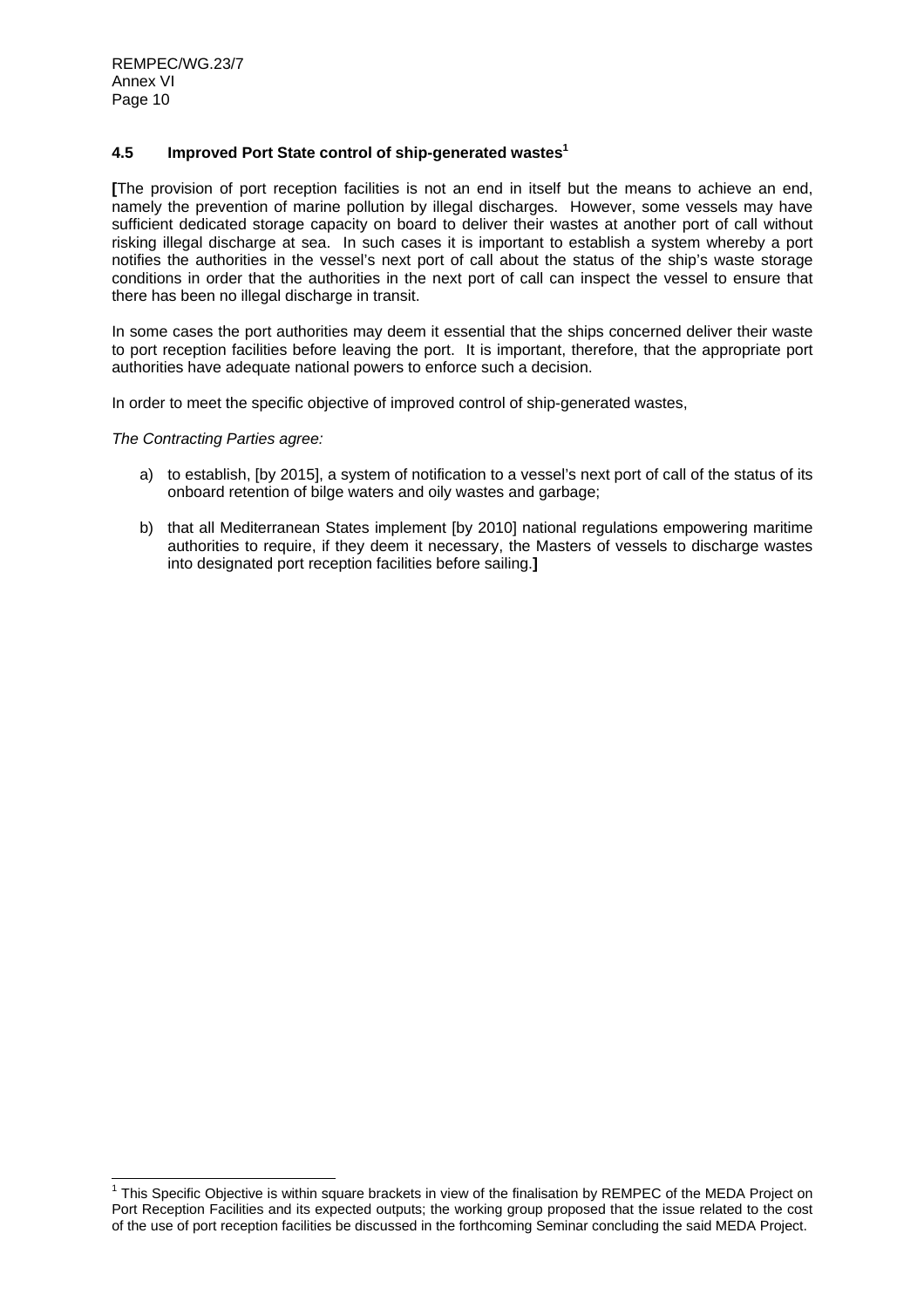# **4.6 Improved monitoring and surveillance of illicit discharges**

With the exception of a few Mediterranean coastal States, that have already set up aerial surveillance of the waters under their jurisdiction, there is a general lack of monitoring and surveillance of Mediterranean waters, necessary for effective implementation of the MARPOL 73/78 Convention. This lack of surveillance allows, even encourages, discharge of dirty ballast waters or oily sludges, or even garbage, without fear of detection. This situation is compounded by the fact that a limited number of States have established beyond their territorial waters, an area under their jurisdiction allowing them to enforce the provisions of the MARPOL 73/78 Convention.

If the Prevention and Emergency Protocol is to have any meaning, it will be essential for Contracting Parties to embark on a regular system of national aerial surveillance. The burden of surveillance may be shared by allowing the aircraft of a neighbouring State to over fly the waters under the jurisdiction of another State for the purposes of monitoring the Convention. There are various regions of the Mediterranean, which could apparently lend themselves to such sub-regional co-operation. Nevertheless, the aerial surveillance should always be complemented by maritime patrols by vessels.

In addition to surveillance by aircraft and patrol boats, surveillance of the Mediterranean by satellite is also a promising option for improving the detection of illicit discharges. In the longer term it could be envisaged that REMPEC would receive and assess such satellite data and pass on information about possible marine pollution occurrences to the nearest coastal State. In order to reduce the costs on the REMPEC budget, the staff for this activity should be provided by the Contracting Parties on secondment to REMPEC on a rotation basis. This would also have the added advantage of improving the capacities of the seconded staff, increasing their knowledge and expertise, and enhancing regional cooperation in this field.

In order to meet the specific objective of improved monitoring and surveillance of illegal discharges,

*The Contracting Parties agree:* 

- a) to establish, by [2006], systems and procedures for national monitoring and surveillance including, where practicable, aerial surveillance in the waters under the jurisdiction of Contracting Parties and to report the results to the regular meetings of REMPEC Focal Points;
- b) to endeavour to establish, by [2007], sub-regional systems, including procedures to over-fly the waters under the jurisdiction of a neighbouring State if the Parties so agree, for surveillance of environmentally sensitive and/or high risk zones of the Mediterranean Sea;

- c) to carry out pilot projects in the field of monitoring and surveillance of illicit discharges from ships;
- d) to establish Memoranda of Understanding with agencies or competent bodies whereby [from 2006] REMPEC will act as the focal point between these agencies and bodies and coastal States on possible occurrences of marine pollution identified by satellite.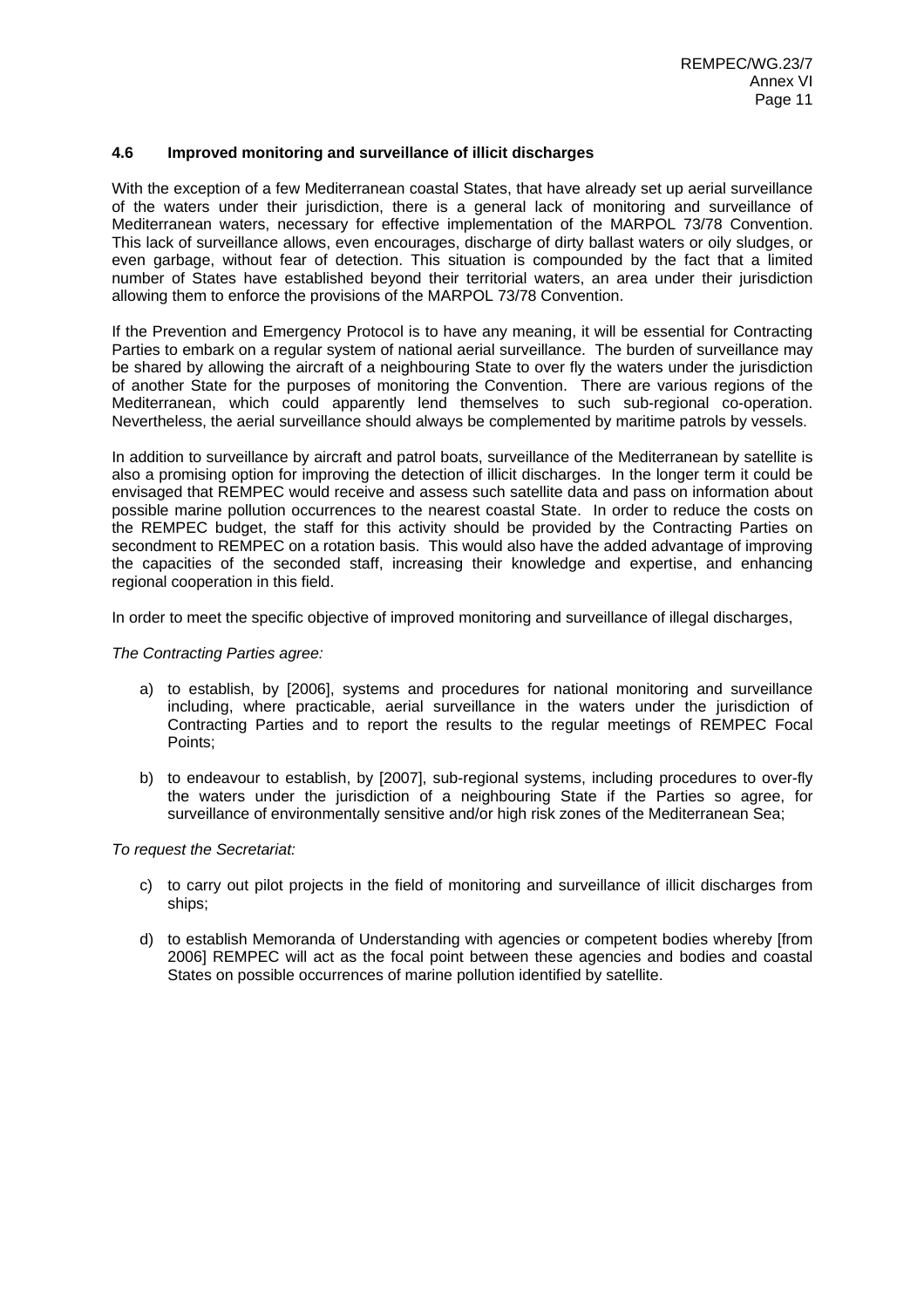# **4.7 To improve the level of enforcement and the prosecution of discharge offenders1**

Even though many Mediterranean States have ratified the MARPOL 73/78 Convention, not all countries have yet established a national legal framework to effectively implement the convention and, in particular, a comprehensive framework to enforce the provisions and prosecute offenders. In some countries there may even be the need to raise the level of awareness among government officials as to the importance of this issue if illegal discharges from ships are to be tackled seriously. Although the subject is complex, much progress has been made within the framework of the Bonn Agreement and HELCOM for dealing with such issues in the North and Baltic Seas and there is considerable scope for Mediterranean States to benefit from this experience.

In order to achieve the specific objective of improving the level of enforcement and the prosecution of discharge offenders within the Mediterranean region:

#### *The Contracting Parties agree:*

- a) that all Mediterranean States ensure the existence of a national legal framework (regulations) as a basis for prosecuting discharge offenders by [2010 at the latest];
- b) to endeavour to harmonize sanctions by [2010] with a view to ensuring even-handed treatment of discharge offenders throughout the Mediterranean region:
- c) with due regard to their national legal provisions, [by 2007] to share collected data, and facilitate acceptance of the evidence gathered by other States , to ensure the successful prosecution of discharge offenders.

*To request the Secretariat:* 

d) to carry out pilot projects in this field, including a compilation of national legal and institutional arrangements as well as to disseminate information to enforcement personnel and legal personnel/prosecutors/magistrates on the relevant issues required to secure successful prosecutions in court, e.g. procedures for the collection of data, submission of evidence to courts, etc., with the aim of achieving the necessary expertise in all Mediterranean States by [2010].

 1 Reference is made to IMO Assembly Resolution A.787 (19), as amended by Resolution A.882 (21). The IMO publication entitled "MARPOL-How to do it" contains useful information in relation to the issues of "Prosecuting offences" and "Pollution detection and response".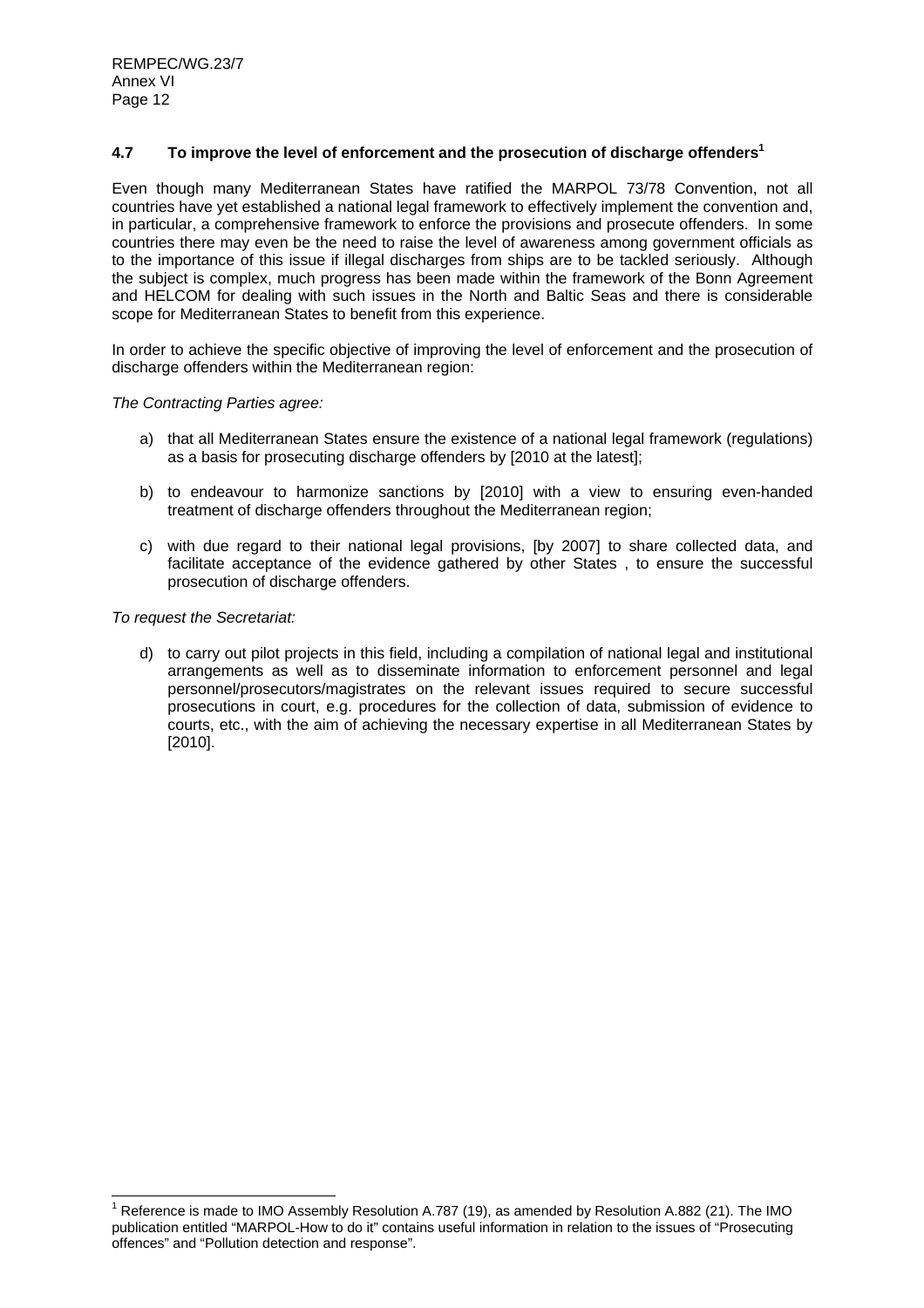# **4.8 To reduce the pollution generated by pleasure craft**

In the last few years, the Government of Monaco and INDEMER carried out initial preparatory work in connection with the development of a draft Convention on pleasure craft navigation in the Mediterranean Sea. Moreover, in 2001 REMPEC conducted a survey on national and port regulations applicable to pollution prevention and adverse environmental effects from pleasure craft in the Mediterranean Sea<sup>1</sup>. On the basis of this survey, REMPEC prepared a set of draft Recommendations, which were published in 2001. REMPEC has requested that, when elaborating national counter measures regarding pollution from pleasure craft, the Contracting Parties take the 15 Recommendations into account.

Taking into consideration the ongoing work of REMPEC aimed at preparing and developing within the framework of the Barcelona system, a draft regional legal instrument on prevention of pollution from pleasure craft activities in the Mediterranean Sea, in order to meet the specific objective of reducing pollution problems generated by pleasure craft,

#### *The Contracting Parties agree:*

- a) that the regional legal instrument on prevention of pollution from pleasure craft activities in the Mediterranean Sea, being developed within the framework of the Barcelona System, should comply with the MARPOL 73/78 Convention and should be prepared in close cooperation with IMO;
- b) that all Mediterranean States shall endeavour to implement the relevant existing provisions of the MARPOL 73/78 Convention and, as far as possible, once adopted, the provisions of the regional legal instrument referred to in sub-paragraph a) above and to report on the measures they undertook to implement the said provisions;

#### *To request the Secretariat:*

 $\overline{a}$ 

c) to assist Mediterranean States in the implementation of the existing relevant provisions of the MARPOL 73/78 Convention and, once adopted, of the regional legal instrument referred to in sub-paragraph a) above.

<sup>1</sup> Recommendations for the prevention of pollution and adverse environment effects from pleasure craft in the Mediterranean Sea, REMPEC, 2000 – 2001.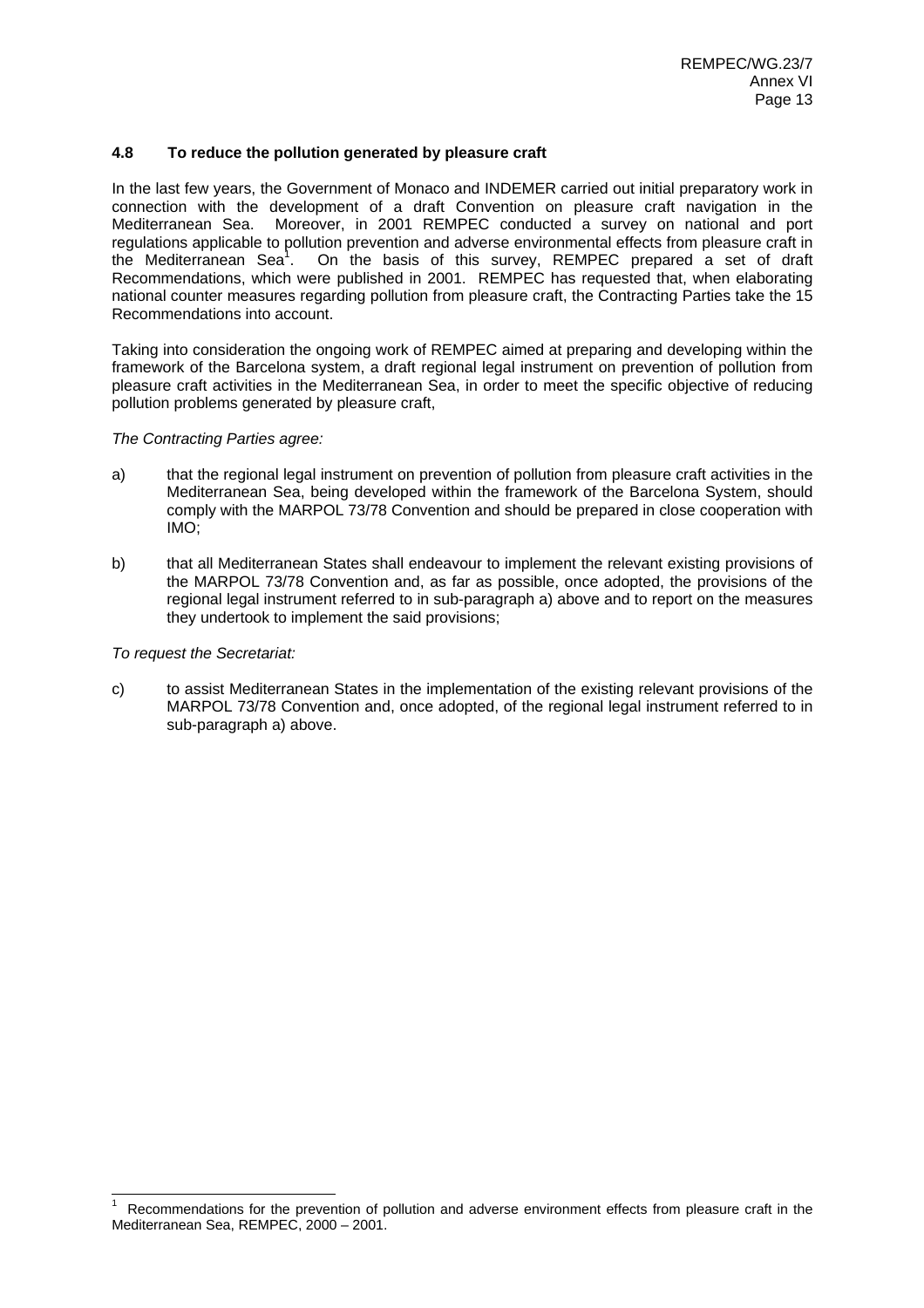# **4.9 Reduced risk of collisions by establishing Ship's Routeing Systems1**

Some Ship's Routeing Systems have already been established in the Mediterranean. However, it is evident from preliminary discussions with some Contracting Parties to the Barcelona Convention that there is scope for creating additional systems, at least in narrow passages and in the region of the most sensitive coastal areas.

In order to meet the specific objective of reducing the risk of collisions by establishing additional systems,

*The Contracting Parties agree:* 

a) to propose to IMO by [2008], where necessary, additional appropriate Routing Systems in the Mediterranean for possible adoption not later than [2010];

*To request the Secretariat:* 

b) to ensure the identification of the main shipping lanes for vessels carrying oil and other hazardous and noxious substances (HNS) by [2006].

 1 Please note that certain issues mentioned in this section of the present document are currently subject of activities carried out by IMO, including those carried out within the framework of IMO/MEDA Projects and IMO Integrated Technical Co-operation Programme (ITCP). In order to avoid any duplication of work between IMO and REMPEC, prior to finalising the strategy, the Centre shall consult IMO with a view to identifying those issues that are already dealt with by the Organisation.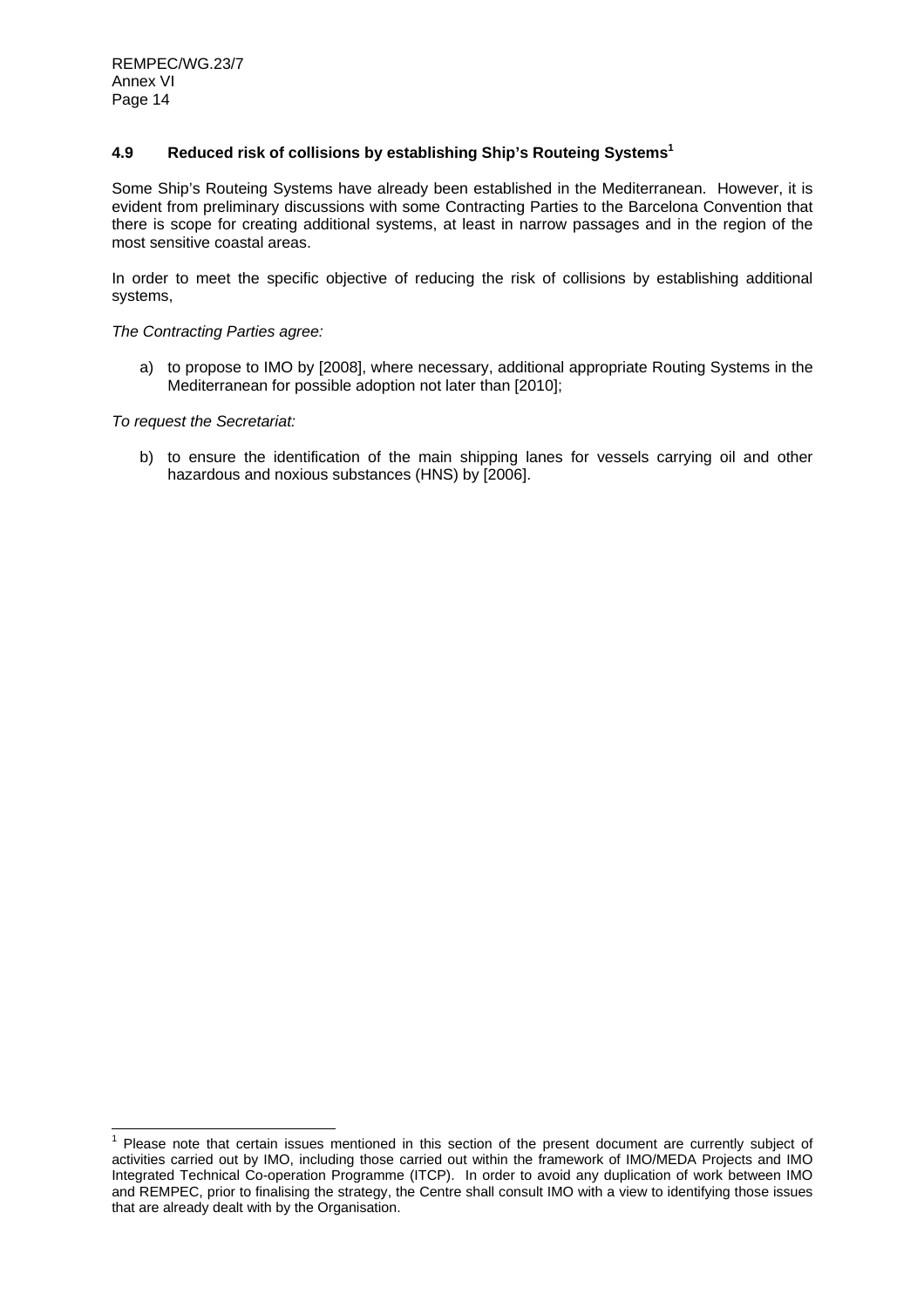# **4.10 Improved control of maritime traffic<sup>1</sup>**

Maritime Traffic Control Systems are already established in some areas of the Mediterranean. There have already been incidents where coastal States have lost track of vessels which may pose a threat of pollution and there is a case for establishing additional Maritime Traffic Control Systems in the Mediterranean region in order to effectively implement the Prevention and Emergency Protocol.

At the European level, the need for permanent monitoring of ship movements led the European Union to adopt EU Directive 2002/59/EC<sup>2</sup> which provides for a comprehensive vessel traffic monitoring and information system based on IMO requirements. In view of the need to improve the monitoring of ships in the Mediterranean, particularly those posing a risk to the marine environment, the potential of the EU System, which also includes the on-going Safe Sea Net project, should be fully exploited by the Mediterranean coastal States. In this regard, every effort should made to identify the possibilities that might exist under the Euro-Med Partnership mechanism for the development and establishment of an ad hoc infrastructure.

In addition to improved monitoring of vessel traffic, there is also a case for considering the circumstances in which oil and other hazardous and noxious substances are transported by bulk in single hull tankers prior to their phasing out according to the timetable established under MARPOL 73/78, such as, for example, the use of single hull tankers to carry certain types of oil.

In order to implement the specific objective of improving the control of maritime traffic in the Mediterranean,

#### *The Contracting Parties agree:*

- a) to review the conditions for the transport of oil and other HNS in particular in single hull tankers with a view to consider the possibility of establishing [by 2007] a Mediterranean regime in conformity with the international regulations;
- b) to identify by [2006] those areas of the Mediterranean where control of maritime traffic could be improved by the establishment of a regime based on the use of Automatic Identification System (AIS) in conjunction with Vessel Traffic Systems (VTS) and mandatory ship reporting systems, and to complete approval procedures by [2010];

#### *To request the Secretariat:*

- c) to negotiate with appropriate organizations and agencies on behalf of Contracting Parties, which so request, the international financial assistance required to establish the regime referred to in sub-paragraph b) above by [2010];
- d) to develop a training programme for personnel involved in the transport and handling of HNS in conformity with the relevant IMO codes, in particular the IMDG Code.

<sup>1</sup> Please note that certain issues mentioned in this section of the present document are currently subject of activities carried out by IMO, including those carried out within the framework of IMO/MEDA Projects and IMO Integrated Technical Co-operation Programme (ITCP). In order to avoid any duplication of work between IMO and REMPEC, prior to finalising the strategy, the Centre shall consult IMO with a view to identifying those issues that are already dealt with by the Organisation.

<sup>2</sup> Directive 2002/59/EC of the European Parliament and the Council 27 June 2002 establishing a community vessel traffic monitoring and information system and repealing Council Directive 93/75/EEC.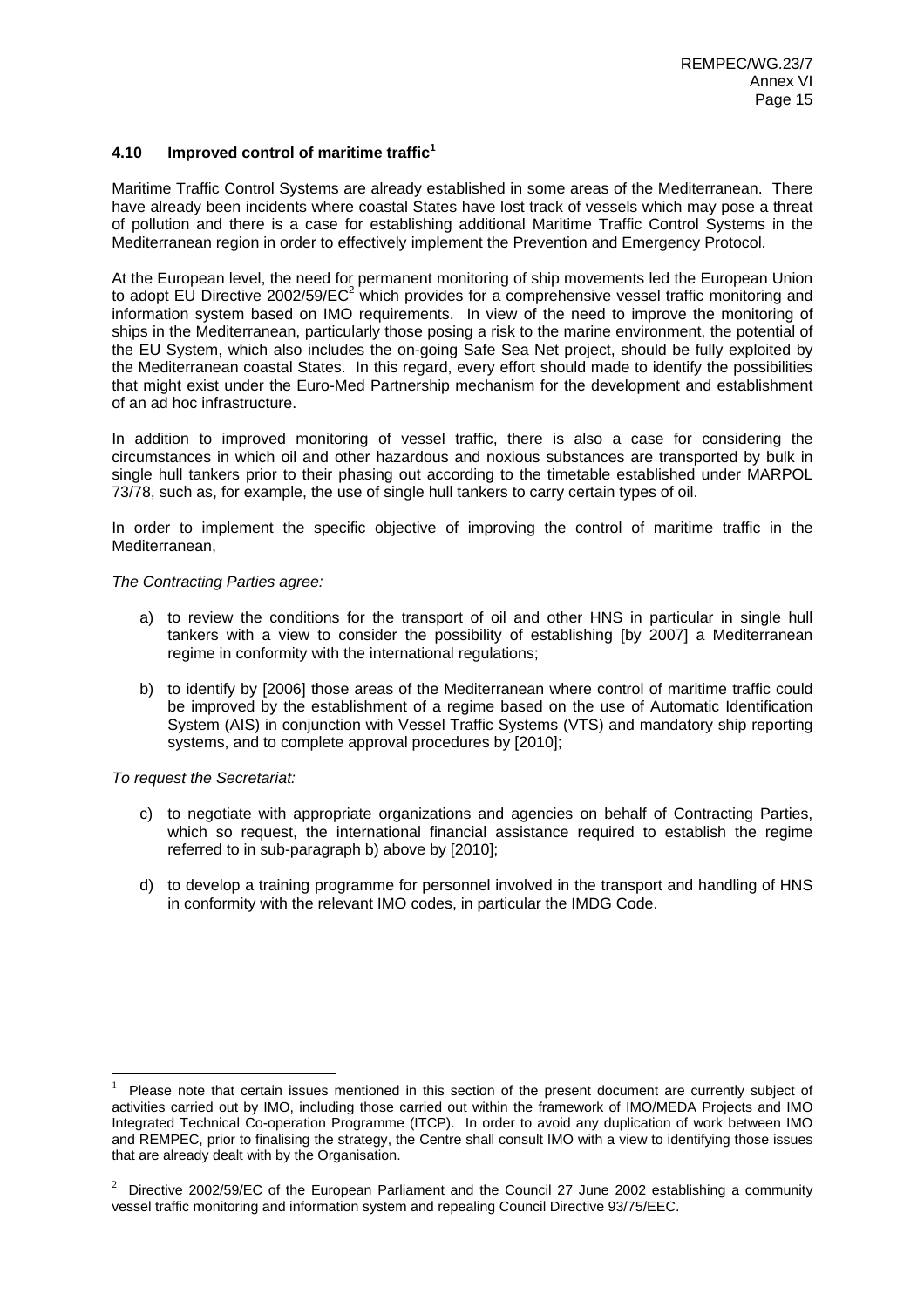# **4.11 Identification of Particularly Sensitive Sea Areas (PSSAs)**

As is well known, the Mediterranean Sea has been designated as a Special Area under the Annexes I and V of the MARPOL 73/78 Convention. It is also possible for Contracting Parties to identify Particularly Sensitive Sea Areas as zones requiring special protection. In November 2001, the IMO adopted Resolution A  $927(22)^1$  containing Guidelines for the Identification and Designation of Particularly Sensitive Sea Areas.

A PSSA is an area that needs special protection through IMO because of its significance for recognized ecological, socio-economic, or scientific reasons and because it may be vulnerable to damage by international shipping activities. In order for an area to be identified as a PSSA, it must meet certain criteria, which are specified in the IMO Guidelines. If a PSSA is accepted by IMO, the designated area will be eligible for associated protective measures, e.g. as an area to be avoided, and will be identified as such on charts.

In order to meet the specific objective of identifying Particularly Sensitive Sea Areas, the Contracting Parties agree:

*To request the Secretariat:* 

- a) to initiate, by [2008], the process of identification in conjunction with the appropriate MAP/RACs, of those areas which, on proposal by the Contracting Parties and after examination by the REMPEC Focal Points, could be designated as PSSAs;
- b) to assist, in co-operation with IMO, the Mediterranean coastal States which so request, to conduct the necessary relevant studies and to prepare the relative submissions to IMO for the designation of PSSAs, if any, in strict compliance with the relevant IMO Guidelines<sup>2</sup>.

<sup>1</sup> IMO Resolution A.927 (22) adopted on 29 November 2001 on Guidelines for the designation of special areas under MARPOL 73/78 and guidelines for the identification and designation of particularly sensitive sea areas.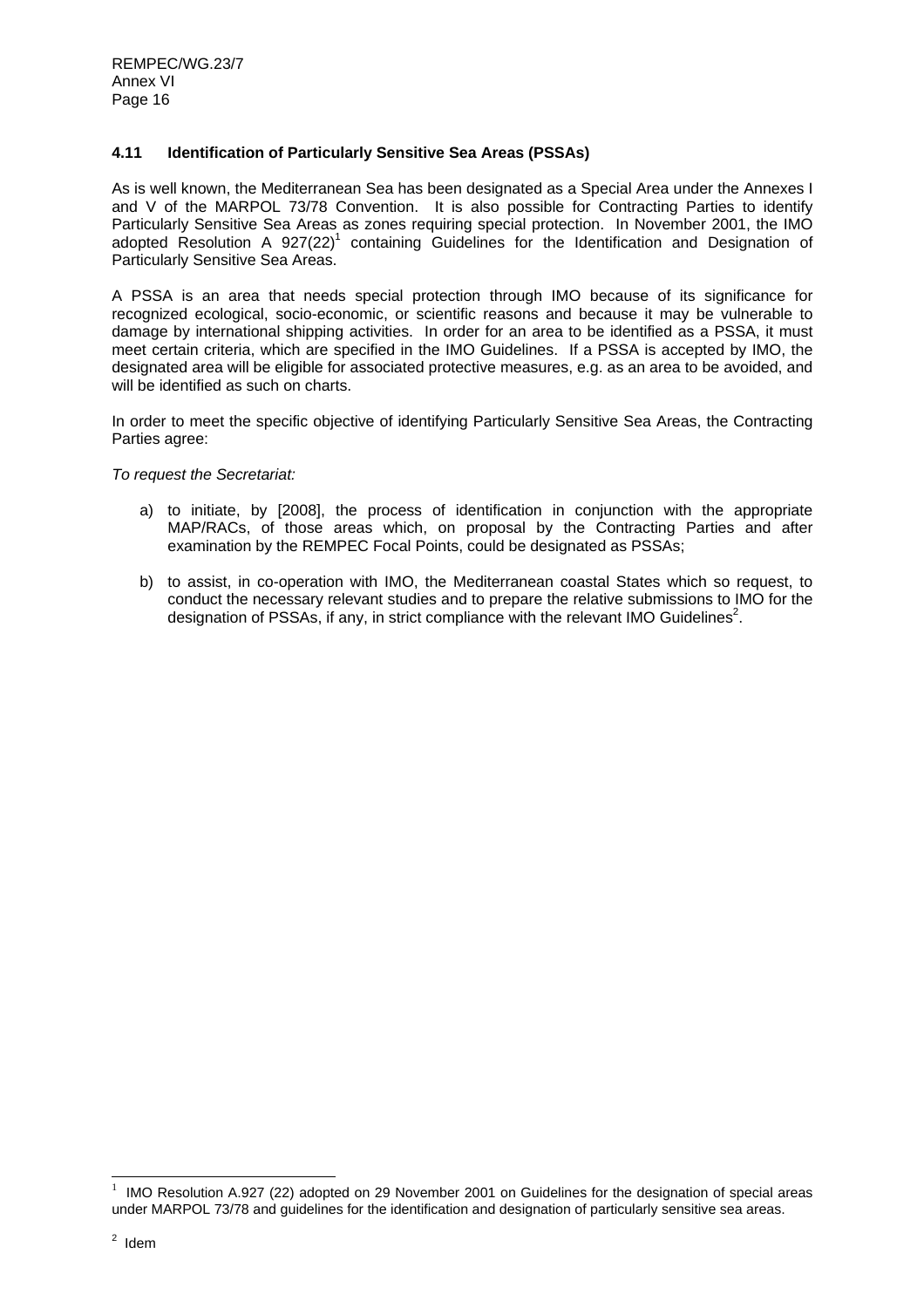# **4.12 To establish places of refuge in order to minimize the risks of widespread pollution<sup>1</sup>**

In response to an urgent international operational need, IMO has been considering at the global level the problem of places of refuge for disabled vessels. In December 2003, IMO adopted Resolution A.949(23)<sup>2</sup> on guidelines on places of refuge for ships in need of assistance, but where safety of life is not involved. (Where safety of life is involved, the provisions of the SAR Convention should be followed.)

The purpose of the IMO guidelines is to provide ships' Masters, ship owners, salvers and Member Governments with a framework enabling them to respond effectively and in such a way that, in any given situation, the efforts of the Master and owner of the ship and the efforts of the government authorities are complementary. A second Assembly resolution, on the establishment of Maritime Assistance Services to be a focal point for the receipt of various reports and notifications required by various IMO instruments, was also adopted by the IMO Assembly in December 2003 (Resolution A.950 (23)<sup>3</sup>. Consequently, at the European level, in terms of EU Directive 2002/59/EC<sup>4</sup>, EU Member States have drawn up plans to accommodate, in the waters under their jurisdiction, ships in distress.

Taking into account this scenario, it could be worthwhile for Mediterranean States to consider in greater depth the modalities for establishing places of refuge within the Mediterranean region. These could also consider, for example, guidelines on additional equipment, which would be required in places of refuge to facilitate cargo transfers in environmentally safe conditions.

In order to meet the specific objective of establishing places of refuge to minimize the risks of widespread pollution,

## *The Contracting Parties agree:*

- a) to identify, as a matter of urgency, appropriate procedures as outlined in the relevant IMO Guidelines, in order to facilitate the decision making when designating a place of refuge for a ship in distress;
- b) that all Mediterranean States draw up plans to deal with ships in distress, including appropriate equipment and means.

 1 Please note that certain issues mentioned in this section of the present document are currently subject of activities carried out by IMO, including those carried out within the framework of IMO/MEDA Projects and IMO Integrated Technical Co-operation Programme (ITCP). In order to avoid any duplication of work between IMO and REMPEC, prior to finalising the strategy, the Centre shall consult IMO with a view to identifying those issues that are already dealt with by the Organisation.

<sup>&</sup>lt;sup>2</sup> IMO Resolution A. 949 (23) on guidelines on places of refuge for ships in need of assistance.

 $3$  IMO Resolution A.950 (23) on maritime assistance services (MAS).

<sup>&</sup>lt;sup>4</sup> Directive 2002/59/EC of the European Parliament and the Council 27 June 2002 establishing a community vessel traffic monitoring and information system and repealing Council Directive 93/75/EEC.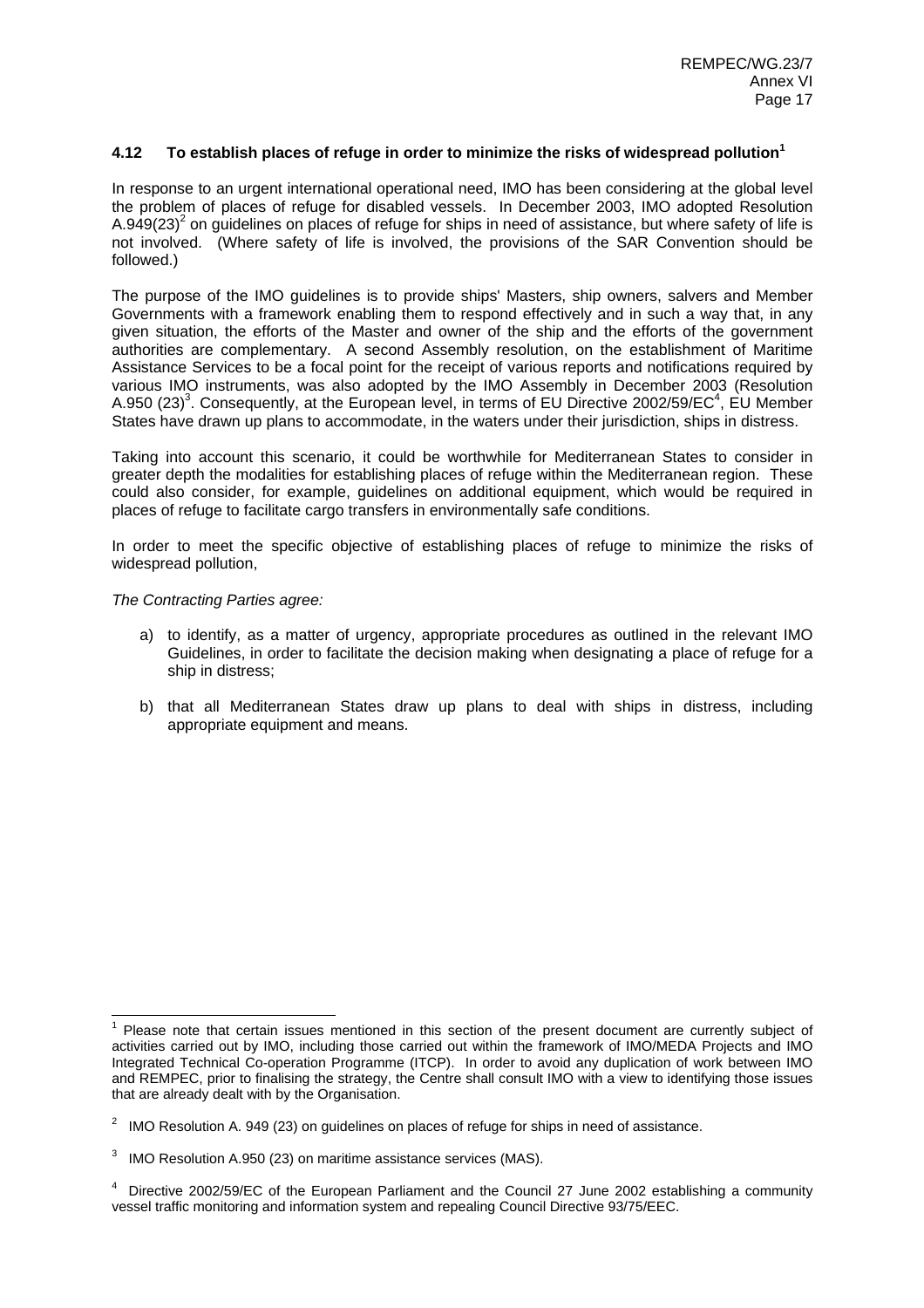#### **4.13 To examine the possibility of establishing the Mediterranean Sea as a SOx emission control area under MARPOL 73/78 Annex VI**

Annex VI of the MARPOL 73/78 Convention, adopted by the Protocol of 1997, regulates the prevention of air pollution from ships. With respect to sulphur oxides (SOx), Regulation 14 provides that the sulphur content of fuel oil shall not exceed 4.5% m/m. However, the same regulation provides that in certain areas, designated as "SOx emission control areas", the sulphur content shall not exceed 1.5% m/m. To date, only the Baltic Sea and the English Channel/North Sea have been designated as "SOx emission control areas".

It might thus be appropriate to propose to IMO to also designate the Mediterranean Sea as "SOx emission control area". The criteria and procedures for the submission to IMO of a proposal for the designation of such an area include, in particular, an environmental impact study as well as an assessment of the economic impact on shipping activities.

In order to meet the specific objective of considering the designation by IMO of the Mediterranean Sea as "SOx emission control area" under MARPOL 73/78 Annex VI,

*The Contracting Parties agree:* 

a) to examine whether it is appropriate, to submit to IMO, by [2008], a proposal to establish the Mediterranean Sea as a SOx emission control area;

- b) to ensure the preparation of a study based on the input of Contracting Parties, aimed at assessing the feasibility of the measure referred to in sub-paragraph a) above;
- c) to assist the Mediterranean coastal States which so request to prepare the relative submission to IMO related to the measure referred to in sub-paragraph a) above.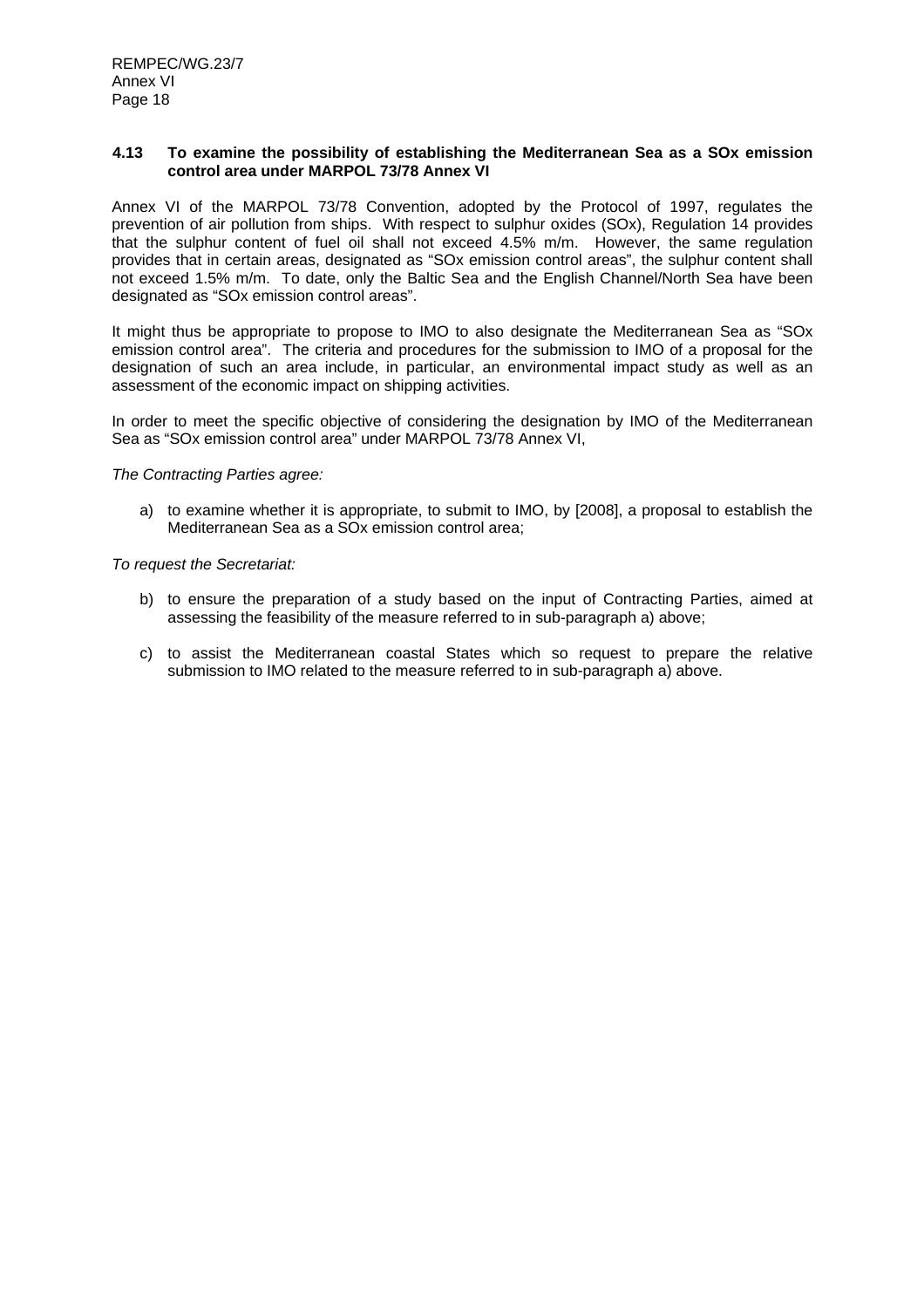#### **4.14 To ensure that adequate emergency towing capacity is available throughout the Mediterranean to assist vessels, including tankers, in distress**

Once a vessel gets into difficulties, or threatens to become a hazard to other vessels, it is vitally important to take all necessary action as quickly as possible to save life, to prevent her going or creating a hazard, and to prevent her cargo or bunkers from spilling. In this connection, emergency towing may be used to remove the ship and cargo from a place of danger to one of safety, such as a sheltered anchorage or place of refuge. If a vessel breaks down completely, or is too far from a safe anchorage to be able to reach it under her own steam, one sure way to prevent a grounding or becoming a hazard to other vessels is for a tug to provide appropriate assistance.

The Intervention Convention 1969, and its Protocol of 1973, provide powers to States Parties to "intervene" to prevent a pollution incident, including imposing towing requirements if necessary. Emergency towing is also addressed by SOLAS Regulation II-1 / 3-4 and the associated resolution MSC.35 (63).

Tugs vary enormously in their purposes and capacity. Most harbours have tugs to escort and manoeuvre vessels into their berths, but their capacity for emergency use is limited. Berthing tugs generally operate in sheltered waters and are not designed for sea-keeping.

In order to meet the specific objective of ensuring adequate emergency towing capacity throughout the Mediterranean, the Contracting Parties agree:

*The Contracting Parties agree:* 

a) to adopt, by [2008], Mediterranean guidelines on emergency towing including, if appropriate, agreements on sharing towing capacity between neighbouring States.

*To request the Secretariat:* 

b) to evaluate, by [2006], the capacity, number and location of tugs throughout Mediterranean ports;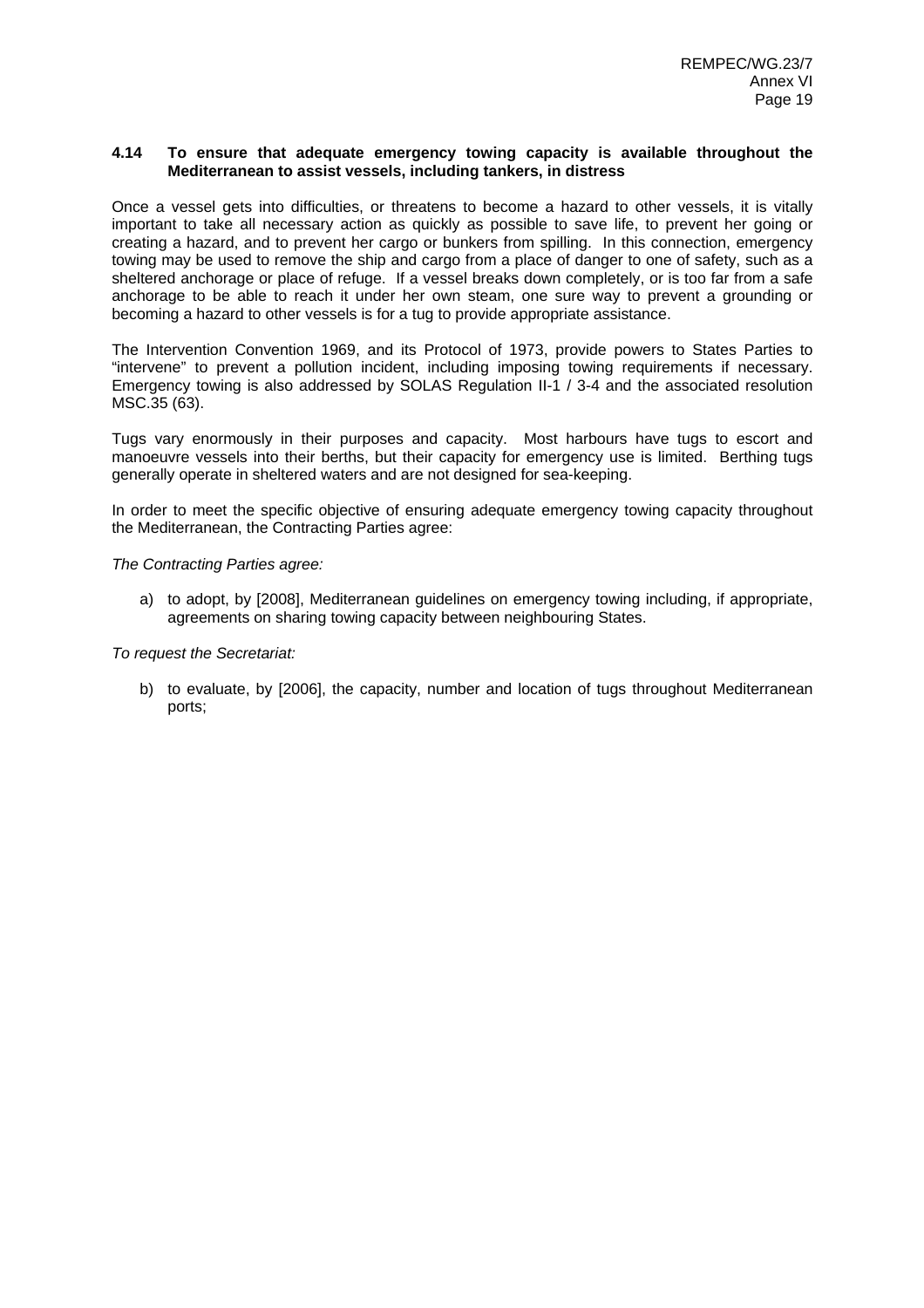## **4.15 Prevention of accidents in commercial ports and oil terminals**

According to spill statistics (ITOPF Statistics; www.itopf.com), the majority of pollution incidents occur in port areas and oil terminals and, even though they may be of relatively small size, they nevertheless constitute a threat to the marine environment that should be addressed.

There are already safety management systems adopted for use on ships and it is suggested that the Mediterranean region could take the lead in adopting a similar system for marine pollution safety management in commercial ports and oil terminals. This would be a long-term project covering issues such as operating procedures, personnel safety and training, recommended equipment, etc with the overall objective of improving port safety and reducing pollution incidents.

In order to meet the specific objective of the prevention of accidents in ports,

#### *The Contracting Parties agree:*

- a) to prepare and adopt, by [2010], a comprehensive Marine Pollution Safety Management System for use in commercial ports and oil terminals comprising procedures, personnel training and equipment requirements;
- b) that all Mediterranean States report as from [2010] on the measures taken to implement the Marine Pollution Safety Management System;

*To request the Secretariat:* 

c) to evaluate, by [2007], the capacities in terms of safety of the Mediterranean commercial ports and oil terminals.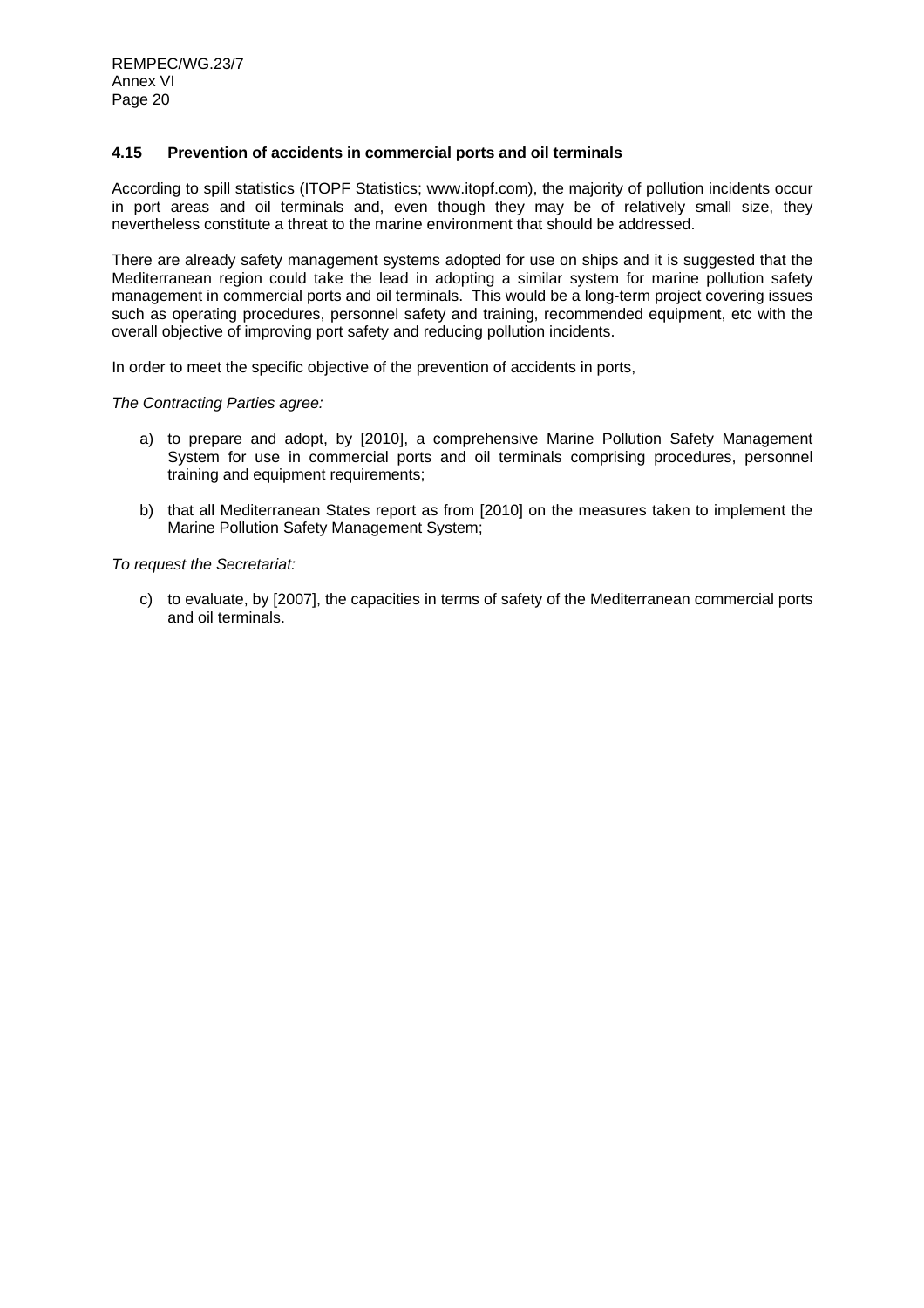#### **4.16 To enhance the levels of pre-positioned equipment under the direct control of Mediterranean States**

A problem which faces many countries that are parties to the Barcelona Convention is where to find the financial resources to provide the State component of an overall minimum level of combating equipment. Obligations can be placed upon port authorities and oil handling facilities to provide sufficient equipment to meet the estimated spill risks associated with their activities. However, accidents in open waters are outside the jurisdiction of port authorities and oil handling facilities. Furthermore, accidents in open waters involving laden oil tankers are most likely to cause serious pollution incidents, even if they occur at a lower frequency than the smaller spills which arise in ports and terminals.

There are various possibilities for financing the acquisition by the State of the required pre-positioned oil spill response equipment and vessels. These include *inter alia*:

- **State budget;**
- partnerships with international institutions;
- **partnerships with other States:**
- partnerships with private sector, including in particular the oil industry;
- partnerships with specialized spill response companies; and
- specific national funds financed through targeted taxation of certain commercial activities, and/or through accumulation of fines imposed on offenders of applicable rules and regulations.

It is important that each Contracting Party individually decides upon the most appropriate way of financing the acquisition of required State controlled spill response equipment and vessels.

#### *The Contracting Parties agree:*

- a) to provide REMPEC by [2006] with detailed information concerning their respective national practices for financing the acquisition of spill response equipment, including in particular information concerning functioning of any existing funds specifically dedicated *inter alia* to marine pollution preparedness and response activities;
- b) to establish by [2010] national stockpiles of State controlled pre-positioned spill response equipment;

- c) to provide assistance to the States which so request in identifying the minimum required level of pre-positioned State controlled spill response equipment;
- d) to disseminate to the Contracting Parties the information concerning the applicable ways of financing the acquisition of such equipment.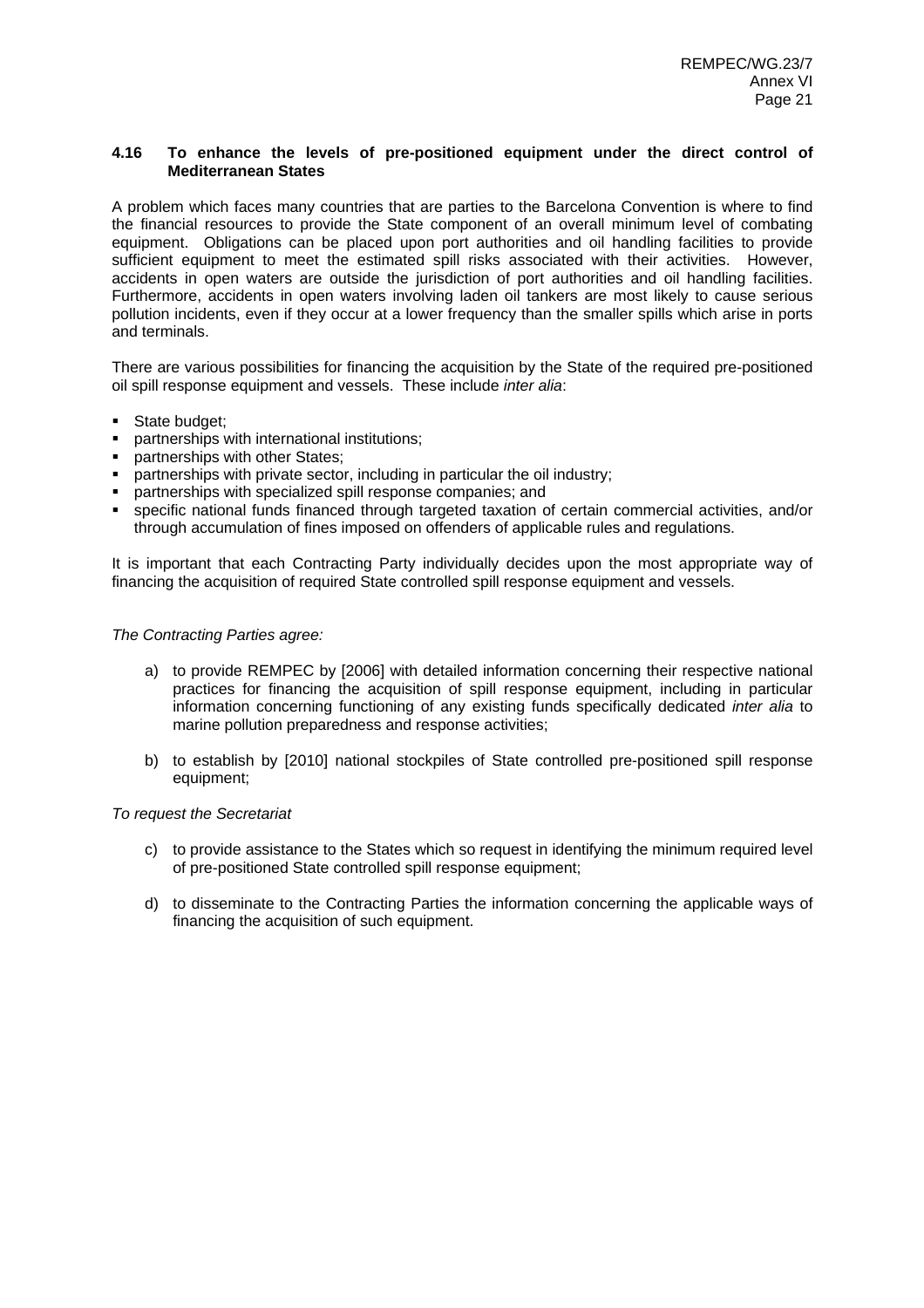#### **4.17 To encourage the participation of the regional scientific and technical institutions in research and development activities and to facilitate transfer of technology**

Prevention and Emergency Protocol to the Barcelona Convention emphasizes the need for exchange of information concerning research and development of new technologies. OPRC 90 Convention and its 2000 OPRC-HNS Protocol explicitly call upon Parties to these international legal instruments to actively participate in research and development efforts.

It has been noted that in general Mediterranean coastal States, with a very few exceptions, rarely present the results of their R&D activities related to response to marine pollution incidents, or even participate, in relevant international fora, such as e.g. IMO R&D Forum, Interspill, International Oil Spill Conference, etc.

On the other hand, from direct contacts with the persons attending meetings and training courses organized by REMPEC it appears that scientific, technical and educational institutions as well as the industry from the Mediterranean region are involved in R&D activities in various subjects related to prevention of, preparedness for and response to accidental marine pollution.

In order to make the results of R&D activities undertaken in the Mediterranean region better known REMPEC shall endeavour to encourage the participation of regional research institutions and industry in relevant events. REMPEC shall also facilitate, through the network of its Focal Points, the exchange of these results among the Contracting Parties. In addition REMPEC might indicate to its Focal Points the potential fields that call for further R&D in order to encourage more active participation and contribution of the relevant Mediterranean institutions in global efforts in this field.

With a view to meeting the specific objective of promoting the participation of the relevant Mediterranean institutions in R&D activities and to facilitate transfer of technology within the region

#### *The Contracting Parties agree:*

- a) to encourage their respective scientific and technical institutions, as well as the industry, to actively participate in R&D activities and programmes related to accidental marine pollution prevention, preparedness and response;
- b) to encourage their respective national institutions and industry to present the results of their R&D activities and programmes in international fora;

- c) to assist regional institutions and industry in identifying fields of research in which there is a need for enhancement of the state-of-the-art of spill preparedness and response technologies and techniques;
- d) to facilitate dissemination and exchange of results of national R&D activities and programmes within and outside the Mediterranean region;
- e) to facilitate the participation of national and regional research institutions and industry in the relevant international fora with a view to making better known the results of R&D activities undertaken in the Mediterranean region.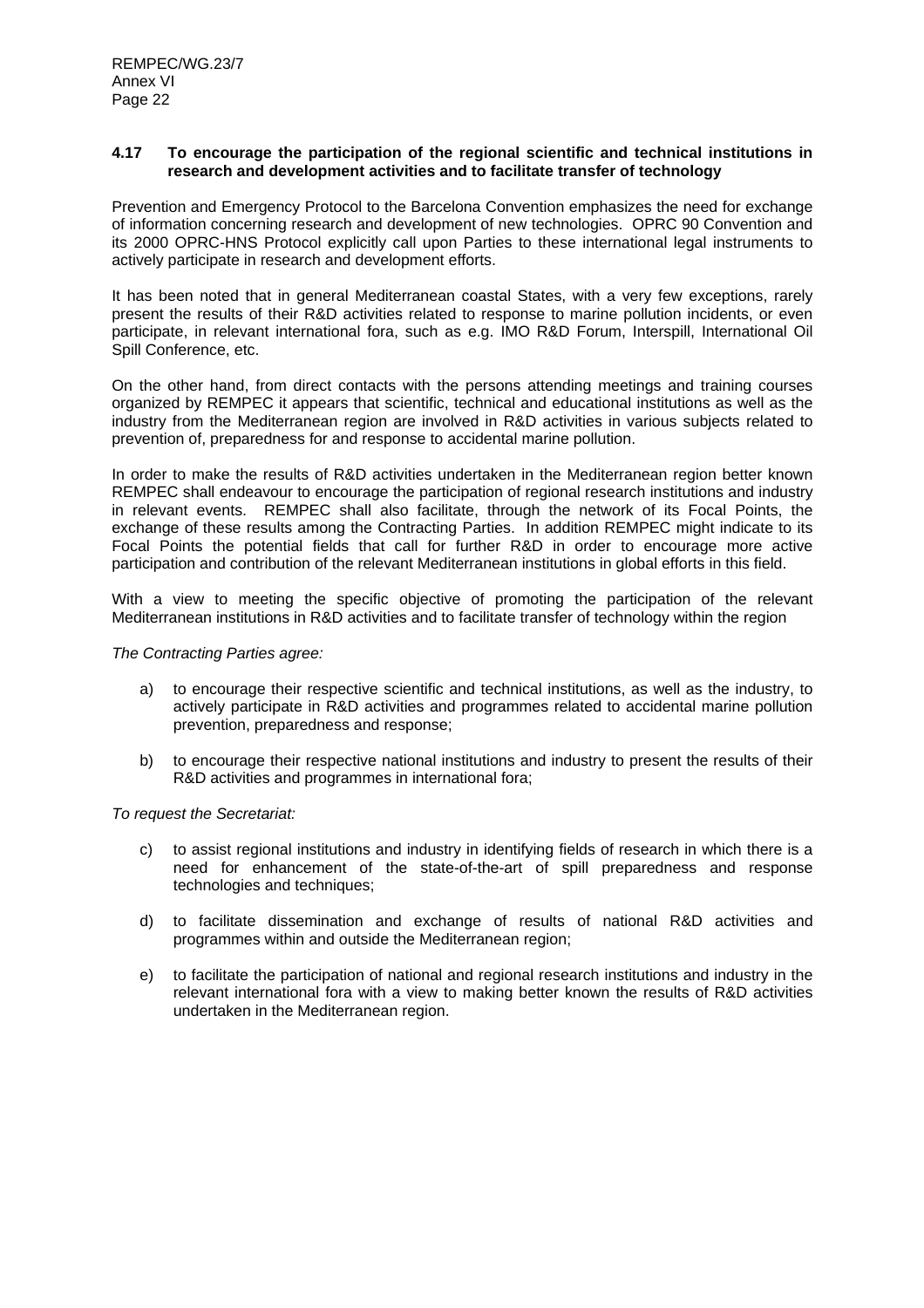#### **4.18 To improve the quality, speed and effectiveness of decision-making process in case of marine pollution incidents through development and introduction of technical and decision support tools.**

The successful outcome or otherwise of measures taken in order to respond to oil spills and to spills or releases of other hazardous and noxious substances depends to a great extent on the quality of and the promptness with which decisions concerning the response are taken.

Although such decisions should be taken by the competent authorities and their responsible officers taking into consideration specific circumstances of each particular marine pollution emergency and a number of technical, socio-economic and political factors, the process of taking decisions can be significantly accelerated, made more correct and simplified using certain decision support tools such as e.g. sensitivity maps, spill forecasting models and databases.

There is a wide variety of such tools developed by either commercial organizations or scientific institutions however these are only rarely developed for a specific geographical area.

With a view to ensuring the availability of consistent and non-conflicting data to all Contracting Parties and in order to provide them with decision support tools developed taking into consideration specific characteristics of the Mediterranean region, REMPEC will endeavour to co-operate with scientific institutions in the region and with specific programmes and projects dedicated to relevant activities.

In order to meet the specific objective of improving the quality, speed and effectiveness of decision making process in case of emergency

#### *The Contracting Parties agree:*

- a) to facilitate the development of specific regional decision support tools through active participation of their national scientific institution and programmes, and through providing by [2007] relevant data-sets and other information that might be available in their respective countries;
- b) to cooperate with a view to selecting the most appropriate oil spill forecasting model that could be used by all Mediterranean coastal States, and to adapt such model for use in the waters under their respective jurisdictions;

*To request the Secretariat:* 

c) to regularly revise and upgrade the existing and to develop and make available to the competent national authorities of the Contracting Parties new IT based decision support tools, including in particular sensitivity maps, spill forecasting models and databases.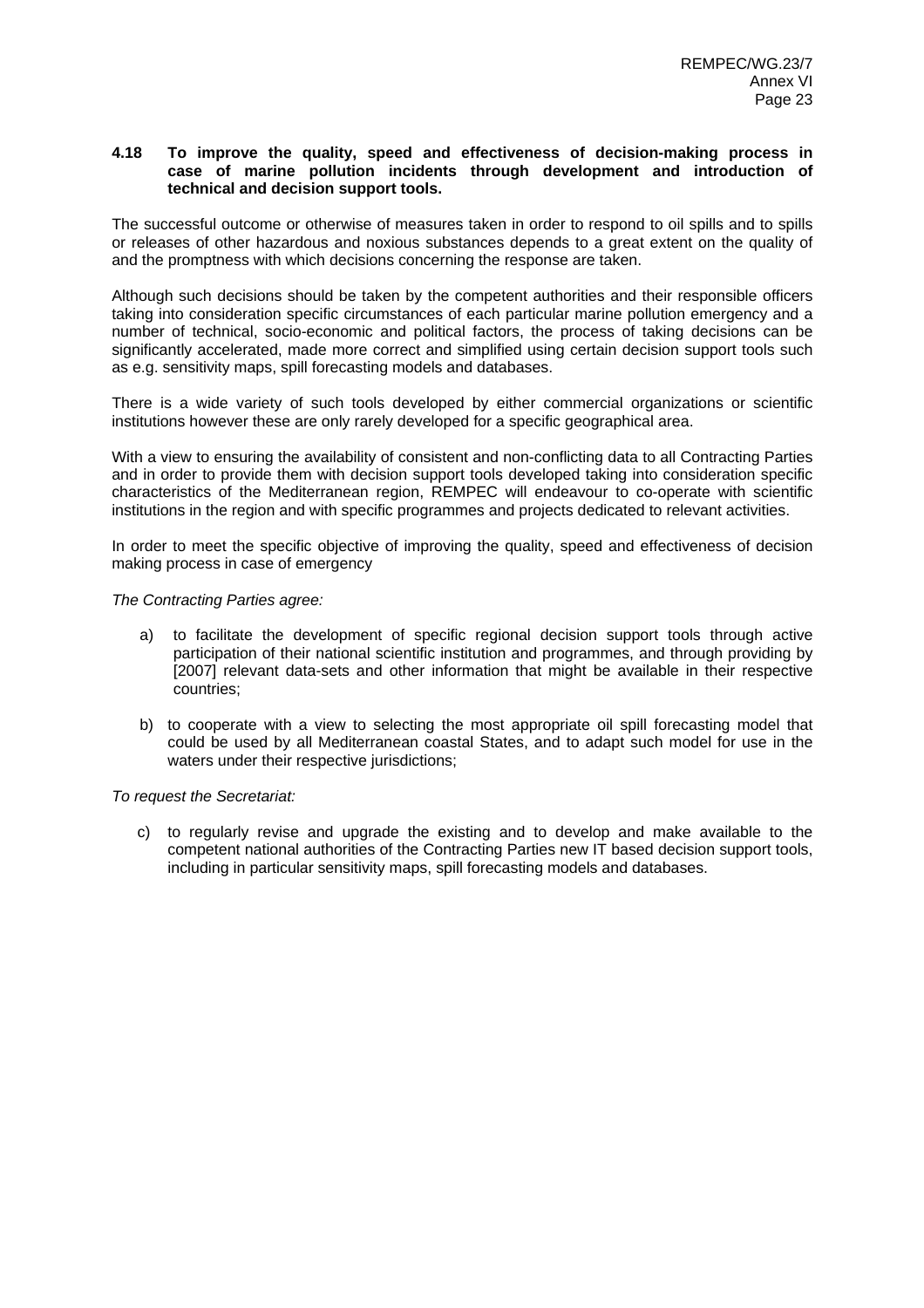#### **4.19 To increase as much as practical, the level of knowledge in the field of preparedness and response to accidental marine pollution by oil and other harmful substances**

The existence in each country of a core group of experts specialized in oil and HNS spill preparedness and response is recognized to be, together with the existence of national organization, contingency plans, response strategy and response equipment, one of the key prerequisites for properly initiating, conducting and successfully completing response operations in case of marine pollution emergency.

Since the inception in the early 1980s of REMPEC training programme, more than 2300 persons were trained through training activities at different levels which were included in the programme. Despite this noteworthy achievement a significant number of persons that had been trained is not any more at disposal of their respective national administrations due to job changes, retirement or other reasons, and the need for further training has been emphasized by REMPEC Focal Poits on numerous occasions.

It is considered that the necessary sustainability in the field of training at national level can be achieved through the creation of a small number of qualified trainers in each country who could in turn continue to provide the required training to their co-nationals. It refers in particular to training national spill response personnel at the level of operators and direct responders (Level 1) and at the level of supervisors and on-scene commanders (Level 2). On the other hand it is understood that Level 3 training (senior government administrators and managers) will have to remain at the regional level and should continue to be provided and co-ordinated by the Centre. Finally, highly specialized training in specific fields of marine pollution preparedness and response will also have to remain the responsibility of REMPEC.

The Centre will therefore focus its training efforts on (a) training of trainers and on (b) providing highly specialized training on specific issues, at the regional level.

In order to achieve a self-sufficiency in spill response training at the general level and to ensure continuous education of national spill responders

#### *The Contracting Parties agree:*

a) to establish by [2008], national training programmes for response to incidents involving oil and other HNS, based in particular on IMO OPRC Model training courses Levels 1 and 2, for training national operating level and supervisory personnel respectively, with a view to ensuring a continuous education of oil spill responders;

- b) to prepare and insert into the regional training programme the "Training of Trainers" courses, based in particular on the work carried by IMO OPRC / OPRC-HNS Technical Group;
- c) to focus regional training courses on specific, highly specialized issues, to be identified at regular basis by the Meetings of REMPEC Focal Points;
- d) to take into consideration, when preparing training programmes for the Mediterranean region, the relevant model training courses that might be developed in the future by IMO OPRC / OPRC-HNS Technical Group.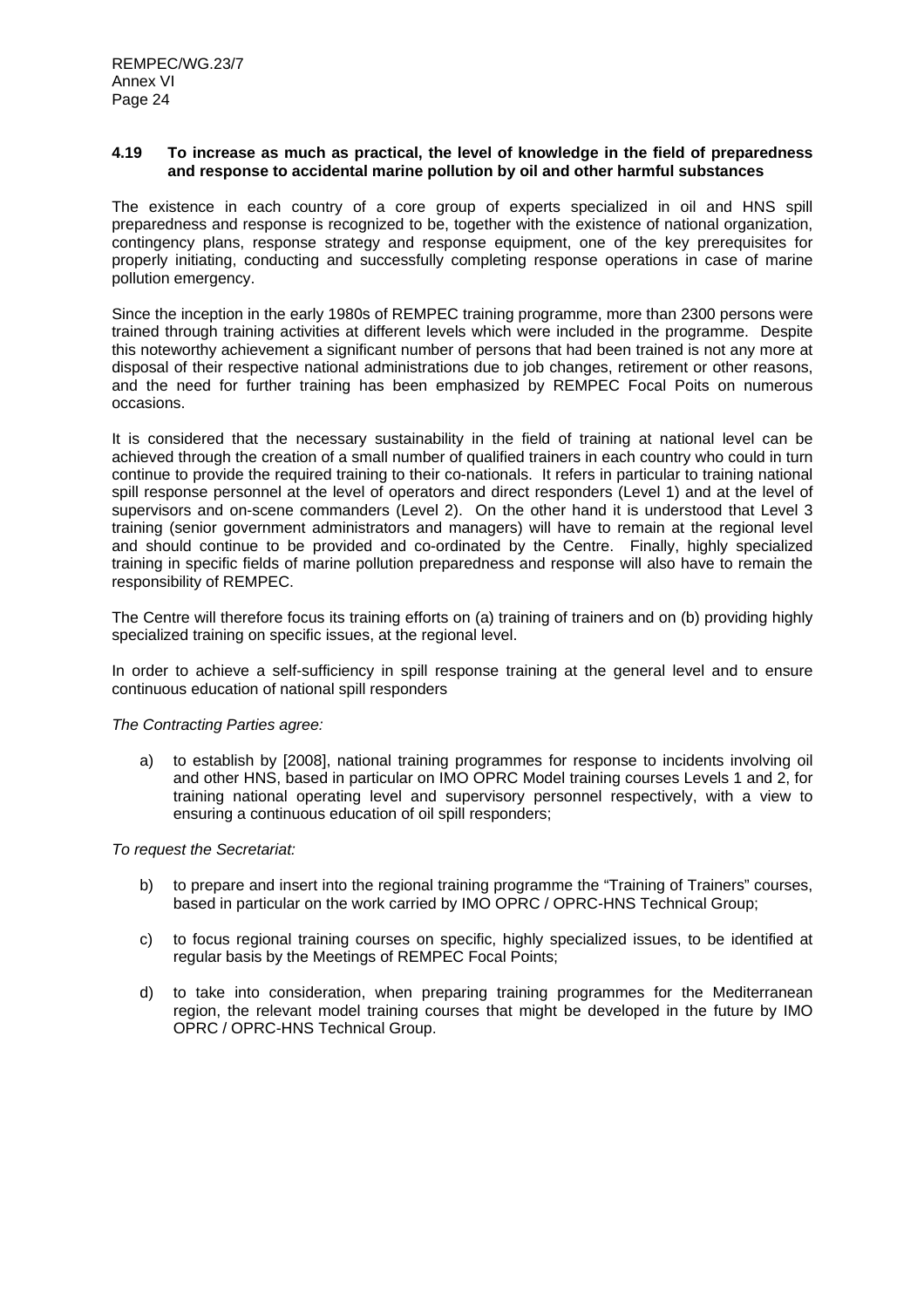#### **4.20 To revise the existing recommendations, principles and guidelines, and to develop new ones aimed at facilitating international co-operation and mutual assistance within the framework of the Prevention and Emergency Protocol.**

Since 1987 various Ordinary Meetings of the Contracting Parties to the Barcelona Convention adopted a series of recommendations, principles and guidelines concerning accidental marine pollution preparedness, response and mutual assistance, as well as prevention of pollution from ships. All these documents aimed at facilitating the implementation of Emergency Protocol.

There have been numerous developments at both regional and global levels that necessitate revision, updating or amending, as appropriate of the recommendations, principles and guidelines adopted in the past by the Contracting Parties. These developments include the introduction of new regional and global legal instruments, the development of technology, better understanding of issues related to accidental pollution by oil and other hazardous and noxious substances, and last but not least the experience gained through and initiatives resulting from recent major pollution accidents [in particular Erika, Ievoli Sun and Prestige].

With a view to meeting the specific objective of revising the existing and developing new regional recommendations, principles and guidelines aimed at facilitating international co-operation and mutual assistance in the framework of the Prevention and Emergency Protocol

*The Contracting Parties agree:* 

- a) to review by [2007] the existing recommendations, principles and guidelines concerning accidental marine pollution preparedness, response and mutual assistance, as well as prevention of pollution from ships, that were adopted since 1987, paying particular attention to those that aim at removing possible obstacles which might hinder mutual assistance;
- b) to identify by [2007] all such recommendations, principles and guidelines that need to be revised, updated and/or amended;
- c) to indicate by [2007] which additional recommendations, principles and guidelines should be adopted at the regional level with a view to facilitating the implementation of the Prevention and Emergency Protocol in the field of international co-operation and mutual assistance;
- d) to further facilitate mutual assistance by streamlining by [2007] their respective national procedures for entry into, movement within and exit from their territory of specialized personnel and equipment that might be required in case of emergency;

- e) to compile by [2008] an inventory of their applicable national procedures governing the entry into, movement within and exit from their territory of specialized personnel and equipment that might be provided as mutual assistance in case of emergency, and to prepare recommendations for improving those national procedures that could seriously hamper providing such assistance;
- f) to prepare by [2010], in co-operation with REMPEC national Focal Points, and to propose for adoption to the Meetings of the Contracting Parties revised, updated and/or amended texts of the existing regional recommendations, principles and guidelines;
- g) to develop by [2010], in co-operation with REMPEC national Focal Points, and to propose for adoption to the Meetings of the Contracting Parties, new recommendations, principles and guidelines, as necessary.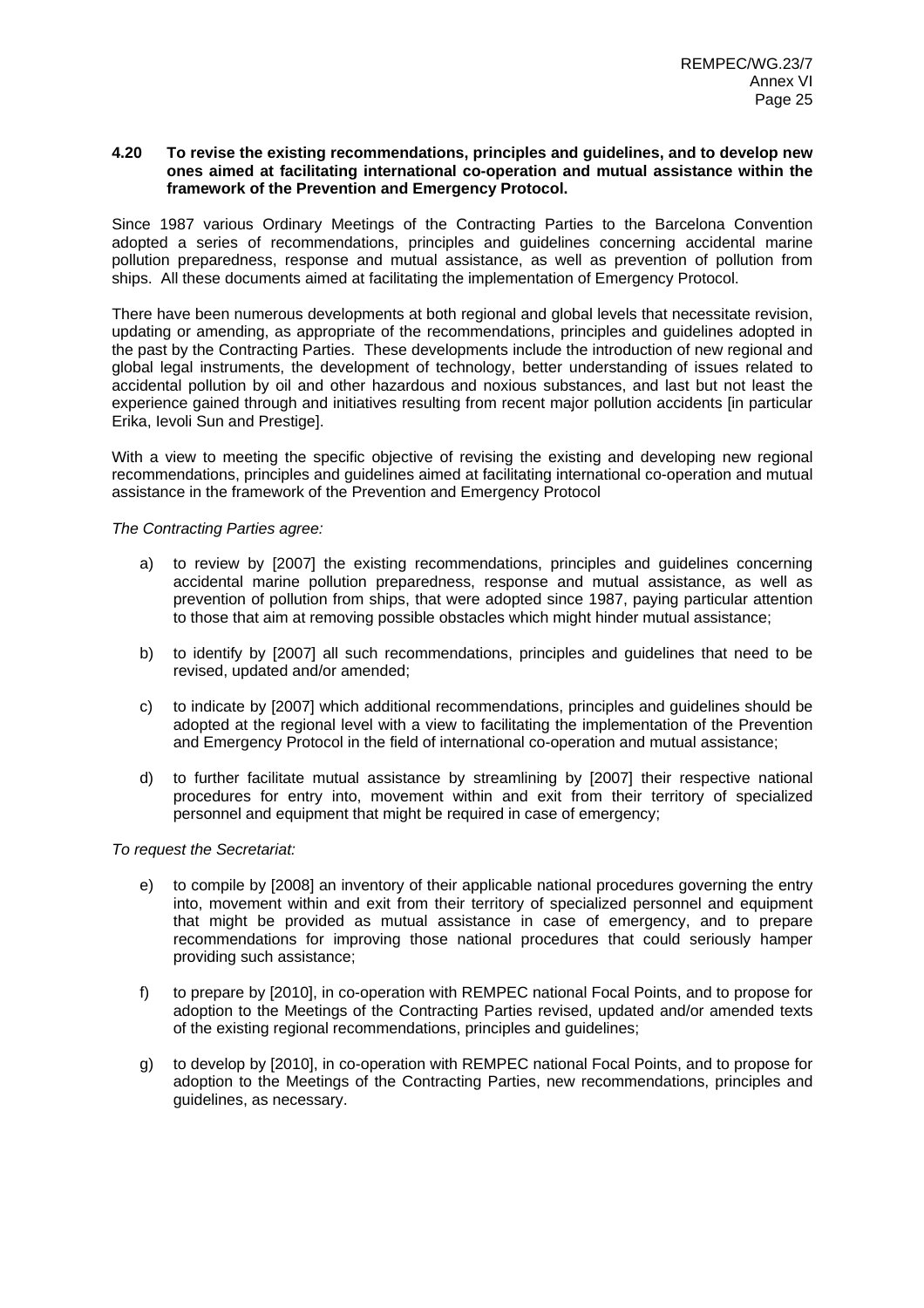#### **4.21 To strengthen the capacity of individual coastal States to respond efficiently to marine pollution incidents through development of sub-regional operational agreements and contingency plans.**

Prevention and Emergency Protocol to the Barcelona Convention, as well as OPRC 90 Convention and its 2000 OPRC-HNS Protocol, recognize the importance of sub-regional, bilateral and multilateral, agreements for co-operation in accidental marine pollution preparedness and response, as important tools for enhancing national capacities of States participating in such agreements.

In the Mediterranean region sub-regional contingency plans and agreements on their implementation constitute mechanisms for mutual assistance, based on the framework provided by the Prevention and Emergency Protocol. These mechanisms, which facilitate the implementation of the Protocol, enable competent national authorities of the Contracting Parties to closely co-operate by co-ordinating and integrating their respective national capacities, with a view to effectively responding to incidents surpassing their individual capacities.

Since early 1990s REMPEC has actively assisted the Contracting Parties in preparing sub-regional contingency plans and agreements for their implementation. At present sub-regional contingency plans and agreements such as RAMOGEPOL (France, Monaco and Italy), South-Eastern Mediterranean (Cyprus, Egypt and Israel), Lyon plan (France and Spain) have been adopted and are in force, and the adoption of another two is imminent (South-Western Mediterranean – Algeria, Morocco and Tunisia, Adriatic – Croatia, Italy and Slovenia). The Plan for the Adriatic Sea also contains provisions for co-operation in prevention of maritime incidents, which is expected to further reduce the risk of accidental marine pollution, and which may be also included in future sub-regional agreements.

Once all the remaining Mediterranean coastal States have set-up their national systems for preparedness and response, including adoption of national contingency plans, the way will be paved for concluding sub-regional arrangements among all countries in the region. Active participation of each country in one or more of such bilateral or multilateral agreements is expected to significantly increase the level of preparedness for responding to major marine pollution incidents in the region.

With a view to meeting the specific objective of further strengthening response capacities of individual coastal States through development of sub-regional operational agreements and contingency plans,

#### *The Contracting Parties agree:*

- a) to prepare and adopt, if that has not yet been done, national contingency plans and to establish national systems for preparedness and response, at latest by [2008], with a view to creating necessary conditions for development of sub-regional agreements;
- b) to negotiate and endeavour to conclude by [2015] sub-regional agreements covering the entire Mediterranean region;

- c) to continue assisting the Contracting Parties, which did not yet adopt their national contingency plans, in the development and implementation of their national preparedness and response systems;
- d) to assist Contracting Parties, which so request, in preparing sub-regional contingency plans and in drafting agreements on their implementation.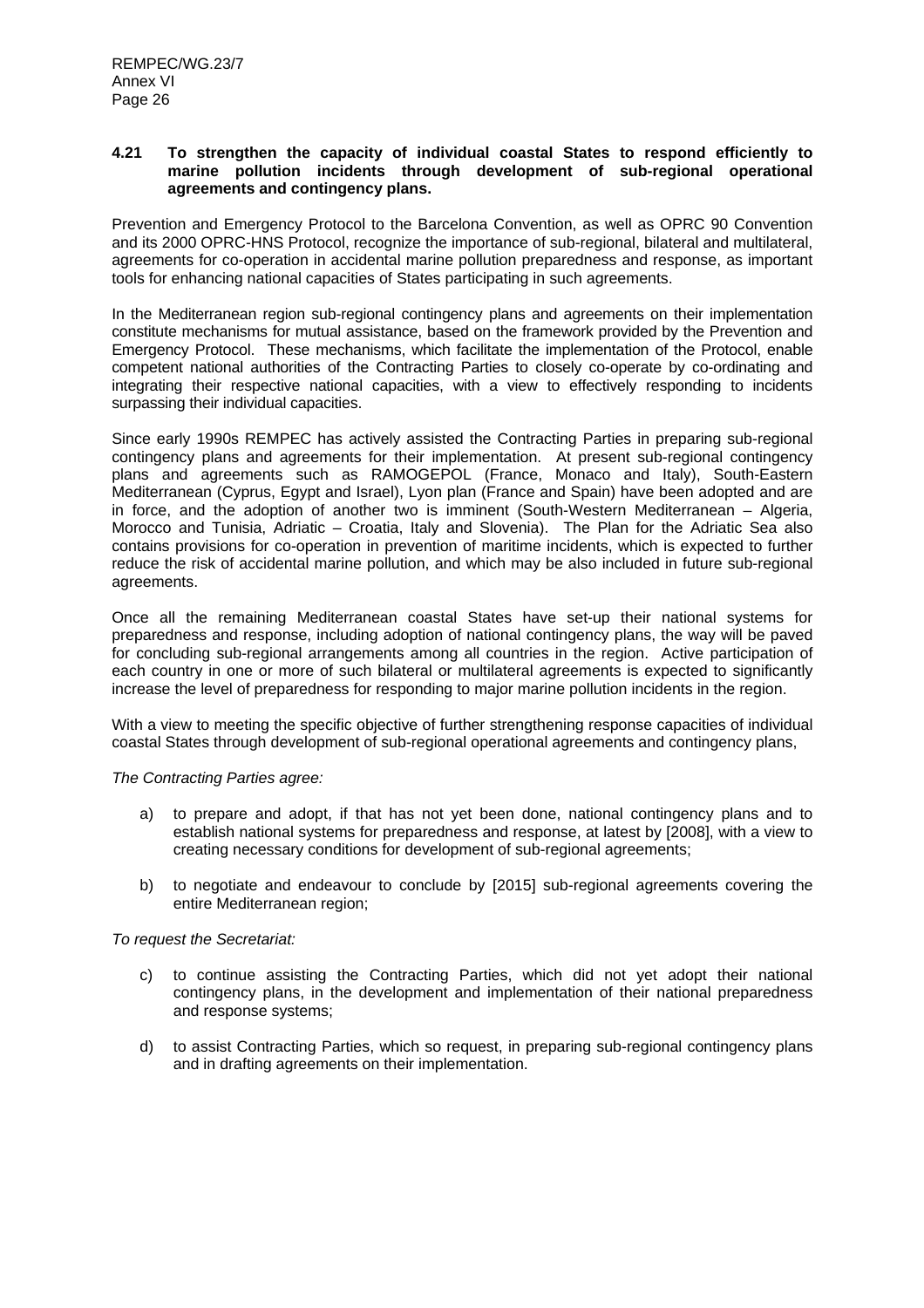# **STRATEGY FOR THE PREVENTION OF AND RESPONSE TO MARINE POLLUTION FROM SHIPS**

# **Appendix 1: IMPLEMENTATION GOALS**

# **A) Commitments of the Contracting Parties**

|    | <b>Specific Objective</b>                                                           | <b>Goal (Success Criteria)</b>                                                                                                                                                                                                                                                                                                                                                                                                                                                                                                                                               |  |
|----|-------------------------------------------------------------------------------------|------------------------------------------------------------------------------------------------------------------------------------------------------------------------------------------------------------------------------------------------------------------------------------------------------------------------------------------------------------------------------------------------------------------------------------------------------------------------------------------------------------------------------------------------------------------------------|--|
|    | Ratification of relevant<br>international maritime<br>conventions (see Appendix 3). | All Mediterranean States to have ratified MARPOL 73/78 and all its Annexes by [2007];<br>a)<br>All Mediterranean States to have ratified other relevant IMO international conventions as soon as possible, and preferably<br>b)<br>by [2008], to have ensured their transposition into national law by the same time and compliance with their provisions.                                                                                                                                                                                                                   |  |
| 2. | Ensuring effective maritime<br>administrations.                                     | All Mediterranean States to have enhanced, on the basis of a national plan, the performance of their maritime<br>a)<br>administration in accordance with the relative IMO recommendations and guidelines, by [2010];<br>All Mediterranean States to have carried out, at regular intervals, a self assessment of their capabilities and performance<br>b)<br>in giving full and complete effect to MARPOL 73/78, by using guidance set out in the relevant IMO Resolution dealing with<br>self-assessment of flag State performance [and in the IMO Code of implementation]. |  |
| 3. | Strengthening Mediterranean<br>MoU on Port State Control.                           | Contracting Parties to have mandated REMPEC to play a role in improving the effectiveness of the Mediterranean MoU on<br>a)<br>port State control and to facilitate co-operation between the Paris MoU and the Mediterranean MoU;<br>All Contracting Parties to have made available necessary resources and means for efficient functioning of the<br>b)<br>Mediterranean MoU.                                                                                                                                                                                               |  |
| 4. | Provision of reception facilities<br>in ports.                                      | All Contracting Parties to have considered by [2005] the establishment of procedures related to costing the use of<br>a)<br>reception facilities;<br>b)<br>Garbage:<br>all major ports* to have installed by [2007] facilities for the collection of garbage and procedures for its disposal;<br>collection and disposal procedures for garbage to be in place for all major ports, by [2010].<br>ii)<br>Oily wastes:<br>C)                                                                                                                                                  |  |
|    | cont.                                                                               | all major ports* to have established by [2007] collection, treatment and disposal procedures for bilge waters, oily<br>wastes and dirty ballast waters;<br>collection, treatment and disposal procedures for bilge waters, oily wastes and dirt ballast waters to be in place for all<br>ii)<br>major ports, by [2010].                                                                                                                                                                                                                                                      |  |

\* For the purpose of this document, "major" ports will be those identified as such by the Contracting Parties.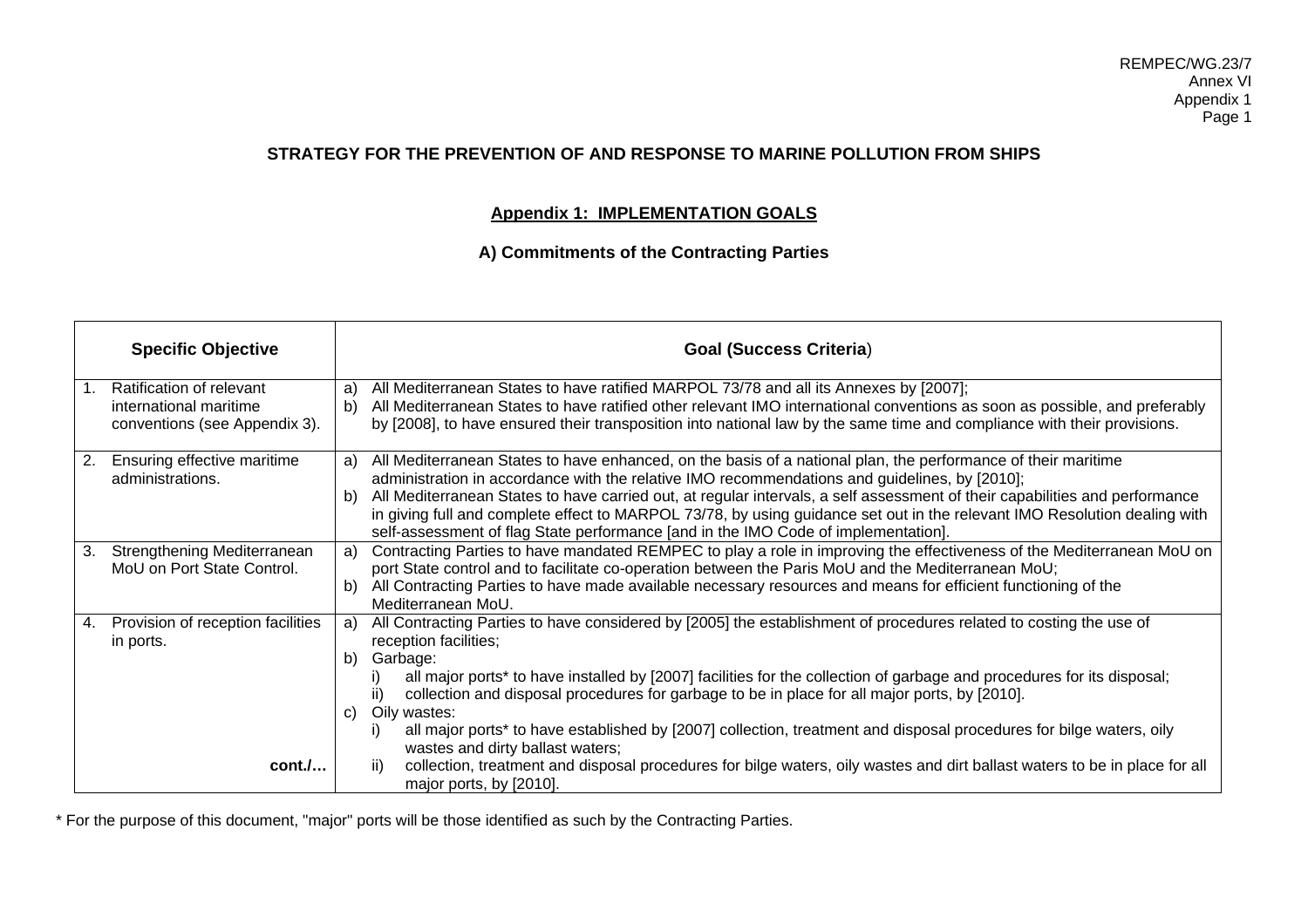|    | <b>Specific Objective</b>                                         |    | <b>Goal (Success Criteria)</b>                                                                                                                                                                                                                                                                  |
|----|-------------------------------------------------------------------|----|-------------------------------------------------------------------------------------------------------------------------------------------------------------------------------------------------------------------------------------------------------------------------------------------------|
| 4. | Provision of reception facilities<br>in ports (cont.).            | d) | Noxious Liquid Substances (NLS):<br>all major ports* to have established by [2007] collection, treatment and disposal procedures for NLS;<br>ii)<br>collection, treatment and disposal procedures for NLS to be in place for all major ports, by [2010 ?                                        |
|    |                                                                   |    | e) Sewage:<br>all major ports* to have established by [2007] collection and treatment procedure for sewage;<br>I)<br>collection and treatment procedures for sewage to be in place for all major ports by [2010 ?].<br>ii)                                                                      |
|    |                                                                   | f) | Ballast water:<br>All major ports* and chemical terminals to have established by [<br>collection, treatment and disposal procedures<br>i)<br>for ballast waters;                                                                                                                                |
|    |                                                                   |    | All major ports* and terminals where cleaning and repair of ballast tanks occurs, to have taken action to be in<br>ii)<br>position to comply with the provisions of BWC by [2012], and if possible, by its entry into force.                                                                    |
| 5. | Improved Port State control of<br>ship generated wastes.          | a) | All Contracting Parties to have established, by [2015], a system of notification to a vessel's next port of call of the status of<br>its onboard retention of bilge waters and oily wastes and garbage;                                                                                         |
|    |                                                                   |    | b) All Contracting Parties to have Implemented by [2010], national regulations empowering maritime authorities to require, if<br>they deem it necessary, Masters of vessels to discharge wastes into designated port reception facilities before sailing.                                       |
| 6. | Improved monitoring and<br>surveillance of illegal<br>discharges. | a) | All Contracting Parties to have established, by [2006], systems and procedures for national monitoring and surveillance<br>including where practicable, aerial surveillance in the waters under their jurisdiction and to report the results to the regular<br>meetings of REMPEC Focal Points; |
|    |                                                                   | b) | To have established, by [2008], sub-regional systems, including procedures to over-fly the waters under the jurisdiction of<br>a neighbouring State if the Parties so agree, for surveillance of environmentally sensitive and/or high risk zones.                                              |
| 7. | To improve the level of<br>enforcement and of the                 | a) | All Mediterranean States to have ensured the existence of a national legal framework (regulations) as a basis for<br>prosecuting discharge offenders by [2010 at the latest];                                                                                                                   |
|    | prosecution of discharge<br>offenders.                            | b) | All Contracting Parties to have harmonized sanctions by [2010] with a view to ensuring even-handed treatment of<br>discharge offenders throughout the Mediterranean region;                                                                                                                     |
|    |                                                                   | C) | All Contracting Parties to have started, by [2007] sharing of collected data, and to have facilitated acceptance of evidence<br>gathered by other States, to ensure the successful prosecution of discharge offenders.                                                                          |

\* For the purpose of this document, "major" ports will be those identified as such by the Contracting Parties.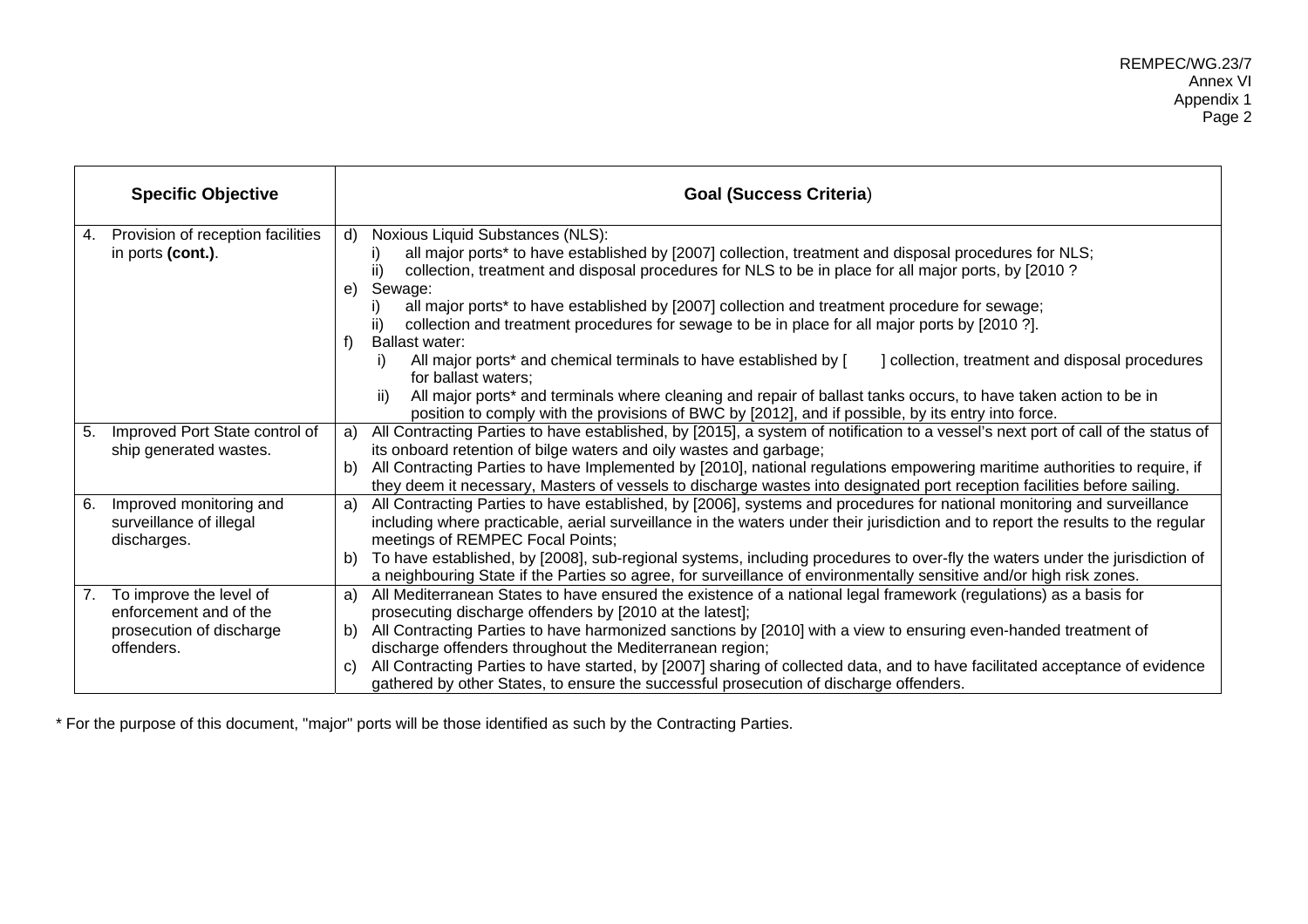| <b>Goal (Success Criteria)</b>                                                                                                                                                                                                                                                                                                                                                                                                                                                                                                                                                                                                                                                                    |
|---------------------------------------------------------------------------------------------------------------------------------------------------------------------------------------------------------------------------------------------------------------------------------------------------------------------------------------------------------------------------------------------------------------------------------------------------------------------------------------------------------------------------------------------------------------------------------------------------------------------------------------------------------------------------------------------------|
| Development, within the framework of the Barcelona System, of the regional legal instrument on prevention of pollution<br>a)<br>from pleasure craft activities in the Mediterranean Sea, that complies with the MARPOL 73/78 Convention and was<br>prepared in close co-operation with IMO;<br>Implementation by all Mediterranean States of relevant existing provisions of the MARPOL 73/78 Convention and, as far<br>b)<br>as possible, once adopted, of the provisions of the regional legal instrument referred to in sub-paragraph a) above, and to<br>reporting on the measures they undertook to implement the said provisions.                                                           |
| All Contracting Parties to have proposed to IMO by [2008], where necessary, additional appropriate Routing Systems in<br>a)<br>the Mediterranean for possible adoption not later than [2010].                                                                                                                                                                                                                                                                                                                                                                                                                                                                                                     |
| All Contracting Parties to have reviewed the conditions for the transport of oil and other HNS in particular in single hull<br>a)<br>tankers, with a view to considering the possibility of establishing, by [2007] a Mediterranean regime in conformity with the<br>international regulations;<br>b) All Contracting Parties to have identified, by [2006], those areas of the Mediterranean where control of maritime traffic<br>could be improved by the establishment of a regime based on the use of Automatic Identification System (AIS) in<br>conjunction with Vessel Traffic Systems (VTS) and mandatory ship reporting systems, and to have completed approval<br>procedures by [2010]. |
| a) All Contracting Parties to have initiated, by [2008] the process of identification, in conjunction with the appropriate<br>MAP/RACs, of those areas which could be designated as PSSAs.                                                                                                                                                                                                                                                                                                                                                                                                                                                                                                        |
| a) All Contracting Parties to have identified, as a matter of urgency, appropriate procedures as outlined in the relevant IMO<br>Guidelines, in order to facilitate the decision making when designating a place of refuge for a ship in distress;<br>All Mediterranean States to have drawn up plans for dealing with ships in distress, including appropriate equipment and<br>b)<br>means.                                                                                                                                                                                                                                                                                                     |
| All Contracting Parties to have examined whether it was appropriate to submit to IMO, by [2008], a proposal to establish<br>a)<br>the Mediterranean Sea as a SO <sub>x</sub> emission control area.                                                                                                                                                                                                                                                                                                                                                                                                                                                                                               |
| All Contracting Parties to have adopted, by [2008] Mediterranean guidelines on emergency towing including, if<br>a)<br>appropriate, agreements on sharing towing capacity between neighbouring States.                                                                                                                                                                                                                                                                                                                                                                                                                                                                                            |
| a) All Contracting Parties to have prepared and adopted, by [2010], a comprehensive Marine Pollution Safety Management<br>System for use in commercial ports and oil terminals comprising procedures, personnel training and equipment<br>requirements;<br>b) All Mediterranean States to have started reporting as from [2010] on the measures taken to implement the Marine<br>Pollution Safety Management System.                                                                                                                                                                                                                                                                              |
|                                                                                                                                                                                                                                                                                                                                                                                                                                                                                                                                                                                                                                                                                                   |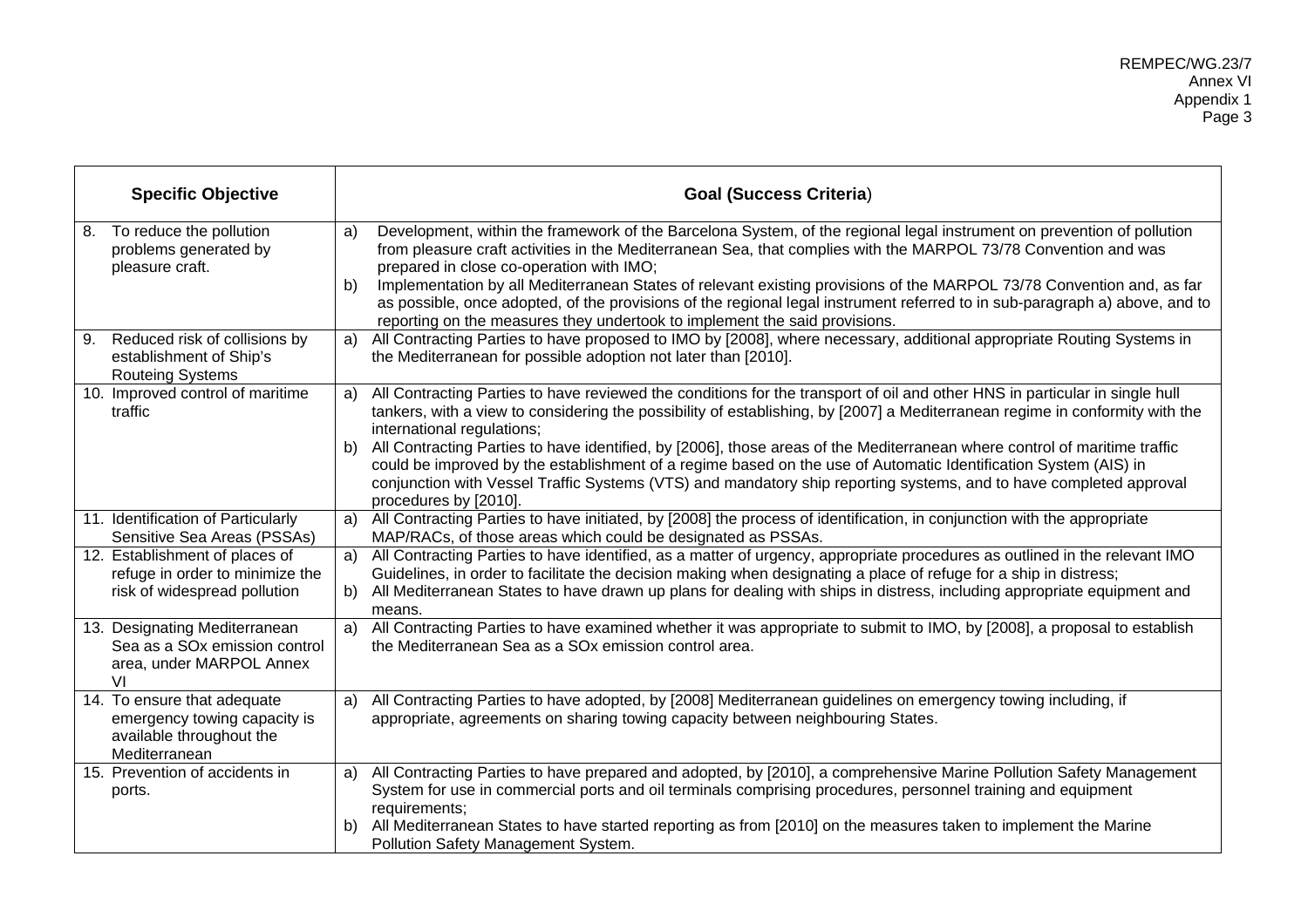| <b>Specific Objective</b>                                    |    | <b>Goal (Success Criteria)</b>                                                                                                                                                                                                                   |
|--------------------------------------------------------------|----|--------------------------------------------------------------------------------------------------------------------------------------------------------------------------------------------------------------------------------------------------|
| 16. To enhance the levels of pre-                            |    | a) All Contracting Parties to have provided REMPEC, by [2006], with detailed information concerning their respective                                                                                                                             |
| positioned equipment under<br>the direct control of          |    | national practices for financing the acquisition of spill response equipment, including in particular information concerning<br>functioning of funds specifically dedicated inter alia to marine pollution preparedness and response activities; |
| Mediterranean States.                                        |    | b) All Contracting Parties to have established, by [2010] national stockpiles of State controlled pre-positioned spill response                                                                                                                  |
|                                                              |    | equipment.                                                                                                                                                                                                                                       |
| 17. Participation of the regional                            |    | a) All Contracting Parties to have encouraged their respective scientific and technical institutions, as well as the industry, to                                                                                                                |
| scientific and technical                                     |    | actively participate in R&D activities and programmes related to accidental marine pollution prevention, preparedness and                                                                                                                        |
| institutions in R&D activities                               |    | response;                                                                                                                                                                                                                                        |
| and facilitation of transfer of                              |    | b) All Contracting Parties to have encouraged their respective national institutions and industry to present the results of their                                                                                                                |
| technology                                                   |    | R&D activities and programmes in international fora.                                                                                                                                                                                             |
| 18. To improve decision-making                               | a) | All Contracting Parties to have to facilitated the development of specific regional decision support tools through active                                                                                                                        |
| process through development<br>and introduction of technical |    | participation of their national scientific institution and programmes, and through providing by [2007] relevant data-sets and<br>other information that might be available in their respective countries;                                        |
| and decision support tools.                                  |    | b) All Contracting Parties to have to cooperated in selecting the most appropriate oil spill forecasting model that could be                                                                                                                     |
|                                                              |    | used by all Mediterranean coastal States, and to have adapted such model for use in the waters under their respective                                                                                                                            |
|                                                              |    | jurisdictions.                                                                                                                                                                                                                                   |
| 19. To increase the level of                                 |    | a) All Contracting Parties to have established by [2008], national training programmes for response to incidents involving oil                                                                                                                   |
| knowledge in the field of                                    |    | and other HNS, based in particular on IMO OPRC Model training courses Levels 1 and 2., for training national operating                                                                                                                           |
| preparedness and response.                                   |    | level and supervisory personnel respectively, with a view to ensuring a continuous education of oil spill responders.                                                                                                                            |
| 20. To revise existing and develop                           | a) | All Contracting Parties to have reviewed by [2007] the existing recommendations, principles and guidelines concerning                                                                                                                            |
| new recommendations,                                         |    | accidental marine pollution preparedness, response and mutual assistance, as well as prevention of pollution from ships,                                                                                                                         |
| principles and guidelines.                                   |    | that were adopted since 1987, paying particular attention to those that aim at removing possible obstacles which might                                                                                                                           |
|                                                              |    | hinder mutual assistance;                                                                                                                                                                                                                        |
|                                                              |    | b) All Contracting Parties to have identified by [2007] all such recommendations, principles and guidelines that need to be                                                                                                                      |
|                                                              |    | revised, updated and/or amended;                                                                                                                                                                                                                 |
|                                                              |    | c) All Contracting Parties to have indicated by [2007] which additional recommendations, principles and guidelines should be                                                                                                                     |
|                                                              |    | adopted at the regional level with a view to facilitating the implementation of the Prevention and Emergency Protocol in the<br>field of international co-operation and mutual assistance;                                                       |
|                                                              |    | d) All Contracting Parties to have streamlined by [2007] their respective national procedures for entry into, movement within                                                                                                                    |
|                                                              |    | and exit from their territory of specialized personnel and equipment that might be required in case of emergency.                                                                                                                                |
| 21. Development of sub-regional                              | a) | All Contracting Parties to have prepared and adopted, if that has not yet been done, national contingency plans and to                                                                                                                           |
| operational agreements and                                   |    | have established national systems for preparedness and response, at latest by [2008], with a view to creating necessary                                                                                                                          |
| contingency plans.                                           |    | conditions for development of sub-regional agreements;                                                                                                                                                                                           |
|                                                              | b) | Contracting Parties to have negotiated and endeavoured to conclude by [2015] sub-regional agreements covering the                                                                                                                                |
|                                                              |    | entire Mediterranean region.                                                                                                                                                                                                                     |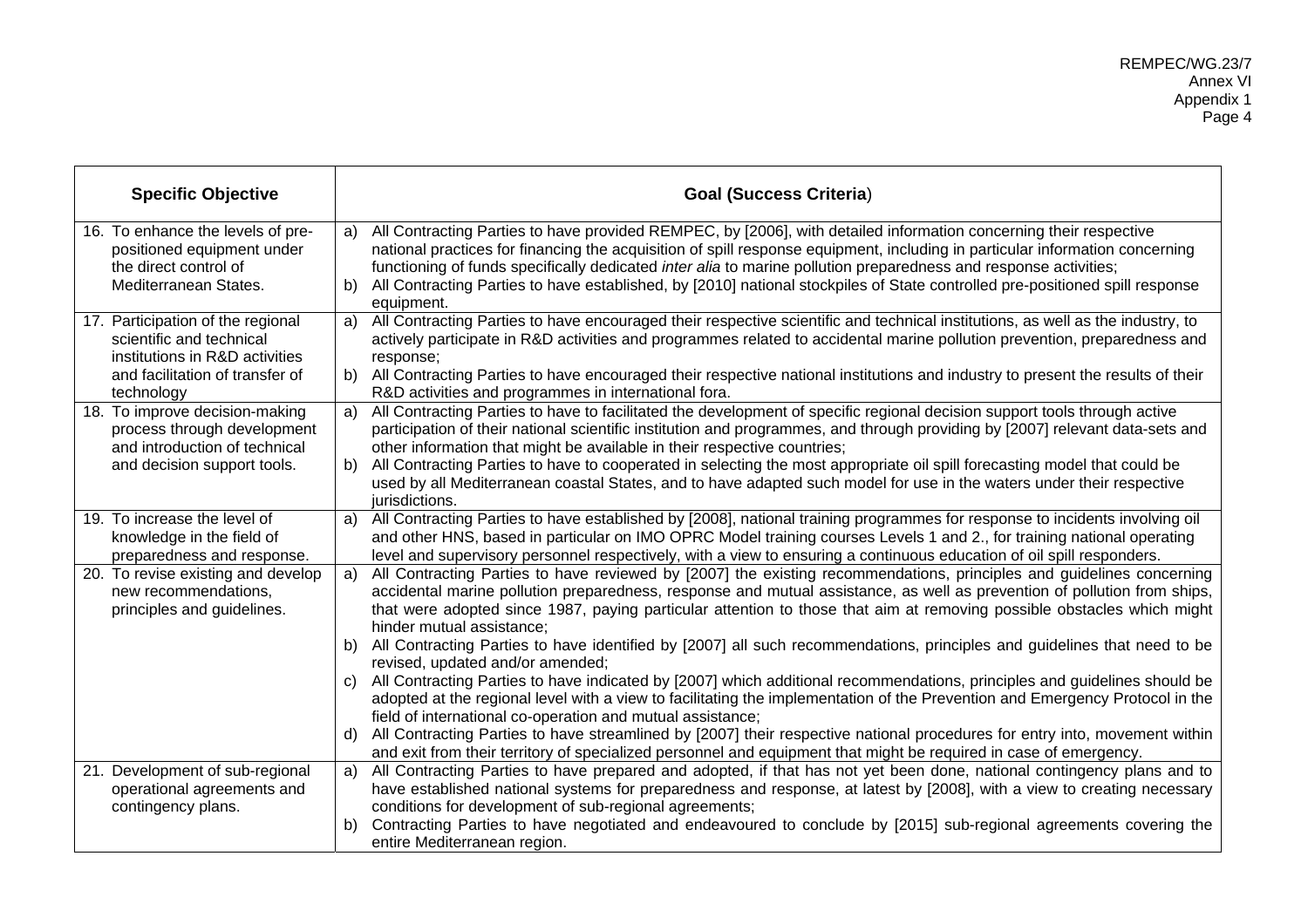# **Appendix 1: IMPLEMENTATION GOALS**

# **B) Requests addressed to the Secretariat (REMPEC)**

|    | <b>Specific Objective</b>                                                                   |                | <b>Goal (Success Criteria)</b>                                                                                                                                                                                                                                                                                                                                                                                                                                                                                                                                                                                 |
|----|---------------------------------------------------------------------------------------------|----------------|----------------------------------------------------------------------------------------------------------------------------------------------------------------------------------------------------------------------------------------------------------------------------------------------------------------------------------------------------------------------------------------------------------------------------------------------------------------------------------------------------------------------------------------------------------------------------------------------------------------|
|    | Ratification of relevant<br>international maritime<br>conventions (see Appendix 3).         | C)             | REMPEC to provide Mediterranean coastal States, which so request, with advice and assistance in order to meet<br>deadlines set forth in subparagraphs a) and b) [see under. Contracting Parties].                                                                                                                                                                                                                                                                                                                                                                                                              |
| 2. | Ensuring effective maritime<br>administrations.                                             | c)<br>d)       | REMPEC to have established a programme of training activities, commencing in [2005], related to relevant international<br>instruments, in particular MARPOL 73/78, with a view to ensuring appropriate training for ship inspectors and to improving<br>the knowledge and expertise of inspection officers;<br>REMPEC to assist the Mediterranean coastal States which so request in the development of national plans designed to<br>enhance the performance of their maritime administrations.                                                                                                               |
| 3. | Strengthening Mediterranean<br>MoU on Port State Control.                                   | c)<br>d)<br>e) | REMPEC to attend and where possible to host, the meetings of the Mediterranean MoU Committee;<br>REMPEC to have associated itself with port State control training activities addressing environmental matters, including<br>those related to the Anti Fouling Systems and Ballast Water Management conventions, where appropriate, in collaboration<br>with recognized training institutions within the region;<br>REMPEC to work in association with the MoUs on port State control on the organization and follow up analysis of<br>concentrated inspection campaigns on MARPOL 73/78 related deficiencies. |
|    | 4. Provision of reception facilities<br>in ports.                                           |                |                                                                                                                                                                                                                                                                                                                                                                                                                                                                                                                                                                                                                |
| 5. | Improved Port State control of<br>ship generated wastes.                                    |                |                                                                                                                                                                                                                                                                                                                                                                                                                                                                                                                                                                                                                |
| 6. | Improved monitoring and<br>surveillance of illegal<br>discharges.                           | C)<br>d)       | REMPEC to carry out pilot projects in the field of monitoring and surveillance of illicit discharges from ships;<br>REMPEC to have established Memoranda of Understanding with agencies and competent bodies, whereby from [2006],<br>REMPEC will act as the focal point between these agencies and bodies and coastal States on possible occurrences of<br>marine pollution identified by satellite.                                                                                                                                                                                                          |
| 7. | To improve the level of<br>enforcement and of the<br>prosecution of discharge<br>offenders. | d)             | REMPEC carry out pilot projects in this field, including a compilation of national legal and institutional arrangements as<br>well as to disseminate information to enforcement personnel and legal personnel/prosecutors/magistrates on the relevant<br>issues required to secure successful prosecutions in court, e.g. procedures for the collection of data, submission of<br>evidence to courts, etc., with the aim of achieving the necessary expertise in all Mediterranean States by [2010].                                                                                                           |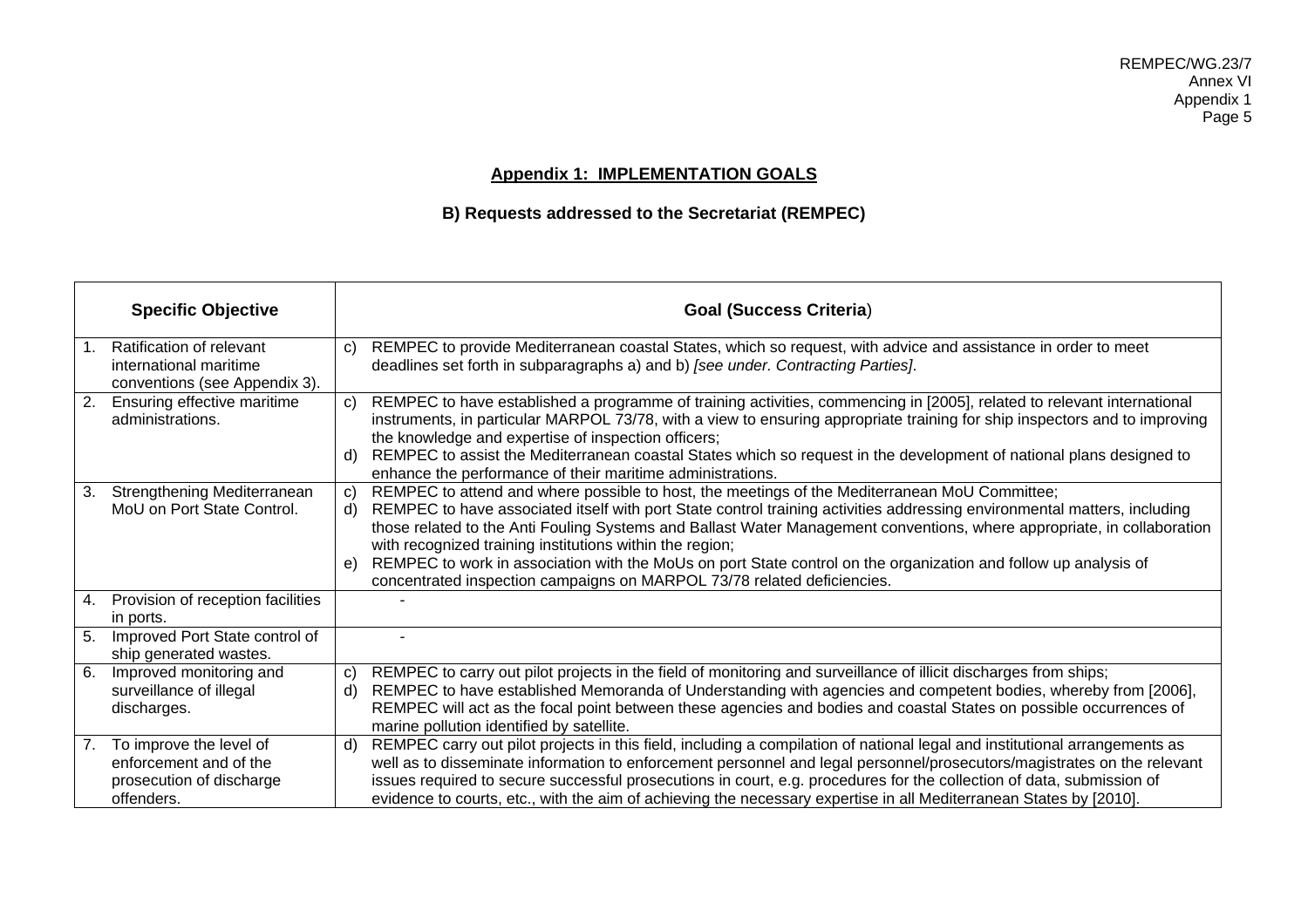|    | <b>Specific Objective</b>                                                                                |                    | <b>Goal (Success Criteria)</b>                                                                                                                                                                                                                                                                                                       |
|----|----------------------------------------------------------------------------------------------------------|--------------------|--------------------------------------------------------------------------------------------------------------------------------------------------------------------------------------------------------------------------------------------------------------------------------------------------------------------------------------|
|    | 8. To reduce the pollution<br>problems generated by<br>pleasure craft.                                   | $\mathbf{C}$       | REMPEC to assist Mediterranean States in the implementation of the existing provisions of MARPOL 73/78 Convention<br>and, once adopted, of the regional legal instrument referred to in sub-paragraph a) [see under. Contracting Parties].                                                                                           |
| 9. | Reduced risk of collisions by<br>establishment of Ship's<br><b>Routeing Systems</b>                      | b)                 | REMPEC to have ensured, by [2006], the identification of the main shipping lanes for vessels carrying oil and other<br>hazardous and noxious substances (HNS).                                                                                                                                                                       |
|    | 10. Improved control of maritime<br>traffic                                                              | $\mathbf{C}$       | REMPEC to negotiate with appropriate organizations and agencies, on behalf of the Contracting Parties which so request,<br>the international financial assistance required to establish the regime referred to in sub-paragraph b) [see under<br>Contracting Parties] by [2010];                                                     |
|    |                                                                                                          | d)                 | REMPEC to develop a training programme for personnel involved in the transport and handling of HNS in conformity with<br>the relevant IMO codes, in particular the IMDG Code.                                                                                                                                                        |
|    | 11. Identification of Particularly<br>Sensitive Sea Areas (PSSAs)                                        | a)                 | REMPEC to have initiated, by [2008], the process of identification in conjunction with the appropriate MAP/RACs, of those<br>areas which, on proposal by the Contracting Parties and after examination by the REMPEC Focal Points, could be<br>designated as PSSAs;                                                                  |
|    |                                                                                                          | b)                 | REMPEC to assist, in co-operation with IMO, the Mediterranean coastal States which so request, to conduct the<br>necessary relevant studies and to prepare the relative submissions to IMO for the designation of PSSAs, if any, in strict<br>compliance with the relevant IMO Guidelines.                                           |
|    | 12. Establishment of places of<br>refuge in order to minimize the<br>risk of widespread pollution        |                    |                                                                                                                                                                                                                                                                                                                                      |
|    | 13. Designating Mediterranean<br>Sea as a SO <sub>x</sub> emission control<br>area, under MARPOL Annex   | b)<br>$\mathsf{C}$ | REMPEC to ensure the preparation of a study based on the input of Contracting Parties, aimed at assessing the<br>feasibility of the measure referred to in sub-paragraph a) [see under Contracting Parties];<br>REMPEC to assist the Mediterranean coastal States which so request to prepare the relative submission to IMO related |
|    | VI                                                                                                       |                    | to the measure referred to in sub-paragraph a) [see under Contracting Parties].                                                                                                                                                                                                                                                      |
|    | 14. To ensure that adequate<br>emergency towing capacity is<br>available throughout the<br>Mediterranean | $\overline{b)}$    | REMPEC to have evaluated, by [2006], the capacity, number and location of tugs throughout Mediterranean ports.                                                                                                                                                                                                                       |
|    | 15. Prevention of accidents in<br>ports.                                                                 | $\mathbf{C}$       | REMPEC to have evaluated, by [2007], the capacities in terms of safety of the Mediterranean ports and oil terminals.                                                                                                                                                                                                                 |
|    | 16. To enhance the levels of pre-<br>positioned equipment under<br>the direct control of                 | $\mathsf{C}$<br>d) | REMPEC to provide assistance to the States which so request in identifying the minimum required level of pre-positioned<br>State controlled spill response equipment;<br>REMPEC to disseminate to the Contracting Parties the information concerning the applicable ways of financing the                                            |
|    | Mediterranean States.                                                                                    |                    | acquisition of such equipment.                                                                                                                                                                                                                                                                                                       |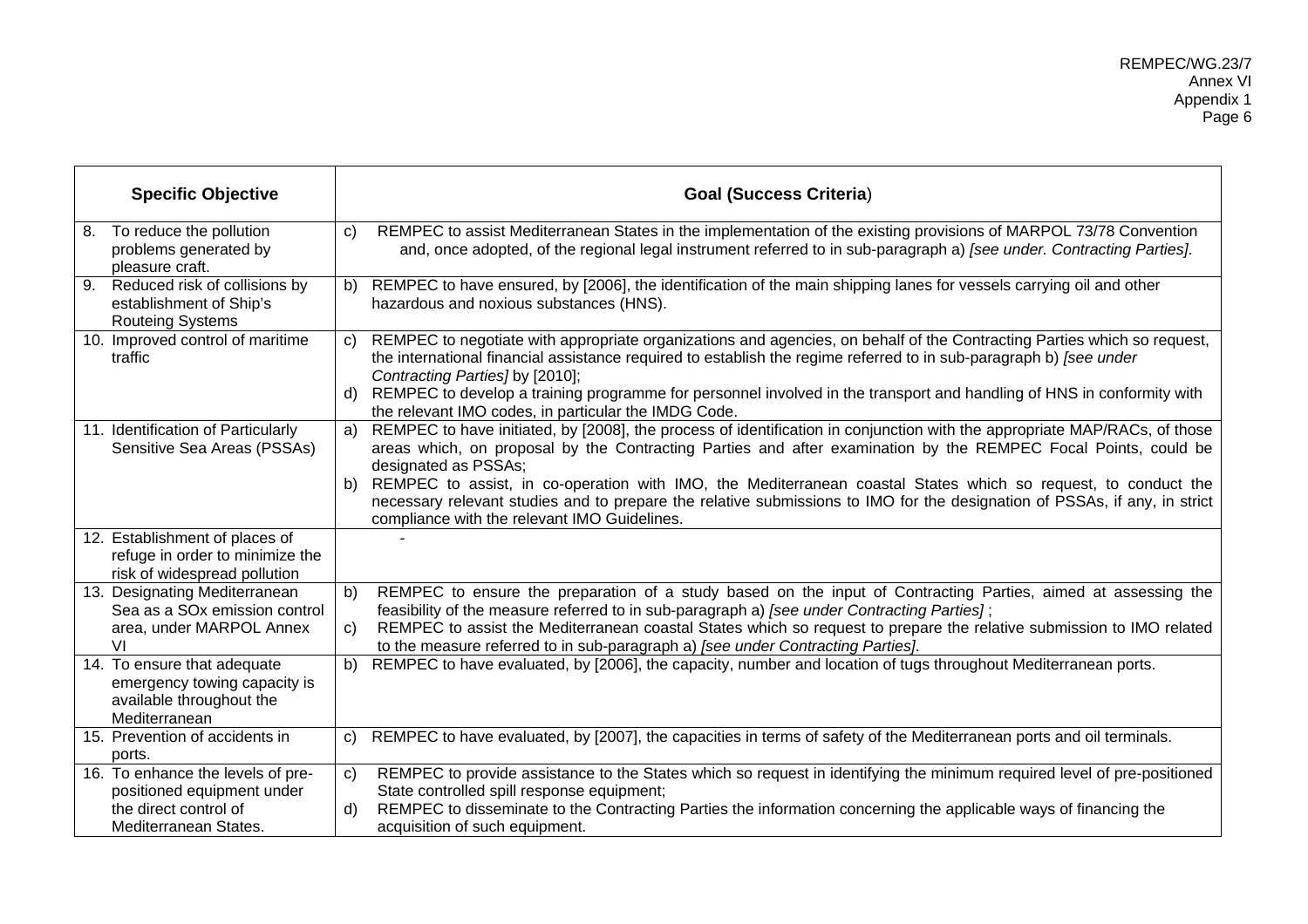| <b>Specific Objective</b>                                                                                                                        | <b>Goal (Success Criteria)</b>                                                                                                                                                                                                                                                                                                                                                                                                                                                                                                                                                                                                                                                                                                                                                                                                                                                                                                                 |
|--------------------------------------------------------------------------------------------------------------------------------------------------|------------------------------------------------------------------------------------------------------------------------------------------------------------------------------------------------------------------------------------------------------------------------------------------------------------------------------------------------------------------------------------------------------------------------------------------------------------------------------------------------------------------------------------------------------------------------------------------------------------------------------------------------------------------------------------------------------------------------------------------------------------------------------------------------------------------------------------------------------------------------------------------------------------------------------------------------|
| 17. Participation of the regional<br>scientific and technical<br>institutions in R&D activities<br>and facilitation of transfer of<br>technology | REMPEC to assist regional institutions and industry in identifying fields of research in which there is a need for<br>C)<br>enhancement of the state-of-the-art of spill preparedness and response technologies and techniques;<br>REMPEC to facilitate dissemination and exchange of results of national R&D activities and programmes within and<br>d)<br>outside the Mediterranean region;<br>REMPEC to facilitate the participation of national and regional research institutions and industry in the relevant<br>e)<br>international fora with a view to making better known the results of R&D activities undertaken in the Mediterranean region.                                                                                                                                                                                                                                                                                       |
| 18. To improve decision-making<br>process through development<br>and introduction of technical<br>and decision support tools.                    | REMPEC to regularly revise and upgrade the existing and to develop and make available to the competent national<br>$\mathbf{C}$<br>authorities of the Contracting Parties new IT based decision support tools, including in particular sensitivity maps, spill<br>forecasting models and databases.                                                                                                                                                                                                                                                                                                                                                                                                                                                                                                                                                                                                                                            |
| 19. To increase the level of<br>knowledge in the field of<br>preparedness and response.                                                          | REMPEC to prepare and insert into the regional training programme the "Training of Trainers" courses, based in<br>b)<br>particular on the work carried by IMO OPRC / OPRC-HNS Technical Group;<br>REMPEC to focus regional training courses on specific, highly specialized issues, to be identified at regular basis by the<br>C)<br>Meetings of REMPEC Focal Points;<br>REMPEC to take into consideration, when preparing training programmes for the Mediterranean region, the relevant<br>d)<br>model training courses that might be developed in the future by IMO OPRC / OPRC-HNS Technical Group.                                                                                                                                                                                                                                                                                                                                       |
| 20. To revise existing and develop<br>new recommendations,<br>principles and guidelines.                                                         | REMPEC to have compiled by [2008] an inventory of applicable national procedures governing the entry into, movement<br>e)<br>within and exit from their territory of specialized personnel and equipment that might be provided as mutual assistance in<br>case of emergency, and to prepare recommendations for improving those national procedures that could seriously<br>hamper providing such assistance;<br>REMPEC to have prepared, by [2010], in co-operation with its national Focal Points, and to have proposed for adoption to<br>the Meetings of the Contracting Parties revised, updated and/or amended texts of the existing regional recommendations,<br>principles and guidelines;<br>REMPEC to have develop, by [2010], in co-operation with its national Focal Points, and to have proposed for adoption to<br>g)<br>the Meetings of the Contracting Parties, new recommendations, principles and guidelines, as necessary. |
| 21. Development of sub-regional<br>operational agreements and<br>contingency plans.                                                              | REMPEC to continue assisting the Contracting Parties, which did not yet adopt their national contingency plans, in the<br>$\mathbf{C}$<br>development and implementation of their national preparedness and response systems;<br>REMPEC to assist Contracting Parties, which so request, in preparing sub-regional contingency plans and in drafting<br>d)<br>agreements on their implementation.                                                                                                                                                                                                                                                                                                                                                                                                                                                                                                                                              |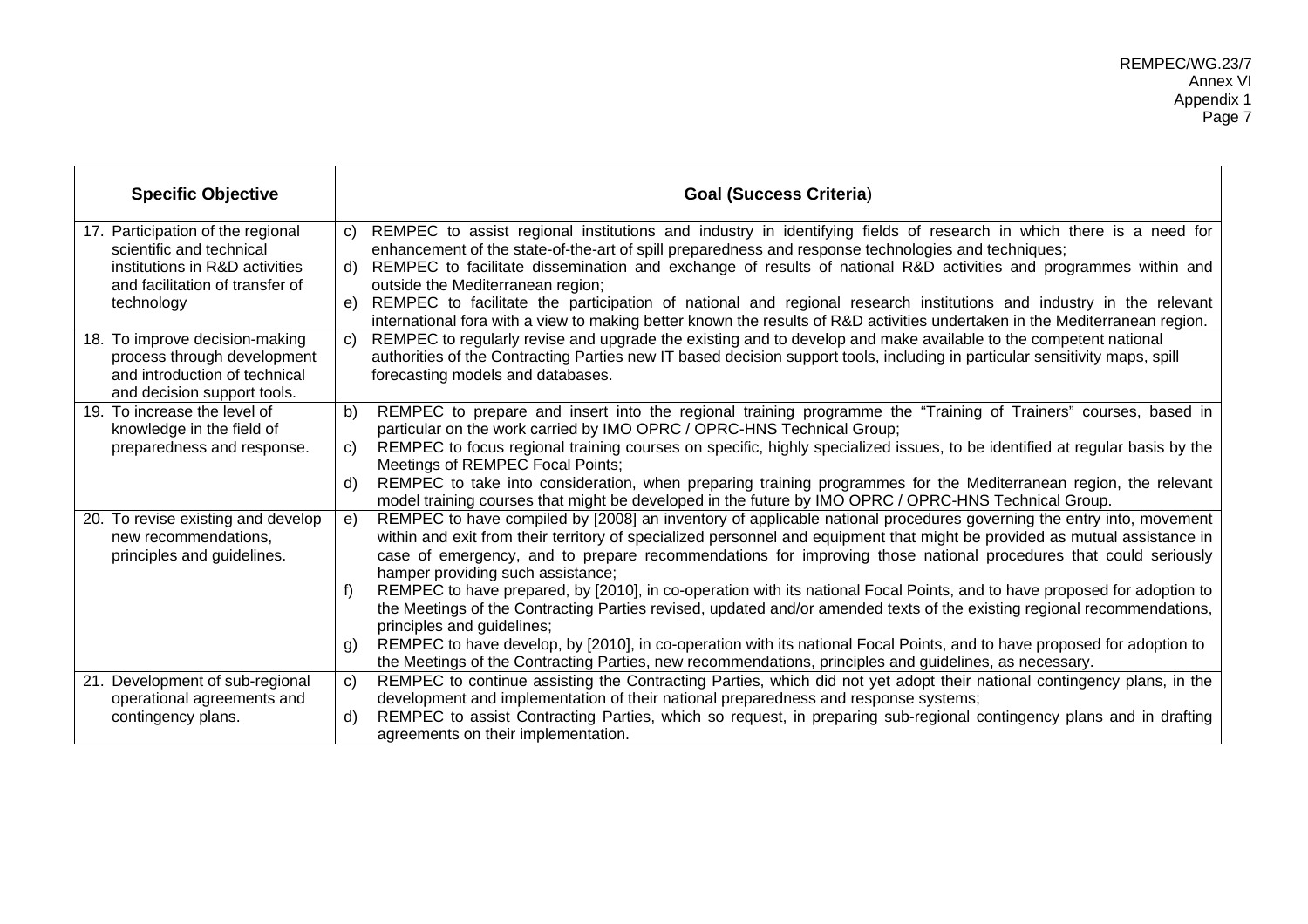# **STRATEGY FOR THE PREVENTION OF AND RESPONSE TO MARINE POLLUTION FROM SHIPS**

# **Appendix 2: THE TIMETABLE**

| <b>Specific Objective</b>                                           | <b>Activities</b>                                                                                                                                                                                      | 06 | 07 | 08 | 09 | 10 | 11 | $12 \,$ | 13 | 14 | 15 |
|---------------------------------------------------------------------|--------------------------------------------------------------------------------------------------------------------------------------------------------------------------------------------------------|----|----|----|----|----|----|---------|----|----|----|
| <b>Ratification of relevant</b>                                     | Ratification of MARPOL 73/78 and all Annexes by all States.<br>a                                                                                                                                       |    |    |    |    |    |    |         |    |    |    |
| international maritime                                              | i) cooperate with REMPEC to ensure full compliance with these                                                                                                                                          |    |    |    |    |    |    |         |    |    |    |
| conventions (see                                                    | Ratification of other IMO relevant international conventions<br>$\mathbf{b}$                                                                                                                           |    |    |    |    |    |    |         |    |    |    |
| Appendix 3).                                                        | i) ensure its transposition into national law                                                                                                                                                          |    |    |    |    |    |    |         |    |    |    |
|                                                                     | ii) ensure compliance with provisions of these conventions                                                                                                                                             |    |    |    |    |    |    |         |    |    |    |
|                                                                     | REMPEC to provide advice/assistance to meet the agreed deadlines<br>$\mathbf{C}$                                                                                                                       |    |    |    |    |    |    |         |    |    |    |
| 2. Ensuring effective                                               | Enhancing nat. maritime administrations, in the basis of nat. plans<br>a                                                                                                                               |    |    |    |    |    |    |         |    |    |    |
| maritime<br>administrations.                                        | Self-assessment of nat. capabilities and performance in giving full and<br>$\mathbf{b}$<br>complete effect to MARPOL 73/78                                                                             |    |    |    |    |    |    |         |    |    |    |
|                                                                     | REMPEC to establish a programme of training activities for shipping<br>C)<br>inspectors                                                                                                                |    |    |    |    |    |    |         |    |    |    |
|                                                                     | REMPEC to assist in development of national plans for enhancing<br>d)<br>performance of maritime administrations                                                                                       |    |    |    |    |    |    |         |    |    |    |
| 3. To strengthen the<br>Mediterranean MoU<br>on Port State Control. | REMPEC to be mandated to play a role in improving the effectiveness<br>a)<br>of the Mediterranean MoU and to facilitate co-operation between Paris<br>MoU and Mediterranean MoU.                       |    |    |    |    |    |    |         |    |    |    |
|                                                                     | McS to make available resources and means to enable Mediterranean<br>b)<br>MoU to function efficiently                                                                                                 |    |    |    |    |    |    |         |    |    |    |
|                                                                     | REMPEC to attend, and where possible host meetings of the<br>C)<br>Mediterranean MoU Committee                                                                                                         |    |    |    |    |    |    |         |    |    |    |
|                                                                     | REMPEC to associate itself with training activities on environmental<br>d)<br>aspects of port State control, including AFS and BWM, in collaboration<br>with recognized regional training institutions |    |    |    |    |    |    |         |    |    |    |
|                                                                     | REMPEC to work with MoUs on analysis of MARPOL related<br>e<br>deficiencies                                                                                                                            |    |    |    |    |    |    |         |    |    |    |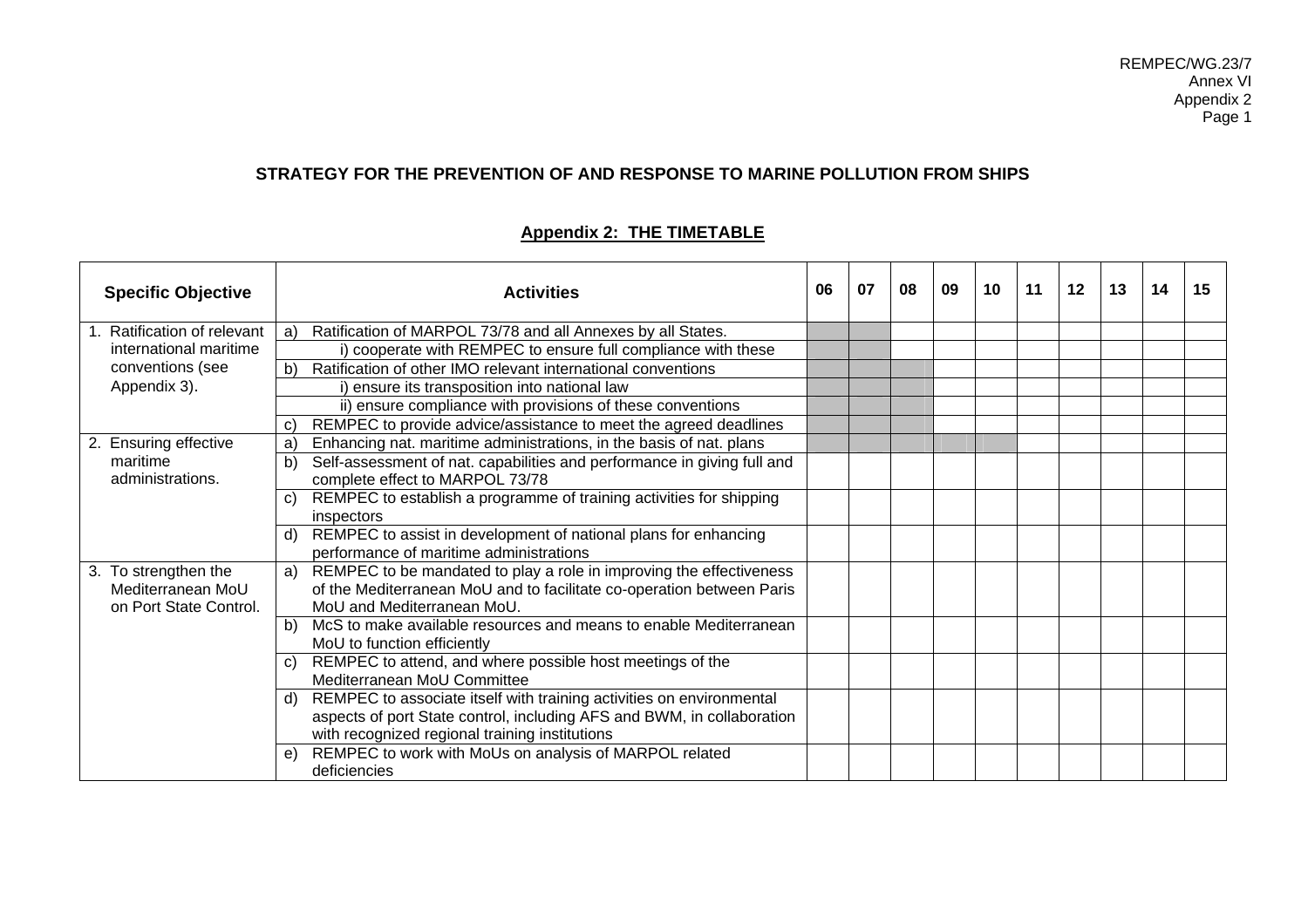| <b>Specific Objective</b>                                      | <b>Activities</b>                                                                                                                                                                  | 06 | 07 | 08 | 09 | 10 | 11 | 12 | 13 | 14 | 15 |
|----------------------------------------------------------------|------------------------------------------------------------------------------------------------------------------------------------------------------------------------------------|----|----|----|----|----|----|----|----|----|----|
| 4. Provision of reception<br>facilities in ports.              | To consider establishment of procedures related to the cost of use of<br>a)<br>port reception facilities                                                                           |    |    |    |    |    |    |    |    |    |    |
|                                                                | b)<br>Garbage                                                                                                                                                                      |    |    |    |    |    |    |    |    |    |    |
|                                                                | All major ports to install facilities for collection and procedures for<br>i)<br>disposal                                                                                          |    |    |    |    |    |    |    |    |    |    |
|                                                                | To put in place in all major ports procedures for collection and<br>ii)<br>disposal                                                                                                |    |    |    |    |    |    |    |    |    |    |
|                                                                | Oily wastes<br>C)                                                                                                                                                                  |    |    |    |    |    |    |    |    |    |    |
|                                                                | All major ports to establish procedures for collection, treatment and<br>i)<br>disposal of bilge waters, oily wastes and dirty ballast waters                                      |    |    |    |    |    |    |    |    |    |    |
|                                                                | ii)<br>To put in place in all major ports procedures for collection,<br>treatment and disposal of bilge waters, oily wastes and dirty ballast<br>waters                            |    |    |    |    |    |    |    |    |    |    |
|                                                                | Noxious Liquid Substances (NLS)<br>d)                                                                                                                                              |    |    |    |    |    |    |    |    |    |    |
|                                                                | All major ports to establish procedures for collection, treatment and<br>disposal of NLS                                                                                           |    |    |    |    |    |    |    |    |    |    |
|                                                                | To put in place in all major ports procedures for collection,<br>ii)<br>treatment and disposal of NLS                                                                              |    |    |    |    |    |    |    |    |    |    |
|                                                                | Sewage<br>e)                                                                                                                                                                       |    |    |    |    |    |    |    |    |    |    |
|                                                                | All major ports to establish procedures for collection and treatment<br>of sewage                                                                                                  |    |    |    |    |    |    |    |    |    |    |
|                                                                | To put in place in all major ports procedures for collection and<br>ii)<br>treatment of sewage                                                                                     |    |    |    |    |    |    |    |    |    |    |
|                                                                | <b>Ballast water and sediments</b>                                                                                                                                                 |    |    |    |    |    |    |    |    |    |    |
|                                                                | All major ports and chemical terminals to establish procedures for<br>i).<br>collection, treatment and disposal of ballast waters                                                  |    |    |    |    |    |    |    |    |    |    |
|                                                                | All major ports and terminals where cleaning or repair of ballst<br>ii)<br>tanks occurs to endeavour to take action to be in position to<br>comply with the provisions of BWC 2004 |    |    |    |    |    |    |    |    |    |    |
| 5. Improved Port State<br>control of ship<br>generated wastes. | a) Establishment of a system of notification to next port of call of the status<br>of on-board bilge waters, oily wastes and garbage                                               |    |    |    |    |    |    |    |    |    |    |
|                                                                | National regulations to empower authorities to require ships to<br>b)<br>discharge, before sailing, wastes into port reception facilities                                          |    |    |    |    |    |    |    |    |    |    |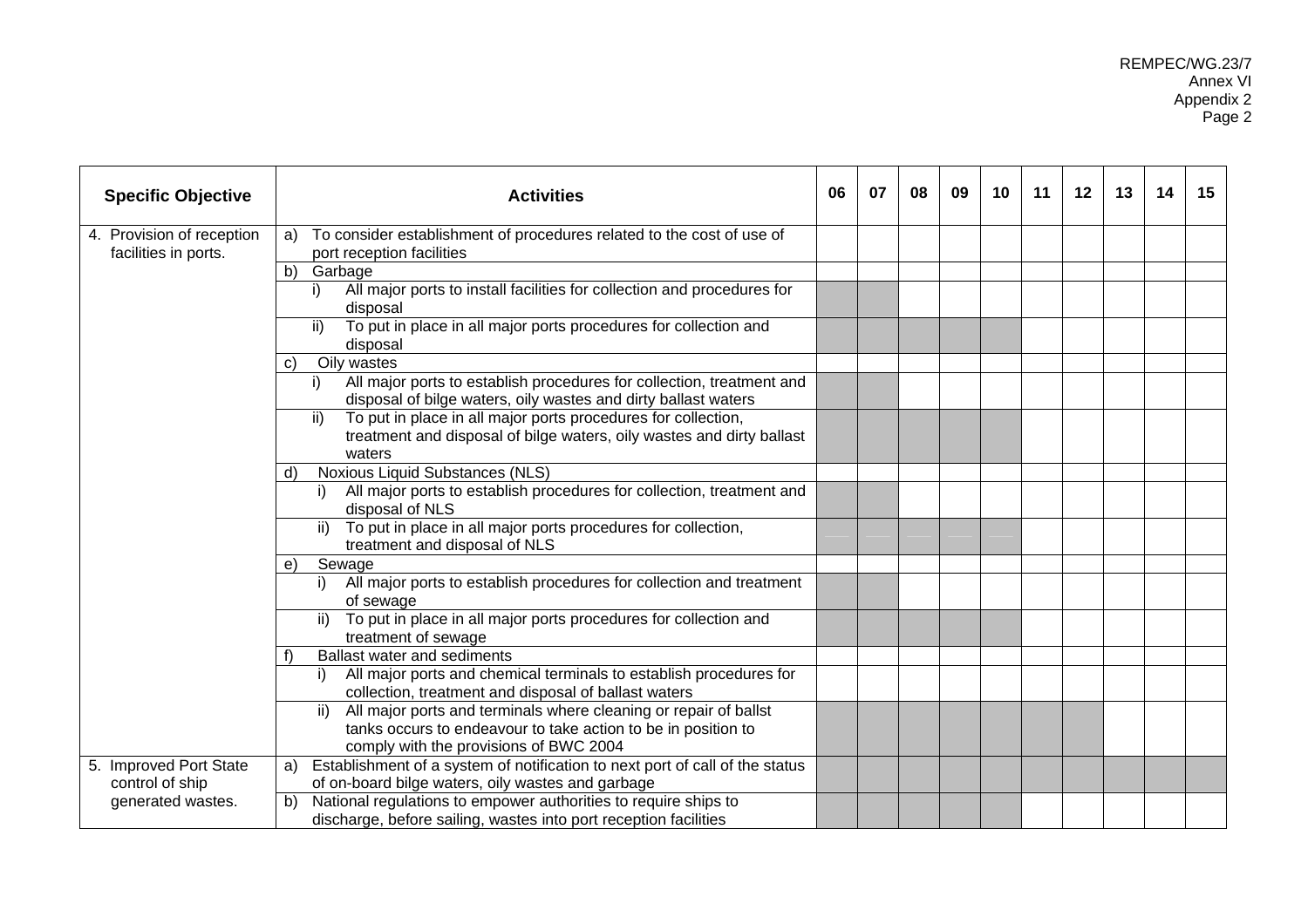| <b>Specific Objective</b>                       | <b>Activities</b>                                                                                                                                                                        | 06 | 07 | 08 | 09 | 10 | 11 | 12 | 13 | 14 | 15 |
|-------------------------------------------------|------------------------------------------------------------------------------------------------------------------------------------------------------------------------------------------|----|----|----|----|----|----|----|----|----|----|
| 6. Improved monitoring<br>and surveillance of   | Establishment of systems and procedures for national monitoring and<br>a)<br>(aerial, where practicable) surveillance                                                                    |    |    |    |    |    |    |    |    |    |    |
| illegal discharges.                             | Establishment of sub-regional systems for aerial surveillance<br>b)                                                                                                                      |    |    |    |    |    |    |    |    |    |    |
|                                                 | REMPEC to carry out pilot projects in the field of monitoring and<br>$\mathbf{C}$<br>surveillance                                                                                        |    |    |    |    |    |    |    |    |    |    |
|                                                 | REMPEC to act as focal point between relevant agencies and States<br>d)<br>on possible pollution events identified by satellite                                                          |    |    |    |    |    |    |    |    |    |    |
| 7. To improve the level of                      | National legal framework for prosecuting discharge offenders<br>a)                                                                                                                       |    |    |    |    |    |    |    |    |    |    |
| enforcement and of                              | Harmonization of sanctions<br>b)                                                                                                                                                         |    |    |    |    |    |    |    |    |    |    |
| the prosecution of<br>discharge offenders.      | Sharing of collected data and facilitating acceptance of other States'<br>C)<br>evidence                                                                                                 |    |    |    |    |    |    |    |    |    |    |
|                                                 | REMPEC to carry out pilot projects and to disseminate information<br>d)                                                                                                                  |    |    |    |    |    |    |    |    |    |    |
| 8. To reduce the<br>pollution problems          | Preparation of the regional legal instrument, in collaboration with IMO<br>a)                                                                                                            |    |    |    |    |    |    |    |    |    |    |
| generated by pleasure<br>craft.                 | Implementation of relevant provisions of MARPOL and of regional legal<br>b)<br>instrument, once adopted, and reporting on measures taken                                                 |    |    |    |    |    |    |    |    |    |    |
|                                                 | REMPEC to assist in the implementation<br>$\mathsf{C}$                                                                                                                                   |    |    |    |    |    |    |    |    |    |    |
| 9. Reduced risk of<br>collisions by             | Proposal to IMO of additional Ship's Routeing Systems in the<br>a)<br>Mediterranean                                                                                                      |    |    |    |    |    |    |    |    |    |    |
| establishment of<br>Ship's Routeing<br>Systems. | Identification of main shipping lanes for vessels carrying oil and other<br>b)<br>hazardous and noxious substances (HNS)                                                                 |    |    |    |    |    |    |    |    |    |    |
| 10. Improved control of<br>maritime traffic.    | Review of conditions for transport of oil and other HNS in single hull<br>a)<br>tankers in the Mediterranean                                                                             |    |    |    |    |    |    |    |    |    |    |
|                                                 | Identification of areas where traffic control could be improved by<br>b)<br>establishment of a regime based on Automatic Identification System<br>(AIS) and Vessel Traffic Systems (VTS) |    |    |    |    |    |    |    |    |    |    |
|                                                 | REMPEC to negotiate the international financial assistance for<br>C)<br>establishing the regime mentioned under b)                                                                       |    |    |    |    |    |    |    |    |    |    |
|                                                 | REMPEC to develop a training programme for personnel involved in<br>d)<br>transport of HNS, in line with IMDG and other IMO codes                                                        |    |    |    |    |    |    |    |    |    |    |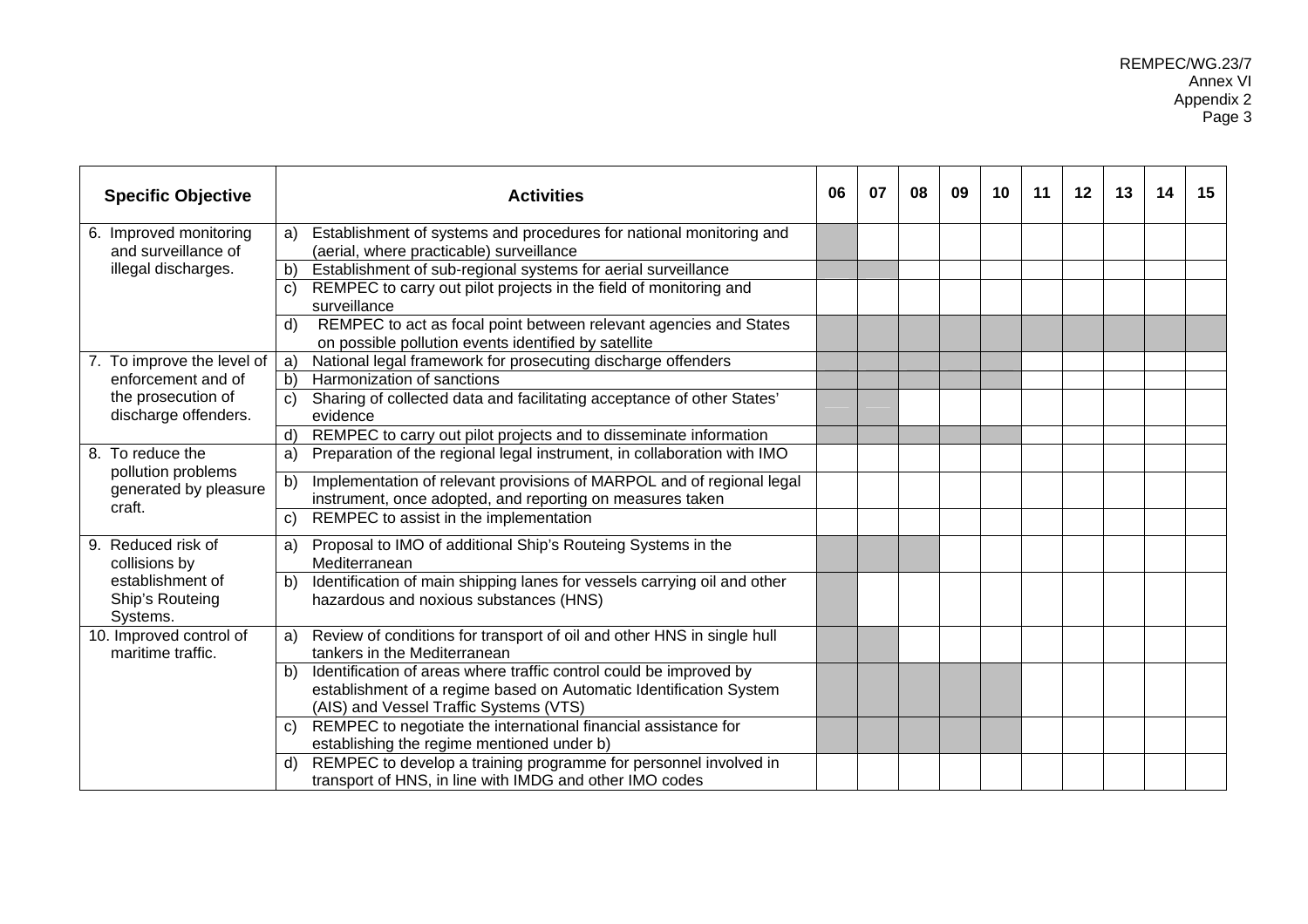| <b>Specific Objective</b>                                                    | <b>Activities</b>                                                                                                                                  | 06 | 07 | 08 | 09 | 10 | 11 | 12 | 13 | 14 | 15 |
|------------------------------------------------------------------------------|----------------------------------------------------------------------------------------------------------------------------------------------------|----|----|----|----|----|----|----|----|----|----|
| 11. Identification of<br><b>Particularly Sensitive</b><br>Sea Areas (PSSAs). | REMPEC to initiate identification, in conjunction with MAP/RACs, of<br>a)<br>those areas which could be designated as PSSAs                        |    |    |    |    |    |    |    |    |    |    |
|                                                                              | b) REMPEC to assist in conducting relevant studies and preparing<br>submissions to IMO for the designation of PSSAs                                |    |    |    |    |    |    |    |    |    |    |
| 12. Establishment of<br>places of refuge in                                  | Identification of appropriate procedure for facilitating decision making<br>a)<br>when designating place of refuge for ship in distress            |    |    |    |    |    |    |    |    |    |    |
| order to minimize the<br>risk of widespread<br>pollution.                    | b)<br>Drawing up plans for dealing with ships in distress, including<br>appropriate equipment and means                                            |    |    |    |    |    |    |    |    |    |    |
| 13. Designating<br>Mediterranean Sea as                                      | Examination of adequacy of submitting to IMO a proposal for<br>a)<br>establishment of the Mediterranean as a SO <sub>x</sub> emission control area |    |    |    |    |    |    |    |    |    |    |
| a SO <sub>x</sub> emission<br>control area, under                            | REMPEC to ensure the preparation of a study aimed at assessing the<br>b)<br>feasibility of the measure referred to in subparagraph a) above        |    |    |    |    |    |    |    |    |    |    |
| <b>MARPOL Annex V.I</b>                                                      | REMPEC to assist the countries in preparing relative submissions<br>C)<br>referred to in subparagraph a) above                                     |    |    |    |    |    |    |    |    |    |    |
| 14. To ensure that<br>adequate emergency<br>towing capacity is               | a) Adoption of the Mediterranean guidelines on emergency towing                                                                                    |    |    |    |    |    |    |    |    |    |    |
| available throughout<br>the Mediterranean                                    | REMPEC to evaluate the capacity, number and location of tugs in the<br>b)<br>Mediterranean                                                         |    |    |    |    |    |    |    |    |    |    |
| 15. Prevention of<br>accidents in ports.                                     | Preparation and adoption of comprehensive Marine Pollution Safety<br>a)<br>Management System for use in commercial ports and oil terminals         |    |    |    |    |    |    |    |    |    |    |
|                                                                              | Reporting by all Mediterranean States on measures taken to implement<br>b)<br>the Marine Pollution Safety Management System                        |    |    |    |    |    |    |    |    |    |    |
|                                                                              | REMPEC to evaluate the capacities in terms of safety of the<br>C)<br>Mediterranean commercial ports and oil terminals                              |    |    |    |    |    |    |    |    |    |    |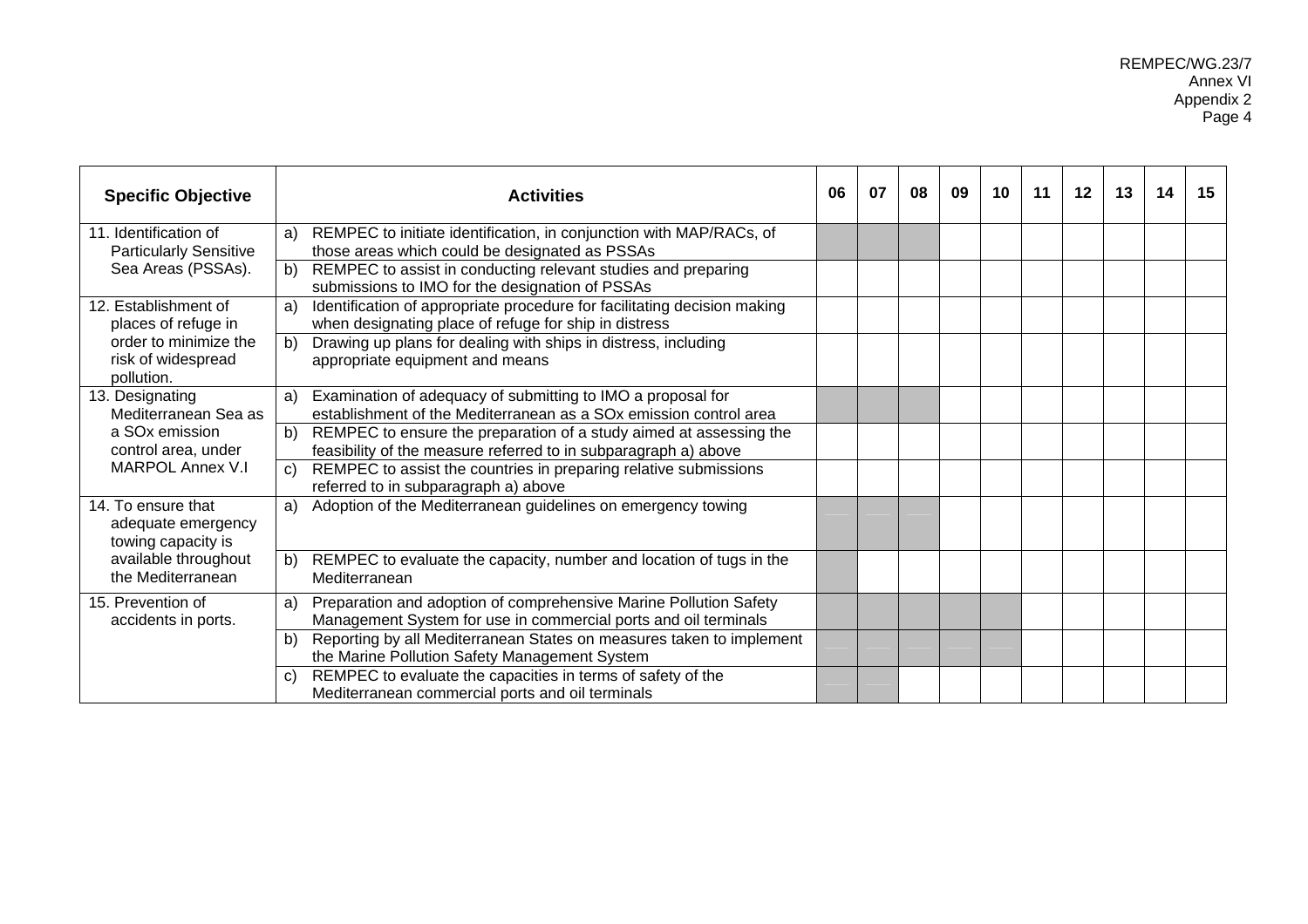| <b>Specific Objective</b>                                         | <b>Activities</b>                                                                                                                                                                               | 06 | 07 | 08 | 09 | 10 | 11 | 12 | 13 | 14 | 15 |
|-------------------------------------------------------------------|-------------------------------------------------------------------------------------------------------------------------------------------------------------------------------------------------|----|----|----|----|----|----|----|----|----|----|
| 16 To enhance the levels<br>of pre-positioned                     | Providing REMPEC with information concerning national practices for<br>a)<br>financing the acquisition of spill response equipment                                                              |    |    |    |    |    |    |    |    |    |    |
| equipment under the<br>direct control of<br>Mediterranean States. | Establishment of national stockpiles of State controlled pre-positioned<br>b)<br>spill response equipment                                                                                       |    |    |    |    |    |    |    |    |    |    |
|                                                                   | REMPEC to assist the countries in identifying minimum required level of<br>C)<br>pre-positioned spill response equipment                                                                        |    |    |    |    |    |    |    |    |    |    |
|                                                                   | REMPEC to disseminate to the Contracting parties information on<br>applicable ways of financing the acquisition of such equipment                                                               |    |    |    |    |    |    |    |    |    |    |
| 17. Participation of the<br>regional scientific and               | Encourage participation in marine pollution R&D activities and<br>a)<br>programmes of national scientific/technical institutions and industry                                                   |    |    |    |    |    |    |    |    |    |    |
| technical institutions in<br>R&D activities and                   | Encourage presentation at international level of results of national R&D<br>b)<br>activities and programmes                                                                                     |    |    |    |    |    |    |    |    |    |    |
| facilitation of transfer<br>of technology.                        | REMPEC to assist national institutions in identifying relevant fields of<br>C)<br>research                                                                                                      |    |    |    |    |    |    |    |    |    |    |
|                                                                   | REMPEC to facilitate dissemination and exchange of results of national<br>d)<br>R&D activities                                                                                                  |    |    |    |    |    |    |    |    |    |    |
|                                                                   | REMPEC to facilitate participation in relevant international fora of<br>e)<br>national and regional research institutions                                                                       |    |    |    |    |    |    |    |    |    |    |
| 18. To improve decision-<br>making process                        | Facilitation of development of specific regional decision support tools<br>a)<br>through:                                                                                                       |    |    |    |    |    |    |    |    |    |    |
| through development                                               | participation of national scientific institutions and programmes<br>i)                                                                                                                          |    |    |    |    |    |    |    |    |    |    |
| and introduction of<br>technical and decision                     | providing relevant data-sets and other information available at<br>ii)<br>national level                                                                                                        |    |    |    |    |    |    |    |    |    |    |
| support tools.                                                    | co-operation in selecting the most appropriate oil spill forecasting model<br>b)<br>and adapting it for use in Contracting Parties' waters                                                      |    |    |    |    |    |    |    |    |    |    |
|                                                                   | REMPEC to regularly revise and upgrade existing and to develop new<br>C)<br>IT based decision support tools including in particular sensitivity maps,<br>spill forecasting models and databases |    |    |    |    |    |    |    |    |    |    |
| 19. To increase the level<br>of knowledge in the                  | Establishment of national training programmes based on IMO OPRC<br>a)<br>Model training courses Levels 1 and 2                                                                                  |    |    |    |    |    |    |    |    |    |    |
| field of preparedness<br>and response.                            | REMPEC to prepare and insert in the regional training programme<br>b)<br>"Training of trainers" courses                                                                                         |    |    |    |    |    |    |    |    |    |    |
|                                                                   | REMPEC to focus on delivery of highly specialized courses<br>$\mathbf{C}$                                                                                                                       |    |    |    |    |    |    |    |    |    |    |
|                                                                   | REMPEC to follow and take into consideration the work in the training<br>d)<br>field of IO OPRC/OPRC-HNS Technical Group                                                                        |    |    |    |    |    |    |    |    |    |    |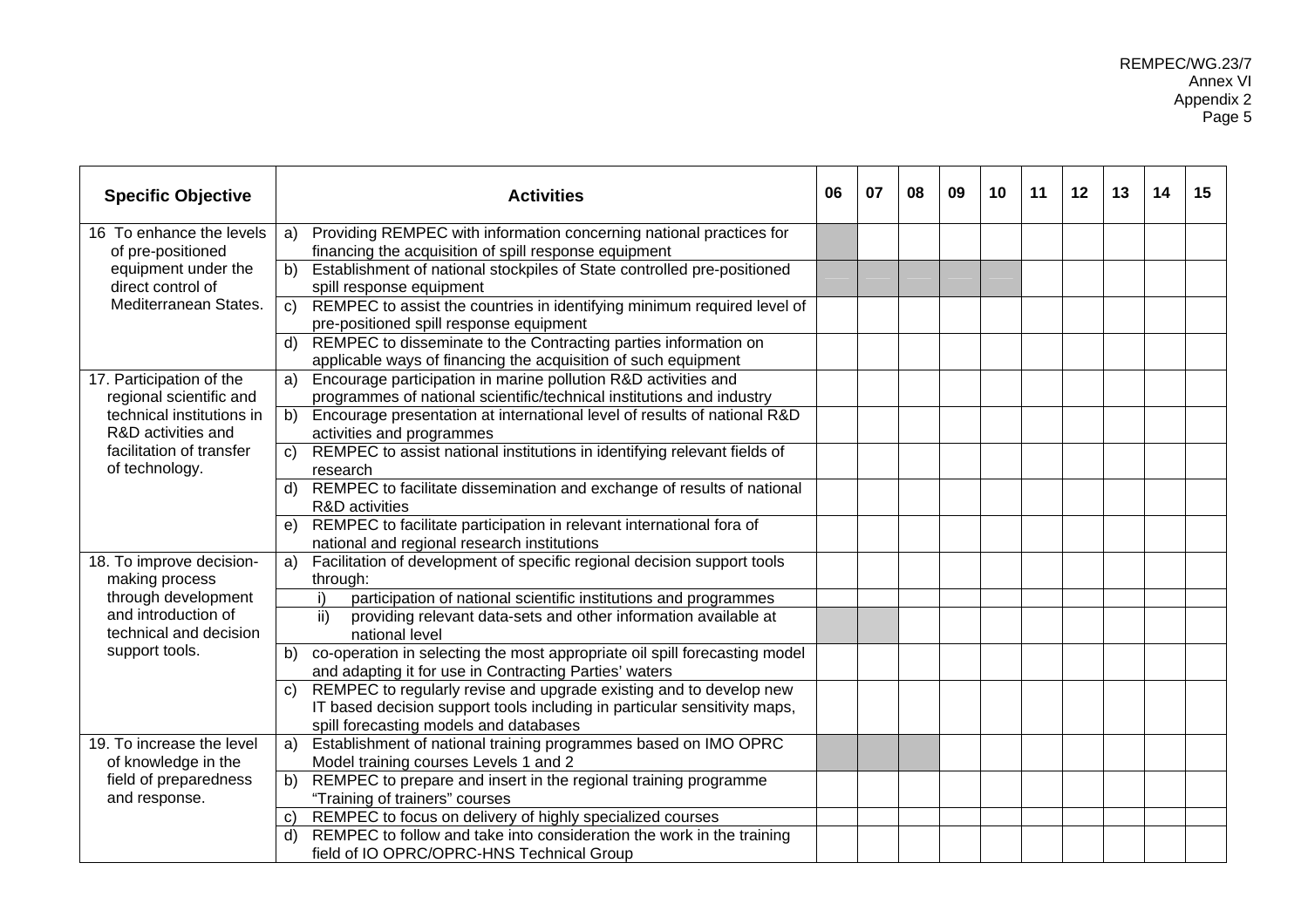REMPEC/WG.23/7 Annex VI Appendix 2 Page 6

| <b>Specific Objective</b>                                                               | <b>Activities</b>                                                                                                                                                                                         | 06 | 07 | 08 | 09 | 10 | 11 | 12 | 13 | 14 | 15 |
|-----------------------------------------------------------------------------------------|-----------------------------------------------------------------------------------------------------------------------------------------------------------------------------------------------------------|----|----|----|----|----|----|----|----|----|----|
| 20. To revise existing and                                                              | Review of existing recommendations, principles and guidelines<br>a)                                                                                                                                       |    |    |    |    |    |    |    |    |    |    |
| develop new<br>recommendations,                                                         | Identification of the recommendations, principles and guidelines that<br>b)<br>need to be revised, updated and/or amended                                                                                 |    |    |    |    |    |    |    |    |    |    |
| principles and                                                                          | Identification of additional recommendations, principles and guidelines<br>C)                                                                                                                             |    |    |    |    |    |    |    |    |    |    |
| guidelines.                                                                             | that need to be adopted at the regional level                                                                                                                                                             |    |    |    |    |    |    |    |    |    |    |
|                                                                                         | Streamlining national procedures for entry into, movement within and<br>d)<br>exit from the country of assisting personnel and equipment                                                                  |    |    |    |    |    |    |    |    |    |    |
|                                                                                         | REMPEC to compile an inventory of applicable national procedures for<br>e)<br>entry into, movement within and exit from the country of assisting                                                          |    |    |    |    |    |    |    |    |    |    |
|                                                                                         | personnel and equipment, and to recommend improvements                                                                                                                                                    |    |    |    |    |    |    |    |    |    |    |
|                                                                                         | REMPEC to prepare, in co-operation with national Focal Points, and to<br>f)<br>propose for adoption revised, updated and amended texts of existing<br>regional recommendations, principles and guidelines |    |    |    |    |    |    |    |    |    |    |
|                                                                                         | REMPEC to develop, in co-operation with national Focal Points, and to<br>g)<br>propose for adoption new recommendations, principles and guidelines                                                        |    |    |    |    |    |    |    |    |    |    |
| 21. Development of sub-<br>regional operational<br>agreements and<br>contingency plans. | a) Preparation and adoption of remaining national contingency plans and<br>systems for preparedness and response                                                                                          |    |    |    |    |    |    |    |    |    |    |
|                                                                                         | Negotiation and conclusion of sub-regional agreements covering the<br>b)<br>entire Mediterranean region                                                                                                   |    |    |    |    |    |    |    |    |    |    |
|                                                                                         | REMPEC to continue assisting national authorities in development of<br>C)<br>national preparedness and response systems                                                                                   |    |    |    |    |    |    |    |    |    |    |
|                                                                                         | REMPEC to assist in preparing sub-regional contingency plans and<br>d)<br>agreements                                                                                                                      |    |    |    |    |    |    |    |    |    |    |